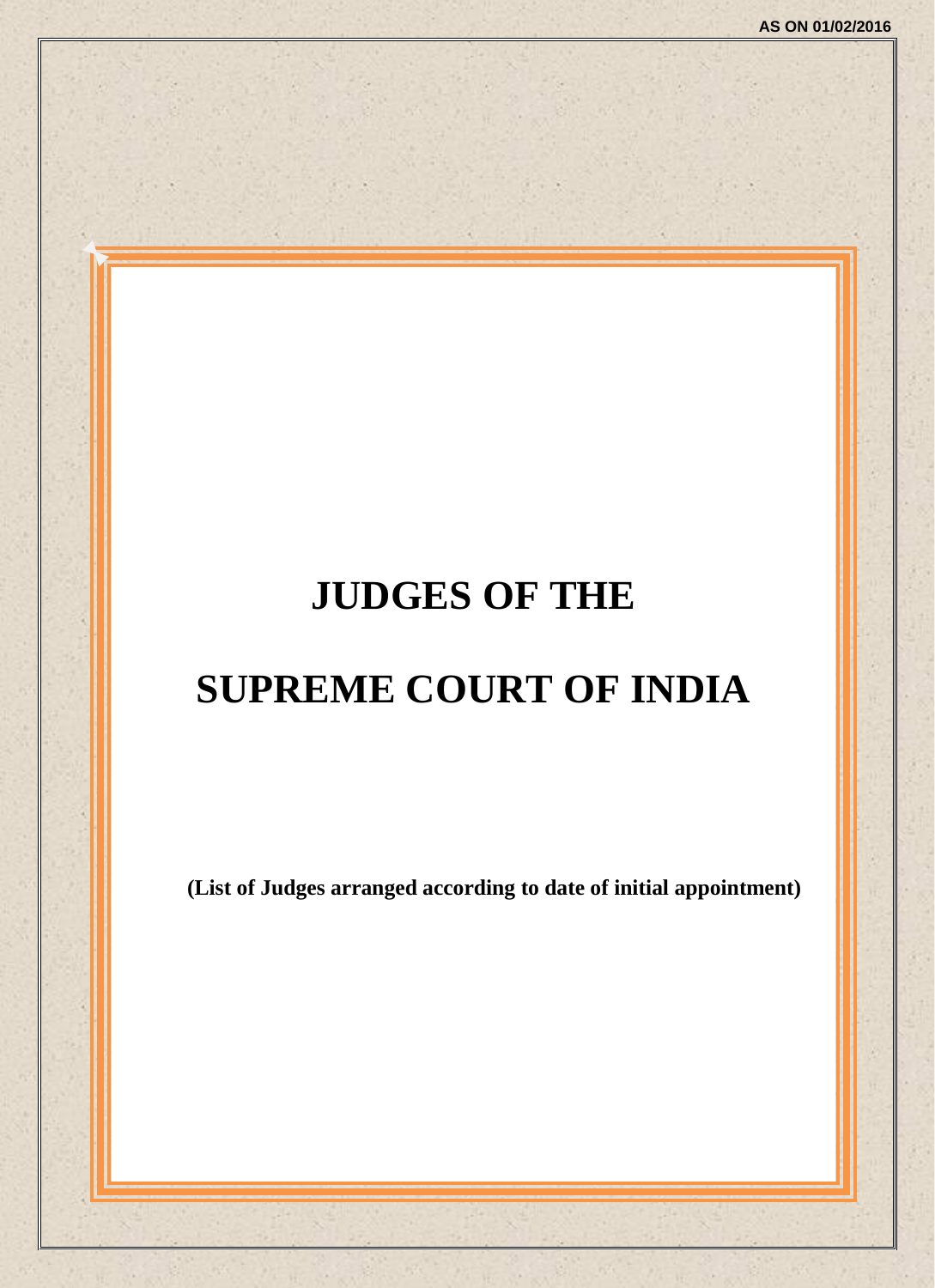#### **SUPREME COURT OF INDIA Sanctioned Judge Strength: 31 (List of Judges arranged according to date of appointment)**

| Sl.             | Name of the Judge            | Date of                | Date of    | <b>REMARKS</b>              |
|-----------------|------------------------------|------------------------|------------|-----------------------------|
| No.             | <b>S/Shri Justice</b>        | appointment Retirement |            | [Parent High Court]         |
|                 |                              |                        |            |                             |
| $\mathbf{1}$    | <b>TIRATH SINGH THAKUR</b>   | 17/11/2009             | 03/01/2017 | CJI w.e.f. 03/12/2015       |
|                 |                              |                        |            | [JAMMU & KASHMIR]           |
| $\overline{2}$  | <b>ANIL RAMESH DAVE</b>      | 30/04/2010             | 18/11/2016 | <b>GUJARAT</b>              |
| $\overline{3}$  | <b>JAGDISH SINGH KHEHAR</b>  | 13/09/2011             | 27/08/2017 | <b>PUNJAB &amp; HARYANA</b> |
| $\overline{4}$  | <b>DIPAK MISRA</b>           | 10/10/2011             | 02/10/2018 | <b>ORISSA</b>               |
| 5               | <b>JASTI CHELAMESWAR</b>     | 10/10/2011             | 22/06/2018 | <b>ANDHRA PRADESH</b>       |
| $\overline{6}$  | F.M.I. KALIFULLA             | 02/04/2012             | 22/07/2016 | <b>MADRAS</b>               |
| $\overline{7}$  | <b>RANJAN GOGOI</b>          | 23/04/2012             | 17/11/2019 | <b>GAUHATI</b>              |
| $\overline{8}$  | <b>MADAN BHIMARAO LOKUR</b>  | 04/06/2012             | 30/12/2018 | <b>DELHI</b>                |
| $\overline{9}$  | M. YUSUF EQBAL               | 24/12/2012             | 12/02/2016 | <b>JHARKHAND</b>            |
| 10              | V. GOPALAGOWDA               | 24/12/2012             | 05/10/2016 | <b>KARNATAKA</b>            |
| 11              | PINAKI CHANDRA GHOSE         | 08/03/2013             | 27/05/2017 | <b>CALCUTTA</b>             |
| 12              | <b>KURIAN JOSEPH</b>         | 08/03/2013             | 29/11/2018 | <b>KERALA</b>               |
| 13              | <b>ARJAN KUMAR SIKRI</b>     | 12/04/2013             | 06/03/2019 | <b>DELHI</b>                |
| 14              | <b>SHARAD ARVIND BOBDE</b>   | 12/04/2013             | 23/04/2021 | <b>BOMBAY</b>               |
| $\overline{15}$ | <b>SHIVA KIRTI SINGH</b>     | 19/09/2013             | 12/11/2016 | <b>PATNA</b>                |
| 16              | <b>CHOCKALINGAM NAGAPPAN</b> | 19/09/2013             | 03/10/2016 | <b>MADRAS</b>               |
| 17              | RAJESH KUMAR AGRAWAL         | 17/02/2014             | 04/05/2018 | <b>ALLAHABAD</b>            |
| 18              | NUTHALAPATI VENKATA RAMANA   | 17/02/2014             | 26/08/2022 | <b>ANDHRA PRADESH</b>       |
| 19              | <b>ARUN KUMAR MISHRA</b>     | 07/07/2014             | 02/09/2020 | <b>MADHYA PRADESH</b>       |
| 20              | <b>ADARSH KUMAR GOEL</b>     | 07/07/2014             | 06/07/2018 | <b>PUNJAB &amp; HARYANA</b> |
| 21              | ROHINTON FALI NARIMAN        | 07/07/2014             | 12/08/2021 | <b>BAR</b>                  |
| $\overline{22}$ | <b>ABHAY MANOHAR SAPRE</b>   | 13/08/2014             | 27/08/2019 | <b>MADHYA PRADESH</b>       |
| 23              | <b>SMT. R. BANUMATHI</b>     | 13/08/2014             | 19/07/2020 | <b>MADRAS</b>               |
| 24              | PRAFULLA CHANDRA PANT        | 13/08/2014             | 29/08/2017 | <b>UTTARAKHAND</b>          |
| 25              | <b>UDAY UMESH LALIT</b>      | 13/08/2014             | 08/11/2022 | <b>BAR</b>                  |
| 26              | <b>AMITAVA ROY</b>           | 27/02/2015             | 28/02/2018 | <b>GAUHATI</b>              |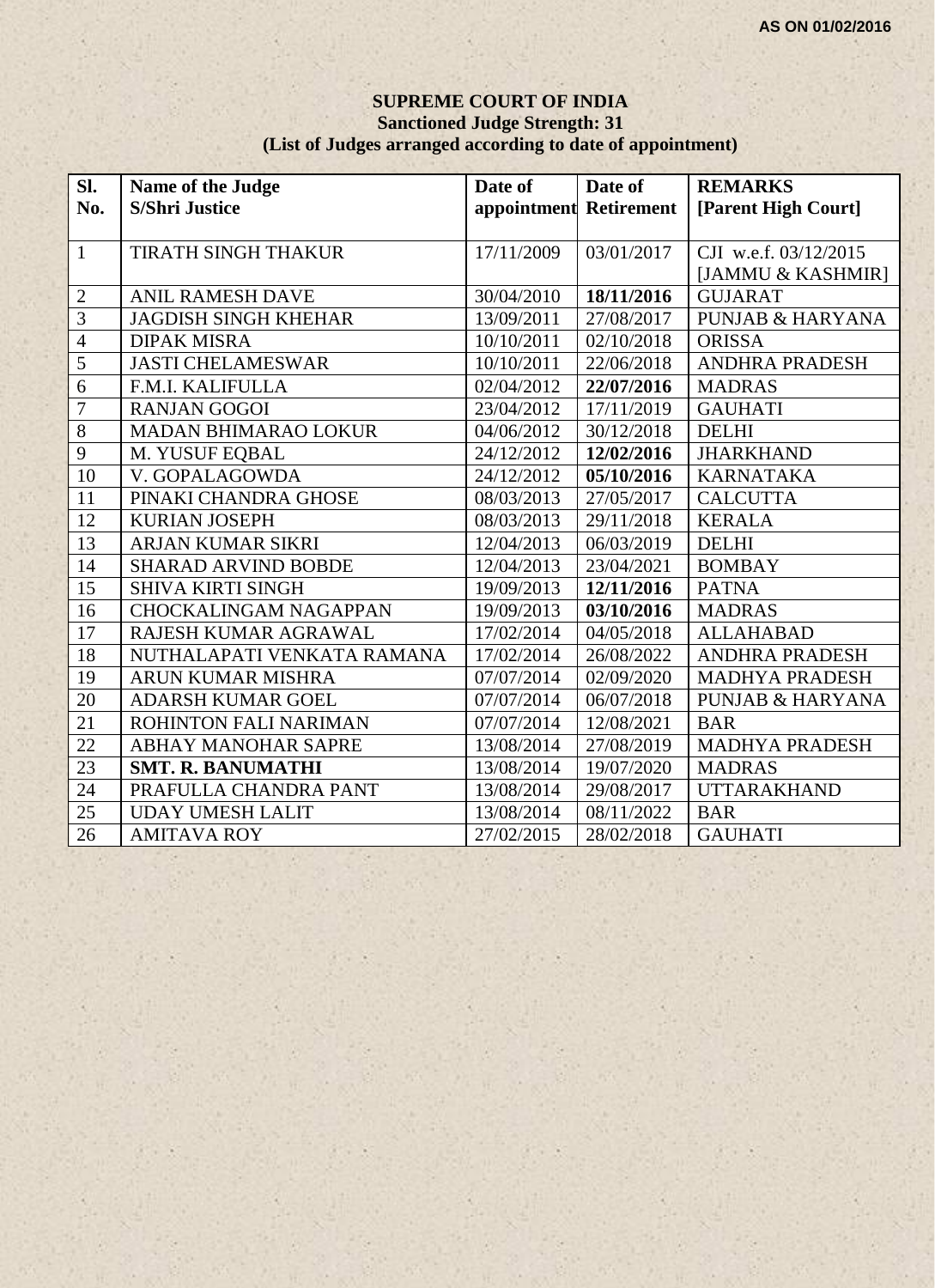# **JUDGES OF THE HIGH COURTS**

**(List of Judges arranged according to date of initial appointment)**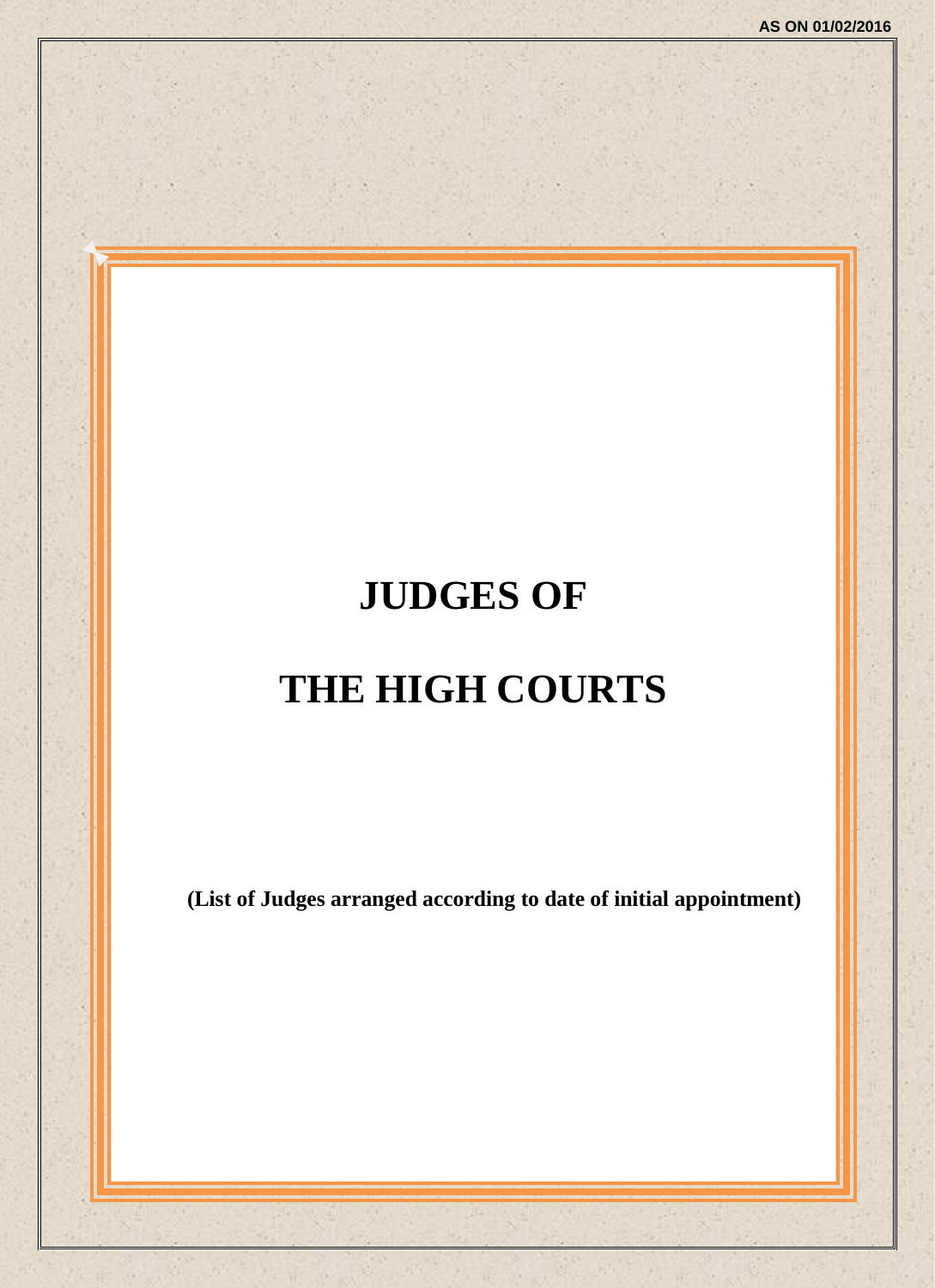## **ALLAHABAD HIGH COURT**

Approved Judge Strength: 160 [Pmt.76 Addl. 84] (List of Judges arranged according to date of initial appointment)

| <b>SI</b><br>N <sub>o</sub> | <b>Name of the Judge</b>                       | <b>Source of</b><br><b>Recruitment</b> | Date of<br><b>Appointment</b><br>as Addl. Judge | Date of<br><b>Appointment</b><br>as Pmt.<br>Judge | Date of<br><b>Retirement</b> | <b>Remarks</b>                                  |
|-----------------------------|------------------------------------------------|----------------------------------------|-------------------------------------------------|---------------------------------------------------|------------------------------|-------------------------------------------------|
| $\mathbf{1}$                | DR.D.Y.CHANDRACHUD                             | <b>BAR</b>                             | 29/03/2000                                      | 21/01/2003                                        | 10/11/2021                   | CJ 31/10/2013<br>[PHC: Bombay]                  |
| $\overline{c}$              | <b>RAKESH TIWARI</b>                           | <b>BAR</b>                             | $\overline{\phantom{a}}$                        | 14/02/2002                                        | 24/10/2017                   |                                                 |
| 3                           | <b>VIMLESH KUMAR SHUKLA</b>                    | <b>BAR</b>                             | $\overline{\phantom{a}}$                        | 21/12/2002                                        | 02/06/2017                   |                                                 |
| $\overline{4}$              | <b>HULUVADI G.RAMESH</b>                       | <b>SERVICE</b>                         | 08/09/2003                                      | 24/09/2004                                        | 19/05/2019                   | <b>Joined on 16/02/2015</b><br>[PHC: Karnataka] |
| 5                           | <b>ARUN TANDON</b>                             | <b>BAR</b>                             | 07/01/2004                                      | 18/08/2005                                        | 29/12/2017                   |                                                 |
| 6                           | <b>TARUN AGARWALA</b>                          | Bar                                    | 07/01/2004                                      | 18/08/2005                                        | 02/03/2018                   |                                                 |
| $\overline{7}$              | <b>DILIP GUPTA</b>                             | <b>BAR</b>                             | 07/01/2004                                      | 18/08/2005                                        | 06/06/2018                   |                                                 |
| $\bf 8$                     | <b>KRISHNA MURARI</b>                          | <b>BAR</b>                             | 07/01/2004                                      | 18/08/2005                                        | 08/07/2020                   |                                                 |
| 9                           | <b>DINESH MAHESHWARI</b>                       | <b>BAR</b>                             | 02/09/2004                                      | 29/05/2006                                        | 14/05/2020                   | <b>Joined on 19/07/14</b><br>[PHC: Rajasthan]   |
| 10                          | AMRESHWAR PRATAP SAHI                          | <b>BAR</b>                             | 24/09/2004                                      | 18/08/2005                                        | 31/12/2020                   |                                                 |
| 11                          | <b>VIKRAM NATH</b>                             | <b>BAR</b>                             | 24/09/2004                                      | 27/02/2006                                        | 23/09/2024                   |                                                 |
| 12                          | <b>STAYENDRA SINGH</b><br><b>CHAUHAN</b>       | <b>BAR</b>                             | 05/10/2005                                      | 26/02/2007                                        | 04/07/2018                   |                                                 |
| 13                          | <b>SUDHIR AGARWAL</b>                          | <b>BAR</b>                             | 05/10/2005                                      | 10/08/2007                                        | 23/04/2020                   |                                                 |
| 14                          | <b>KUMARI BHARATI SAPRU</b>                    | <b>BAR</b>                             | 05/10/2005                                      | 10/08/2007                                        | 28/07/2020                   |                                                 |
| 15                          | SHRI NARAYAN SHUKLA                            | <b>BAR</b>                             | 05/10/2005                                      | 10/08/2007                                        | 17/07/2020                   |                                                 |
| 16                          | <b>AJAI LAMBA [H]</b>                          | <b>BAR</b>                             | $-$                                             | 22/03/2006                                        | 20/09/2020                   | <b>Joined on 09/12/11</b><br>[PHC: P & H]       |
| 17                          | <b>RAN VIJAI SINGH</b>                         | <b>BAR</b>                             | 07/07/2006                                      | 15/01/2008                                        | 27/04/2018                   |                                                 |
| 18                          | PANKAJ MITHAL                                  | <b>BAR</b>                             | 07/07/2006                                      | 02/07/2008                                        | 16/06/2023                   |                                                 |
| 19                          | ARVIND KUMAR TRIPATHI                          | <b>BAR</b>                             | 05/05/2008                                      | 19/04/2010                                        | 09/03/2018                   |                                                 |
| 20                          | <b>SHASHI KANT GUPTA</b>                       | <b>BAR</b>                             | 05/05/2008                                      | 19/04/2010                                        | 13/11/2020                   |                                                 |
| 21                          | <b>BALA KRISHNA NARAYANA</b>                   | <b>BAR</b>                             | 05/05/2008                                      | 19/04/2010                                        | 26/07/2020                   |                                                 |
| 22                          | <b>RAJESH DAYAL KHARE</b>                      | <b>BAR</b>                             | 05/05/2008                                      | 19/04/2010                                        | 31/08/2018                   |                                                 |
| 23                          | <b>SHABIHUL HASNAIN</b>                        | <b>BAR</b>                             | 05/05/2008                                      | 19/04/2010                                        | 09/01/2020                   |                                                 |
| 24                          | ABHINAVA UPADHYA                               | <b>BAR</b>                             | 05/05/2008                                      | 19/04/2010                                        | 02/11/2020                   |                                                 |
| 25                          | <b>ASHWANI KUMAR SINGH</b>                     | <b>BAR</b>                             | 13/04/2009                                      | 24/12/2010                                        | 14/06/2016                   |                                                 |
| 26                          | DEVENDRA KUMAR ARORA                           | <b>BAR</b>                             | 13/04/2009                                      | 24/12/2010                                        | 19/06/2019                   |                                                 |
| 27                          | <b>ANIL KUMAR</b>                              | <b>BAR</b>                             | 13/04/2009                                      | 24/12/2010                                        | 08/08/2020                   |                                                 |
| 28                          | <b>KUMARI NAHEED ARA</b><br><b>MOONIS</b>      | <b>BAR</b>                             | 13/04/2009                                      | 24/12/2010                                        | 07/12/2021                   |                                                 |
| 29                          | <b>RITU RAJ AWASTHI</b>                        | <b>BAR</b>                             | 13/04/2009                                      | 24/12/2010                                        | 02/07/2022                   |                                                 |
| 30                          | <b>SURENDRA VIKRAM SINGH</b><br><b>RATHORE</b> | <b>SERVICE</b>                         | 05/09/2011                                      | 06/08/2013                                        | 14/08/2016                   |                                                 |
| 31                          | SUDHIR KUMAR SAXENA                            | <b>SERVICE</b>                         | 05/09/2011                                      | 06/08/2013                                        | 03/07/2016                   |                                                 |
| 32                          | <b>ASHOK PAL SINGH</b>                         | <b>SERVICE</b>                         | 05/09/2011                                      | 06/08/2013                                        | 25/05/2016                   |                                                 |
| 33                          | <b>VIJAY PRAKASH PATHAK</b>                    | <b>SERVICE</b>                         | 05/09/2011                                      | 06/08/2013                                        | 04/03/2016                   |                                                 |
| 34                          | PRADEEP KUMAR SINGH<br><b>BAGHEL</b>           | <b>BAR</b>                             | 21/11/2011                                      | 06/08/2013                                        | 19/11/2019                   |                                                 |
| 35                          | RAM SURAT RAM (MAURYA)                         | <b>BAR</b>                             | 21/11/2011                                      | 06/08/2013                                        | 14/10/2019                   |                                                 |
| 36                          | <b>B. AMIT STHALEKAR</b>                       | <b>BAR</b>                             | 21/11/2011                                      | 06/08/2013                                        | 24/12/2020                   |                                                 |
| 37                          | PANKAJ NAQVI                                   | <b>BAR</b>                             | 21/11/2011                                      | 06/08/2013                                        | 21/08/2021                   |                                                 |
| 38                          | <b>MANOJ MISRA</b>                             | <b>BAR</b>                             | 21/11/2011                                      | 06/08/2013                                        | 01/06/2027                   |                                                 |
| 39                          | <b>RAMESH SINHA</b>                            | <b>BAR</b>                             | 21/11/2011                                      | 06/08/2013                                        | 04/09/2026                   |                                                 |
| 40                          | <b>SMT. SUNITA AGARWAL</b>                     | <b>BAR</b>                             | 21/11/2011                                      | 06/08/2013                                        | 29/04/2028                   |                                                 |
| 41                          | DEVENDRA KUMAR UPADHYAY                        | <b>BAR</b>                             | 21/11/2011                                      | 06/08/2013                                        | 15/06/2027                   |                                                 |
| 42<br>43                    | <b>MOHAMMAD TAHIR</b>                          | <b>SERVICE</b>                         | 17/04/2012                                      | 06/08/2013                                        | 05/12/2016                   |                                                 |
| 44                          | ADITYA NATH MITTAL<br>MAHENDRA DAYAL           | <b>SERVICE</b><br><b>SERVICE</b>       | 17/04/2012<br>17/04/2012                        | 05/09/2013<br>05/09/2013                          | 04/12/2016<br>26/10/2018     |                                                 |
| 45                          | <b>BHARAT BHUSHAN</b>                          | <b>SERVICE</b>                         | 03/01/2013                                      | 02/08/2014                                        | 03/10/2017                   |                                                 |
|                             |                                                |                                        |                                                 |                                                   |                              |                                                 |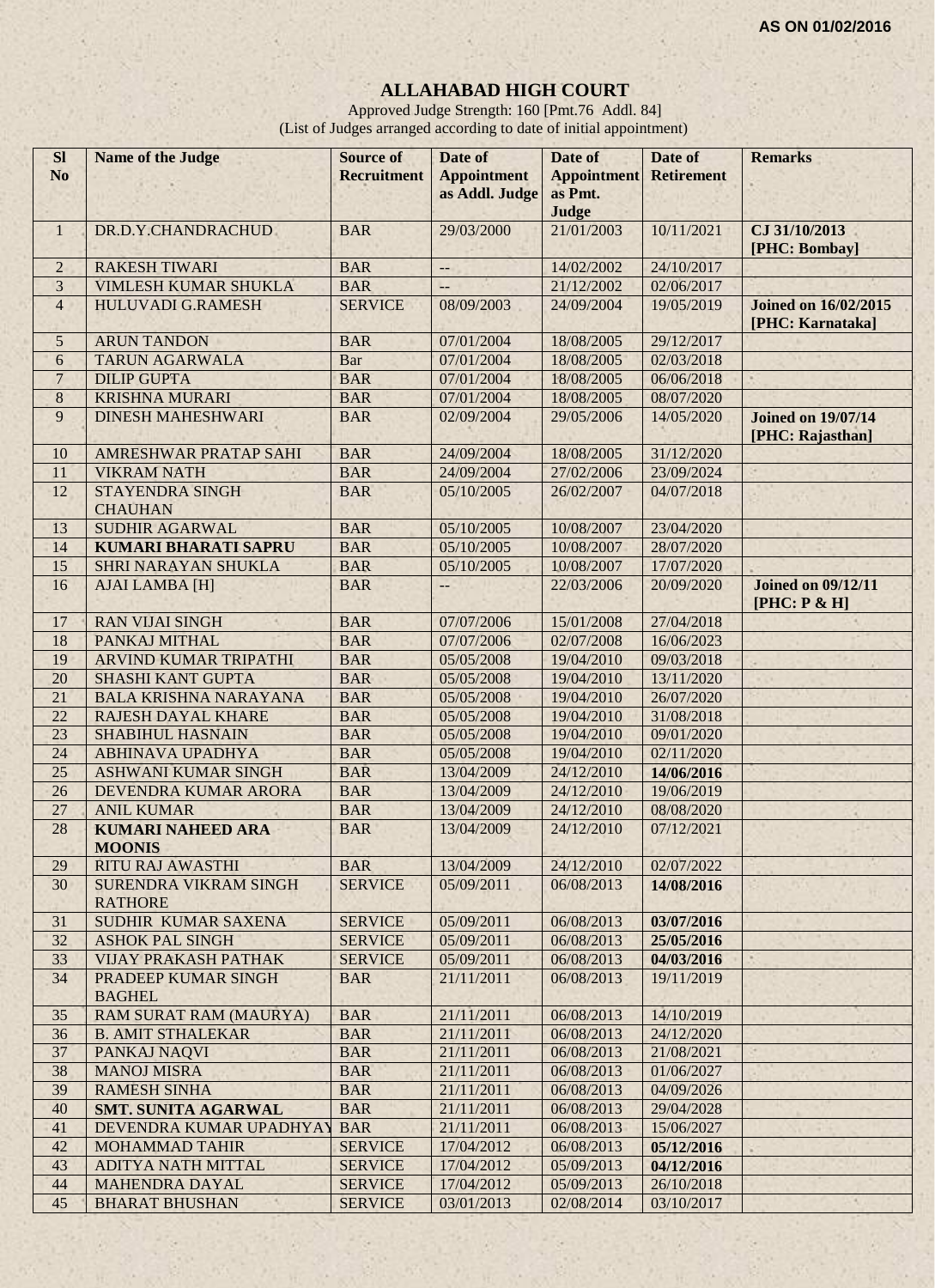| <b>SI</b><br>N <sub>o</sub> | <b>Name of the Judge</b>       | <b>Source</b>  | Date of<br><b>Appointment</b> as | Date of<br>Appointment as | Date of<br><b>Retirement</b> | <b>Remarks</b> |
|-----------------------------|--------------------------------|----------------|----------------------------------|---------------------------|------------------------------|----------------|
|                             |                                |                | <b>Addl. Judge</b>               | Pmt. Judge                |                              |                |
| 46                          | <b>BACHCHOO LAL</b>            | <b>SERVICE</b> | 22/01/2013                       | 02/08/2014                | 02/07/2021                   |                |
| 47                          | <b>RAKESH SRIVASTAVA</b>       | <b>BAR</b>     | 12/04/2013                       | 02/08/2014                | 28/09/2022                   |                |
| 48                          | <b>SURYA PRAKASH KESARWANI</b> | <b>BAR</b>     | 12/04/2013                       | 02/08/2014                | 14/07/2024                   |                |
| 49                          | <b>VIPIN SINHA</b>             | <b>BAR</b>     | 12/04/2013                       | 02/08/2014                | 11/01/2020                   |                |
| 50                          | <b>KARUNA NAND BAJPAYEE</b>    | <b>BAR</b>     | 12/04/2013                       | 10/04/2015                | 14/12/2019                   |                |
| 51                          | <b>MANOJ KUMAR GUPTA</b>       | <b>BAR</b>     | 12/04/2013                       | 10/04/2015                | 08/10/2026                   |                |
| 52                          | <b>ANJANI KUMAR MISHRA</b>     | <b>BAR</b>     | 12/04/2013                       | 10/04/2015                | 16/05/2025                   |                |
| 53                          | <b>MAHESH CHANDRA TRIPATHI</b> | <b>BAR</b>     | 27/09/2013                       | 10/04/2015                | 20/06/2028                   |                |
| 54                          | <b>SUNEET KUMAR</b>            | <b>BAR</b>     | 27/09/2013                       | 10/04/2015                | 28/05/2023                   |                |
| 55                          | <b>VIVEK KUMAR BIRLA</b>       | <b>BAR</b>     | 03/02/2014                       | 00/02/2016                | 17/09/2025                   |                |
| 56                          | <b>ATTAU RAHMAN MASOODI</b>    | <b>BAR</b>     | 03/02/2014                       | 00/02/2016                | 02/08/2025                   |                |
| 57                          | ASHWANI KUMAR MISHRA           | <b>BAR</b>     | 03/02/2014                       | 00/02/2016                | 15/11/2030                   |                |
| 58                          | <b>RAJAN ROY</b>               | <b>BAR</b>     | 03/02/2014                       | 00/02/2016                | 14/08/2027                   |                |
| 59                          | <b>SMT. RANJANA PANDYA</b>     | <b>SERVICE</b> | 03/02/2014                       | 00/02/2016                | 19/11/2016                   |                |
| 60                          | <b>SMT. VLIAY LAKSHMI</b>      | <b>SERVICE</b> | 03/02/2014                       | 00/02/2016                | 28/10/2018                   |                |
| 61                          | <b>ARVIND KUMAR MISHRA-I</b>   | <b>SERVICE</b> | 03/02/2014                       | 00/02/2016                | 01/07/1961                   |                |
| 62                          | <b>ANANT KUMAR</b>             | <b>SERVICE</b> | 03/02/2014                       | 00/02/2016                | 06/06/2020                   |                |
| 63                          | <b>HARSH KUMAR</b>             | <b>SERVICE</b> | 03/02/2014                       | 00/02/2016                | 29/03/2020                   |                |
| 64                          | <b>SHASHI KANT</b>             | <b>SERVICE</b> | 03/02/2014                       | 00/02/2016                | 31/07/2019                   |                |
| 65                          | <b>OM PRAKASH-VII</b>          | <b>SERVICE</b> | 03/02/2014                       | 00/02/2016                | 09/09/2022                   |                |
| 66                          | YASHWANT VARMA                 | <b>BAR</b>     | 13/10/2014                       | 00/02/2016                | 05/01/2031                   |                |

## **Additional Judges**

|                  | Name of Additional Judge      | Date of      | Source of      | Date of     | Date of      | <b>Remarks</b> |
|------------------|-------------------------------|--------------|----------------|-------------|--------------|----------------|
| $S1$ .           |                               | <b>Birth</b> | Recruitment    | initial     | expiry of    |                |
| No.              |                               |              |                | appointment | present term |                |
|                  | <b>MUKHTAR AHMAD</b>          | 04/10/1956   | <b>SERVICE</b> | 18/02/2015  | 17/02/2017   |                |
|                  | <b>AMAR SINGH CHAUHAN</b>     | 03/06/1956   | <b>SERVICE</b> | 18/02/2015  | 17/02/2017   |                |
| 3.               | <b>SHAMSHER BAHADUR SINGH</b> | 15/02/1955   | <b>SERVICE</b> | 18/02/2015  | 14/02/2017   |                |
| $\overline{4}$ . | <b>VINOD KUMAR MISRA</b>      | 03/01/1956   | <b>SERVICE</b> | 18/02/2015  | 17/02/2017   |                |
|                  | PRAMOD KUMAR SRIVASTAVA       | 29/01/1955   | <b>SERVICE</b> | 18/02/2015  | 28/01/2017   |                |
| 6                | <b>RAGHVENDRA KUMAR</b>       | 01/04/1956   | <b>SERVICE</b> | 18/02/2015  | 17/02/2017   |                |
|                  | PRATYUSH KUMAR                | 21/01/1956   | <b>SERVICE</b> | 18/02/2015  | 17/02/2017   |                |

## **Judges transferred from the Allahabad High Court**

| Sl. | Name of the Judge    | Source     | Date of        | Date of       | Date of    | <b>Remarks</b>                  |
|-----|----------------------|------------|----------------|---------------|------------|---------------------------------|
| No. |                      |            | Appointment as | Appointment   | Retirement |                                 |
|     |                      |            | Addl. Judge    | As Pmt. Judge |            |                                 |
|     | <b>ASHOK BHUSHAN</b> | <b>BAR</b> | --             | 24/04/2001    | 04/07/2018 | CJ. Kerala                      |
|     | <b>VINEET SARAN</b>  | <b>BAR</b> | $--$           | 14/02/2002    | 10/05/2019 | <b>Transferred to Karnataka</b> |
|     | <b>RAJIV SHARMA</b>  | <b>BAR</b> | 24/09/2004     | 18/08/2005    | 24/09/2017 | <b>Transferred to Calcutta</b>  |
|     | <b>VINOD PRASAD</b>  | <b>BAR</b> | 05/10/2005     | 10/08/2007    | 27/11/2016 | <b>Transferred to Orissa</b>    |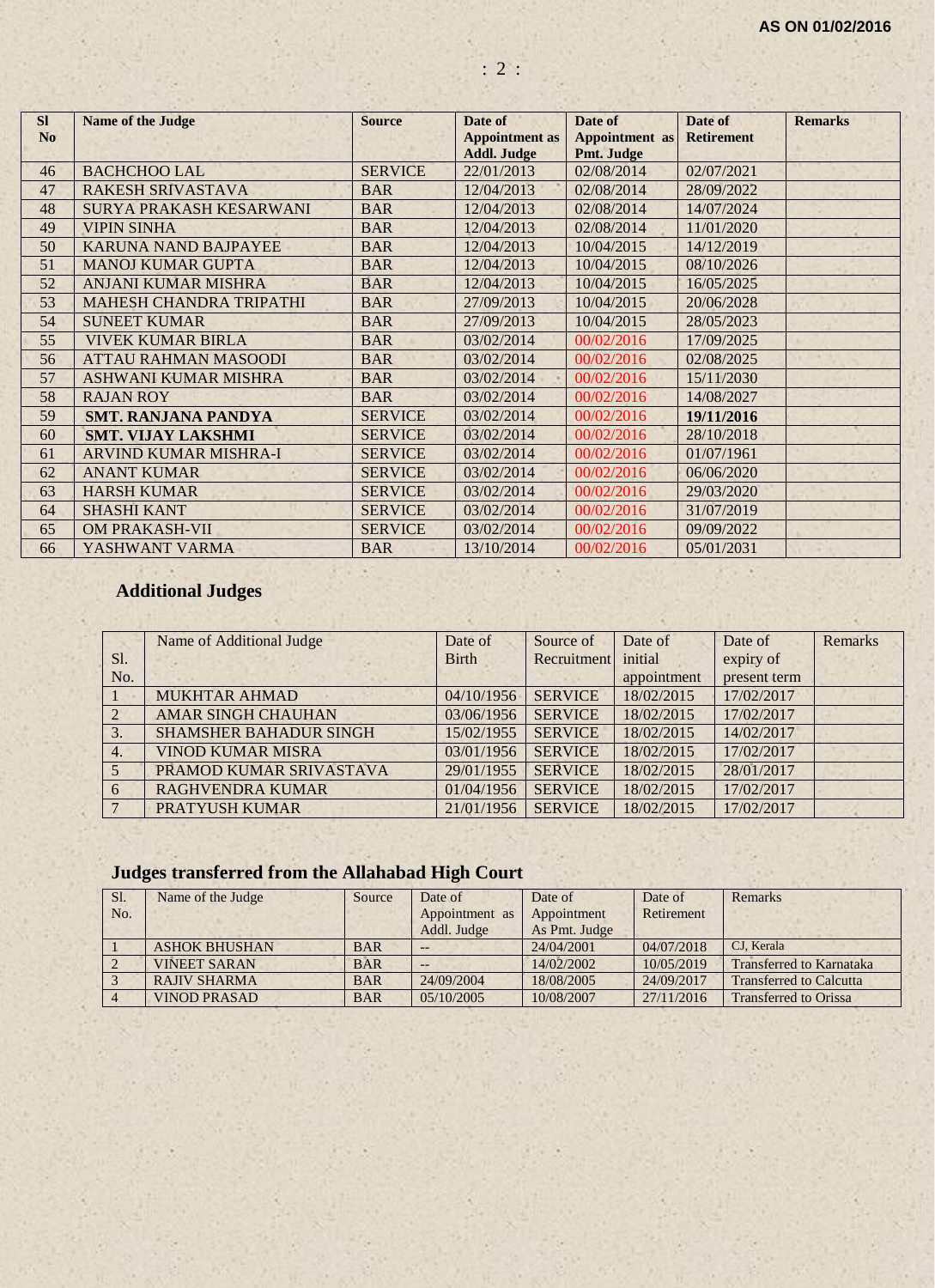#### **HIGH COURT OF JUDICATURE AT HYDERABAD**

**Approved Judge Strength: 49 [Pmt.: 33 Addl.: 16 ] (List of Judges arranged according to date of initial appointment)**

| Sl.<br>No.      | <b>Name of the Judge</b>                    | Source of<br><b>Recruitment</b> | Date of<br><b>Appointment as</b><br><b>Addl. Judge</b> | Date of<br>Appointment as<br>Pmt. Judge | Date of<br><b>Retirement</b> | <b>Remarks</b>                                              |
|-----------------|---------------------------------------------|---------------------------------|--------------------------------------------------------|-----------------------------------------|------------------------------|-------------------------------------------------------------|
|                 | <b>D.B.BHOSALE</b>                          | <b>BAR</b>                      | 22/01/2001                                             | 21/01/2003                              | 23/10/2018                   | ACJ 07/05/2015<br><b>Joined 08/12/2014</b><br>[PHC: Bombay] |
| $\overline{2}$  | <b>R. SUBHASH REDDY</b>                     | <b>BAR</b>                      | 02/12/2002                                             | 24/06/2004                              | 04/01/2019                   |                                                             |
| 3               | <b>GUNDA CHANDRAIAH</b>                     | <b>BAR</b>                      | 26/05/2005                                             | 20/02/2006                              | 09/05/2016                   |                                                             |
| $\overline{4}$  | <b>RAMESH RANGANATHAN</b>                   | <b>BAR</b>                      | 26/05/2005                                             | 20/02/2006                              | 27/07/2020                   |                                                             |
| 5               | NOOTY RAMA MOHANA RAO                       | <b>BAR</b>                      | 11/09/2006                                             | 10/04/2008                              | 13/08/2017                   |                                                             |
| 6               | C. V. NAGARJUNA REDDY                       | <b>BAR</b>                      | 11/09/2006                                             | 10/04/2008                              | 04/12/2018                   |                                                             |
| $7\phantom{.0}$ | REDDI KANTHA RAO                            | <b>SERVICE</b>                  | 10/04/2008                                             | 20/01/2010                              | 09/05/2016                   |                                                             |
| 8               | V. V. AFZULPURKAR                           | <b>BAR</b>                      | 08/08/2008                                             | 20/01/2010                              | 01/03/2016                   |                                                             |
| 9               | P. V. SANJAY KUMAR                          | <b>BAR</b>                      | 08/08/2008                                             | 20/01/2010                              | 13/08/2025                   |                                                             |
| 10              | <b>RAJA ELANGO</b>                          | <b>BAR</b>                      | 31/03/2009                                             | 30/03/2011                              | 22/09/2017                   | <b>JOINED 25/3/2010</b><br>[PHC: MADRAS]                    |
| 11              | <b>CHAGARI PRAVEEN KUMAR</b>                | <b>BAR</b>                      | 29/06/2012                                             | 04/12/2013                              | 25/02/2023                   |                                                             |
| 12              | <b>M.S.SRI RAMACHANDRA RAO</b>              | <b>BAR</b>                      | 29/06/2012                                             | 04/12/2013                              | 06/08/2028                   |                                                             |
| 13              | <b>ADAVALLI RAJASHEKER</b><br><b>REDDY</b>  | <b>BAR</b>                      | 12/04/2013                                             | 08/09/2014                              | 03/05/2022                   |                                                             |
| 14              | PONUGOTI NAVEEN RAO                         | <b>BAR</b>                      | 12/04/2013                                             | 08/09/2014                              | 14/07/2023                   |                                                             |
| 15              | SARASA VENKATANARAYANA<br><b>BHATTI</b>     | <b>BAR</b>                      | 12/04/2013                                             | 08/09/2014                              | 05/05/2024                   |                                                             |
| 16              | AKULA VENKATA SESHA SAI                     | <b>BAR</b>                      | 12/04/2013                                             | 08/09/2014                              | 02/06/2024                   |                                                             |
| 17              | <b>CHALLA KODANDARAM</b><br><b>CHOWDARY</b> | <b>BAR</b>                      | 12/04/2013                                             | 08/09/2014                              | 31/07/2021                   |                                                             |

## **Additional Judges**

|                | Name of Additional Judge       | Date of      | Source of      | Date of initial | Date of expiry  | Remarks |
|----------------|--------------------------------|--------------|----------------|-----------------|-----------------|---------|
| No.            |                                | <b>Birth</b> | Recruit-       | appointment     | of present term |         |
|                |                                |              | ment           |                 |                 |         |
|                | ASAPU RAMALINGESWARA RAO       | 21/05/1956   | <b>BAR</b>     | 21/09/2013      | 20/03/2016      |         |
|                | <b>BULUSU SIVA SANKARA RAO</b> | 10/04/1957   | <b>SERVICE</b> | 23/10/2013      | 22/04/2016      |         |
| 3              | MANDHATA SEETHARAMA MURTI      | 16/01/1958   | <b>SERVICE</b> | 23/10/2013      | 22/04/2016      |         |
| $\overline{4}$ | <b>SARIPELLA RAVI KUMAR</b>    | 10/09/1954   | <b>SERVICE</b> | 23/10/2013      | 22/04/2016      |         |
| 5              | UPMAKA DURGA PRASAD RAO        | 12/08/1962   | <b>SERVICE</b> | 23/10/2013      | 22/04/2016      |         |
| 6              | <b>TALLURI SUNIL CHOWDARY</b>  | 04/02/1957   | <b>SERVICE</b> | 23/10/2013      | 22/04/2016      |         |
|                | MALLAVOLU SATYANARAYANA MURTHY | 14/06/1960   | <b>SERVICE</b> | 23/10/2013      | 22/04/2016      |         |
| 8              | MISRILAL SUNIL KISHORE JAISWAL | 05/02/1956   | <b>SERVICE</b> | 23/10/2013      | 22/04/2016      |         |
| 9              | AMBATI SHANKAR NARAYANA        | 01/07/1956   | <b>SERVICE</b> | 23/10/2013      | 22/04/2016      |         |
| 10             | <b>SMT. ANIS</b>               | 21/10/1955   | <b>SERVICE</b> | 23/10/2013      | 22/04/2016      |         |

#### **JUDGES TRANSFERRED FROM HIGH COURT OF TELANGANA & ANDHRA PRADESH**

| Sl. | Name of the Judge          | Source     | Date of    | Date of       | Date of    | Remarks                        |
|-----|----------------------------|------------|------------|---------------|------------|--------------------------------|
| No. |                            |            | Appointmen | Appointment   | Retirement |                                |
|     |                            |            | t as Addl. | As Pmt.       |            |                                |
|     |                            |            | Judge      | Judge/Term of |            |                                |
|     |                            |            |            | Apptt.        |            |                                |
|     | <b>MS. GORLA ROHINI</b>    | <b>BAR</b> | 25/06/2001 | 31/07/2002    | 13/04/2017 | CJ. Delhi HC                   |
|     | <b>DAMA SESHADRI NAIDU</b> | <b>BAR</b> | 21/09/2013 | 20/12/2015    | 17/06/2024 | Transferred as AJ to Kerala HC |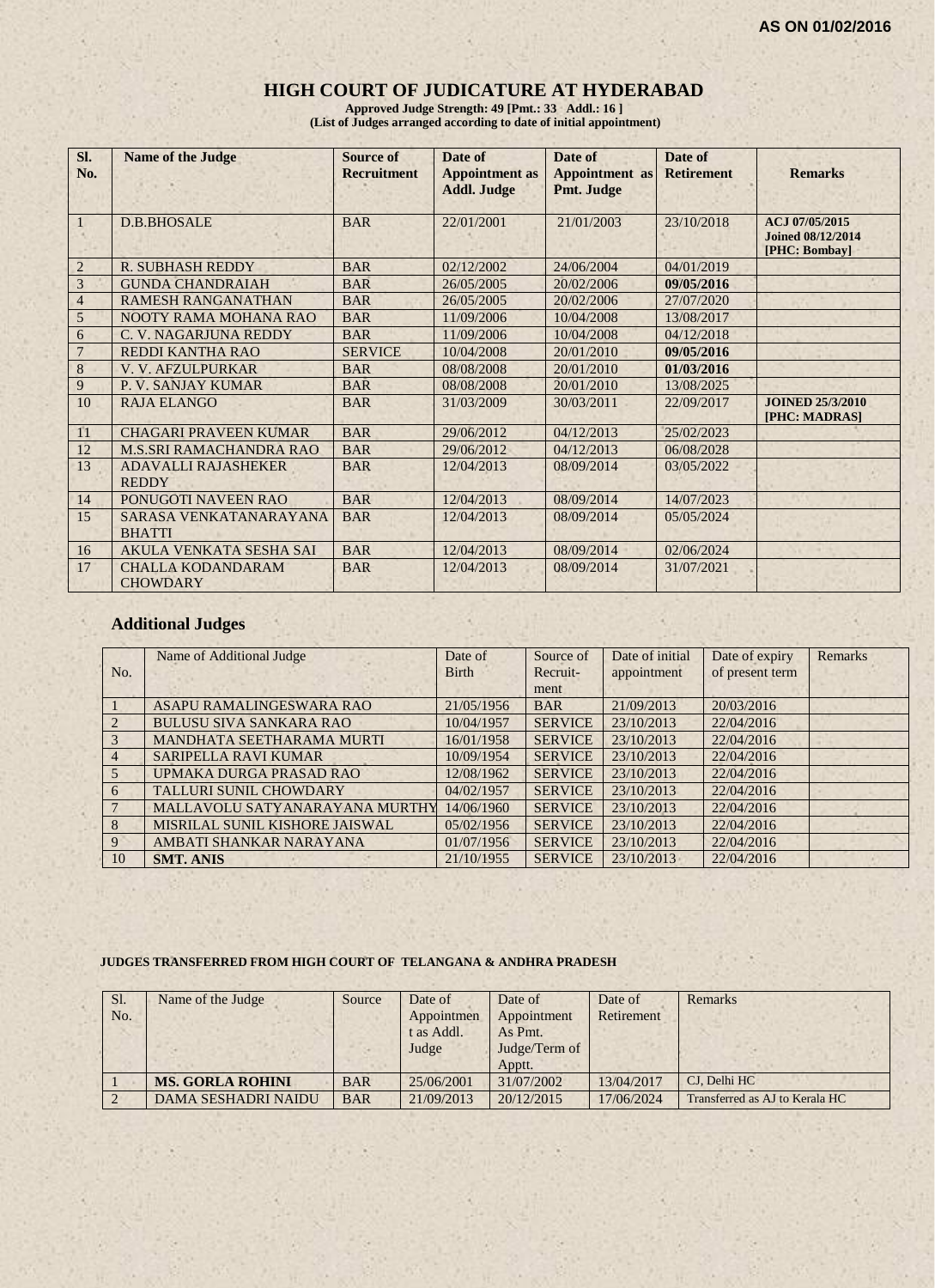#### **BOMBAY HIGH COURT Approved Judge Strength: 94 [Pmt.: 71 Addl.: 23] (List of Judges arranged according to date of initial appointment)**

| Sl.<br>No.     | <b>Name of the Judge</b>          | <b>Source</b>  | Date of<br><b>Appointment</b><br>as Addl.<br>Judge | Date of<br><b>Appointment</b><br>as Pmt. Judge | Date of<br><b>Retirement</b> | <b>Remarks</b> |
|----------------|-----------------------------------|----------------|----------------------------------------------------|------------------------------------------------|------------------------------|----------------|
| 1              | SMT.V.K.TAHILRAMANI               | <b>BAR</b>     | 26/06/2001                                         | 03/10/2004                                     | 02/10/2020                   | ACJ 09/09/2015 |
| $\overline{2}$ | <b>V.M. KANADE</b>                | <b>BAR</b>     | 12/10/2001                                         | 03/10/2004                                     | 21/06/2017                   |                |
| 3              | N.H.PATIL                         | <b>BAR</b>     | 12/10/2001                                         | 03/10/2004                                     | 06/04/2019                   |                |
| $\overline{4}$ | <b>ABHAY SHREENIWAS OKA</b>       | <b>BAR</b>     | 29/08/2003                                         | 12/11/2005                                     | 24/05/2022                   |                |
| 5              | <b>ANOOP V.MOHTA</b>              | <b>BAR</b>     | 14/11/2003                                         | 12/11/2005                                     | 03/12/2017                   |                |
| 6              | S.C.DHARMADHIKARI                 | <b>BAR</b>     | 14/11/2003                                         | 12/11/2005                                     | 25/01/2022                   |                |
| $\overline{7}$ | <b>B.R.GAVAI</b>                  | <b>BAR</b>     | 14/11/2003                                         | 12/11/2005                                     | 23/11/2022                   |                |
| $\overline{8}$ | <b>B.P.DHARMADHIKARI</b>          | <b>BAR</b>     | 15/03/2004                                         | 12/03/2006                                     | 27/04/2020                   |                |
| 9              | <b>SMT. VASANTI ANIL NAIK</b>     | <b>BAR</b>     | 22/06/2005                                         | 29/04/2007                                     | 02/05/2018                   |                |
| 10             | ARUN BHAURAO CHAUDHARI            | <b>BAR</b>     | 08/09/2006                                         | 05/09/2008                                     | 31/03/2019                   |                |
| 11             | RAVINDRA MANOHAR BORDE            | <b>BAR</b>     | 08/09/2006                                         | 05/09/2008                                     | 09/08/2019                   |                |
| 12             | RANJIT VASANTRAO MORE             | <b>BAR</b>     | 08/09/2006                                         | 05/09/2008                                     | 02/11/2021                   |                |
| 13             | RAJENDRA MANOHAR SAVANT           | <b>BAR</b>     | 08/09/2006                                         | 05/09/2008                                     | 05/12/2018                   |                |
| 14             | <b>AMJAD AHTESHAM SAYED</b>       | <b>BAR</b>     | 11/04/2007                                         | 09/04/2009                                     | 20/01/2023                   |                |
| 15             | SHINDE SAMBHAJI SHIWAJI           | <b>BAR</b>     | 11/03/2008                                         | 13/03/2010                                     | 01/08/2022                   |                |
| 16             | <b>ANAND VASANT NIRGUDE</b>       | <b>SERVICE</b> | 16/04/2008                                         | 13/03/2010                                     | 29/09/2016                   |                |
| 17             | SMT.RAKHA P. SONDURBALDOTA        | <b>SERVICE</b> | 16/04/2008                                         | 15/04/2011                                     | 09/03/2017                   |                |
| 18             | KAMALKISHOR K. TATED              | <b>BAR</b>     | 18/07/2008                                         | 15/07/2011                                     | 18/09/2021                   |                |
| 19             | PRASANNA B. VARALE                | <b>BAR</b>     | 18/07/2008                                         | 15/07/2011                                     | 22/06/2024                   |                |
| 20             | SHAHRUKH JIMI KATHAWALLA          | <b>BAR</b>     | 18/07/2008                                         | 15/07/2011                                     | 23/03/2022                   |                |
| 21             | <b>SMT. MRIDULA R. BHATKAR</b>    | <b>SERVICE</b> | 10/02/2009                                         | 23/12/2011                                     | 27/05/2019                   |                |
| 22             | F. M. S. ROSARIO DOS REIS         | <b>BAR</b>     | 26/03/2009                                         | 23/01/2013                                     | 09/08/2017                   |                |
| 23             | <b>RAJESH GOVING KETKAR</b>       | <b>BAR</b>     | 26/03/2009                                         | 23/01/2013                                     | 26/08/2019                   |                |
| 24             | RAVI KRISHNARAO DESHPANDE         | <b>BAR</b>     | 26/03/2009                                         | 23/01/2013                                     | 05/11/2020                   |                |
| 25             | SANJAY V. GANGAPURWALA            | <b>BAR</b>     | 13/03/2010                                         | 23/01/2013                                     | 23/05/2024                   |                |
| 26             | TANAJI VISHWAS NALAWADE           | <b>SERVICE</b> | 17/03/2011                                         | 23/01/2013                                     | 06/03/2021                   |                |
| 27             | <b>MADAN TRYMBAK JOSHI</b>        | <b>SERVICE</b> | 17/03/2011                                         | 23/01/2013                                     | 25/04/2016                   |                |
| 28             | <b>ABHAY MAHADEO THIPSAY</b>      | <b>SERVICE</b> | 17/03/2011                                         | 16/12/2013                                     | 09/03/2017                   |                |
| 29             | MANOJ SHIVLAL SANKLECHA           | <b>BAR</b>     | 23/01/2012                                         | 16/12/2013                                     | 11/12/2019                   |                |
| 30             | RAMESH DEOKINANDAN DHANUKA        | <b>BAR</b>     | 23/01/2012                                         | 16/12/2013                                     | 30/05/2023                   |                |
| 31             | SUNIL PRABHAKARRAO DESHMUKH       | <b>BAR</b>     | 23/01/2012                                         | 16/12/2013                                     | 27/09/2021                   |                |
| 32             | NITIN MADHUKAR JAMDAR             | <b>BAR</b>     | 23/01/2012                                         | 16/12/2013                                     | 09/01/2026                   |                |
| 33             | <b>SMT. SADHANA SANJAY JADHAV</b> | <b>BAR</b>     | 23/01/2012                                         | 16/12/2013                                     | 13/06/2022                   |                |
| 34             | PRADEEP NARHARI DESHMUKH          | <b>SERVICE</b> | 13/05/2013                                         | 09/04/2015                                     | 10/02/2020                   |                |
| 35             | ASHOK IQBAL SINGH CHEEMA          | <b>SERVICE</b> | 13/05/2013                                         | 09/04/2015                                     | 20/09/2016                   | ×.             |
| 36             | SUNIL BALKRISHNA SHUKRE           | <b>SERVICE</b> | 13/05/2013                                         | 09/04/2015                                     | 24/10/2023                   |                |
| 37             | SURESH CHANDRAKANT GUPTE          | <b>BAR</b>     | 21/06/2013                                         | 09/04/2015                                     | 29/06/2021                   |                |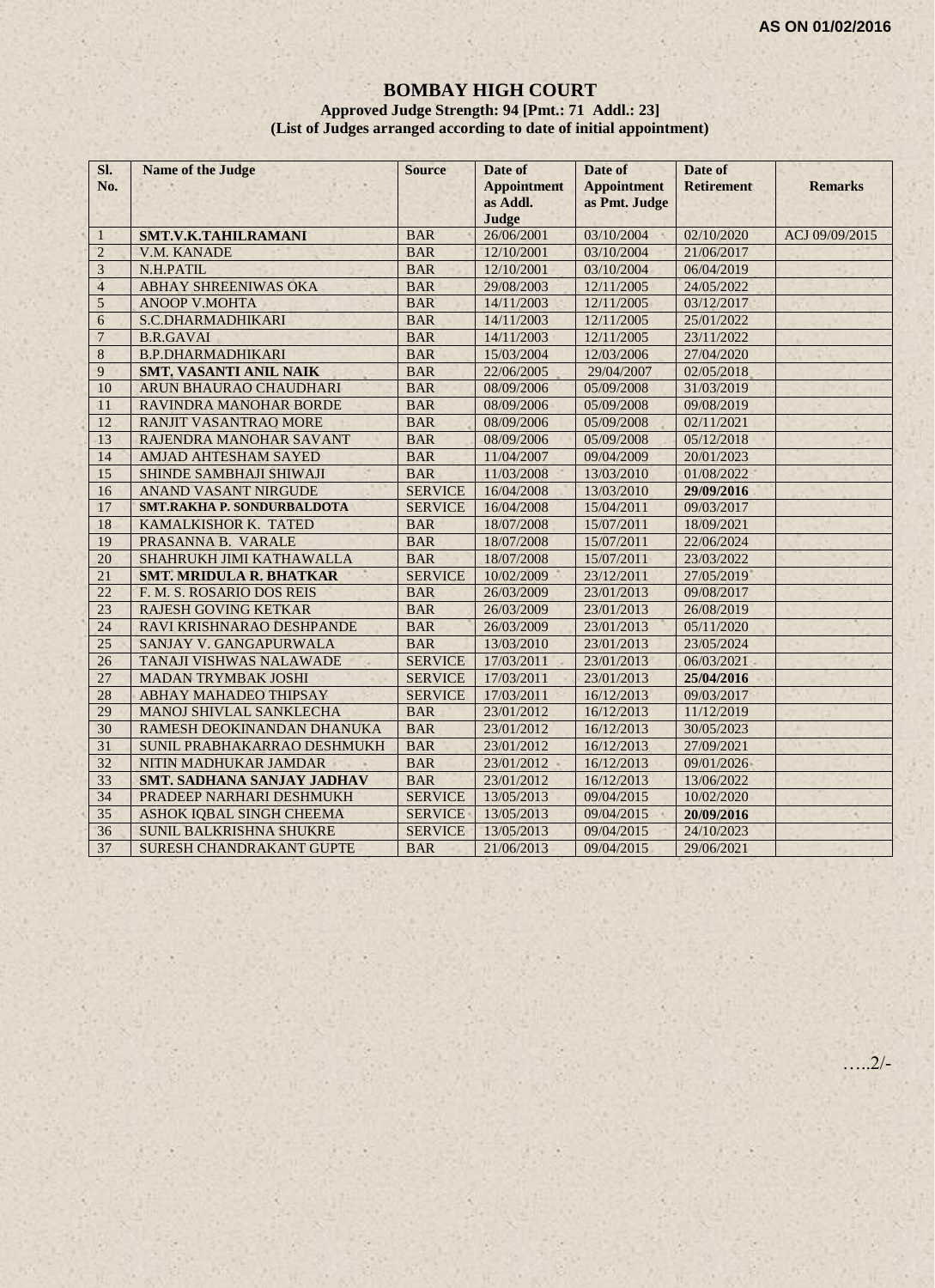## **BOMBAY HIGH COURT…contd.**

## **Additional Judges**

| SI.            | Name of Additional Judge                | Date of      | Source         | Date of initial | Date of expiry  |
|----------------|-----------------------------------------|--------------|----------------|-----------------|-----------------|
| No.            |                                         | <b>Birth</b> |                | appointment     | of present term |
|                | ZAKA AZIZUL HAO                         | 17/05/1959   | <b>BAR</b>     | 21/06/2013      | 20/06/2016      |
| $\overline{2}$ | SHRIRAM KALPATHI RAJENDRAN              | 28/09/1963   | <b>BAR</b>     | 21/06/2013      | 20/06/2016      |
| 3              | <b>GAUTAM SHIRISH PATEL</b>             | 26/04/1962   | <b>BAR</b>     | 21/06/2013      | 20/06/2016      |
| $\overline{4}$ | ATUL SHARACHCHANDRA CHANDURKAR          | 07/04/1965   | <b>BAR</b>     | 21/06/2013      | 20/06/2016      |
| 5              | <b>Smt. REVATI PRASHANT MOHITE DERE</b> | 17/04/1965   | <b>BAR</b>     | 21/06/2013      | 20/06/2016      |
| 6              | <b>MAHESH SHARADCHANDRA SONAK</b>       | 28/11/1964   | <b>BAR</b>     | 21/06/2013      | 20/06/2016      |
| 7              | RAVINDRA VITHALRAO GHUGE                | 09/06/1966   | <b>BAR</b>     | 21/06/2013      | 20/06/2016      |
| 8              | VIJAY LAKHICHAND ACHLIYA                | 13/02/1959   | <b>SERVICE</b> | 21/10/2013      | 20/10/2017      |
| 9              | <b>VINAY MANOHAR DESHPANDE</b>          | 10/05/1960   | <b>BAR</b>     | 06/01/2014      | 05/07/2016      |
| 10             | AJEY SHRIKANT GADKARI                   | 14/06/1965   | <b>BAR</b>     | 06/01/2014      | 05/07/2016      |
| 11             | NITIN WASUDEO SAMBRE                    | 19/12/1967   | <b>BAR</b>     | 06/01/2014      | 05/07/2016      |
| 12             | GIRISH SHARADCHANDRA KULKARNI           | 24/06/1968   | <b>BAR</b>     | 06/01/2014      | 05/07/2016      |
| 13             | <b>BURGESS PESI COLABAWALLA</b>         | 16/12/1967   | <b>BAR</b>     | 06/01/2014      | 05/07/2016      |
| 14             | <b>ANIL KUMAR MENON</b>                 | 12/07/1960   | <b>BAR</b>     | 03/03/2014      | 02/03/2016      |
| 15             | <b>CHANDRAKANT VASANT BHADANG</b>       | 0.5/11/1960  | <b>SERVICE</b> | 03/03/2014      | 02/03/2016      |
| 16             | VISHWAS KASHINATHRAO JADHAV             | 17/05/1960   | <b>SERVICE</b> | 03/03/2014      | 02/03/2016      |
| 17             | <b>ANANTA MANOHAR BADAR</b>             | 10/08/1961   | <b>SERVICE</b> | 03/03/2014      | 02/03/2016      |
| 18             | PUKHRAJ RAJMAL BORA                     | 22/10/1957   | <b>SERVICE</b> | 03/03/2014      | 02/03/2016      |
| 19             | <b>SMT. ANUJA PRABHUDESSAI</b>          | 08/02/1962   | <b>SERVICE</b> | 03/03/2014      | 02/03/2016      |
|                |                                         |              | [GOA]          |                 |                 |
| 20             | KALIDAS LAXMANRAO WADANE                | 12/01/1957   | <b>SERVICE</b> | 01/01/2015      | 31/12/2016      |
| 21             | KUMARI INDIRA KANAHAIYALAL JAIN         | 20/12/1955   | <b>SERVICE</b> | 01/01/2015      | 31/12/2016      |
| 22             | DR. (SMT.) SHALINI SHASHANK PHANSALKAR  | 06/02/1957   | <b>SERVICE</b> | 01/01/2015      | 31/12/2016      |
|                | <b>JOSHI</b>                            |              |                |                 |                 |

## **Judges transferred from the Bombay High Court**

| SI. | Name of the Judge      | Source     | Apptt.as Addl. | Apptt. as Pmt. | <b>DOR</b> | <b>Remarks</b>              |
|-----|------------------------|------------|----------------|----------------|------------|-----------------------------|
|     |                        |            | Judge          | Judge          |            |                             |
|     | AJAY M. KHANWILKAR     | <b>BAR</b> | 29/03/2000     | 08/04/2002     | 29/07/2019 | CJ, Madhya Pradesh          |
|     | DR.D.Y.CHANDRACHUD     | <b>BAR</b> | 29/03/2000     | 21/01/2003     | 10/11/2021 | CJ. Allahabad               |
|     | D.B.BHOSALE            | <b>BAR</b> | 22/01/2001     | 21/01/2003     | 23/10/2018 | Transferred to T &A.P.      |
|     | <b>S.J.VAZIFDAR</b>    | <b>BAR</b> | 22/01/2001     | 21/01/2003     | 03/05/2018 | Transferred to P&H          |
|     | <b>SMT. N.N.MHATRE</b> | <b>BAR</b> | 28/03/2001     | 21/03/2003     | 19/09/2017 | <b>Transfer to Calcutta</b> |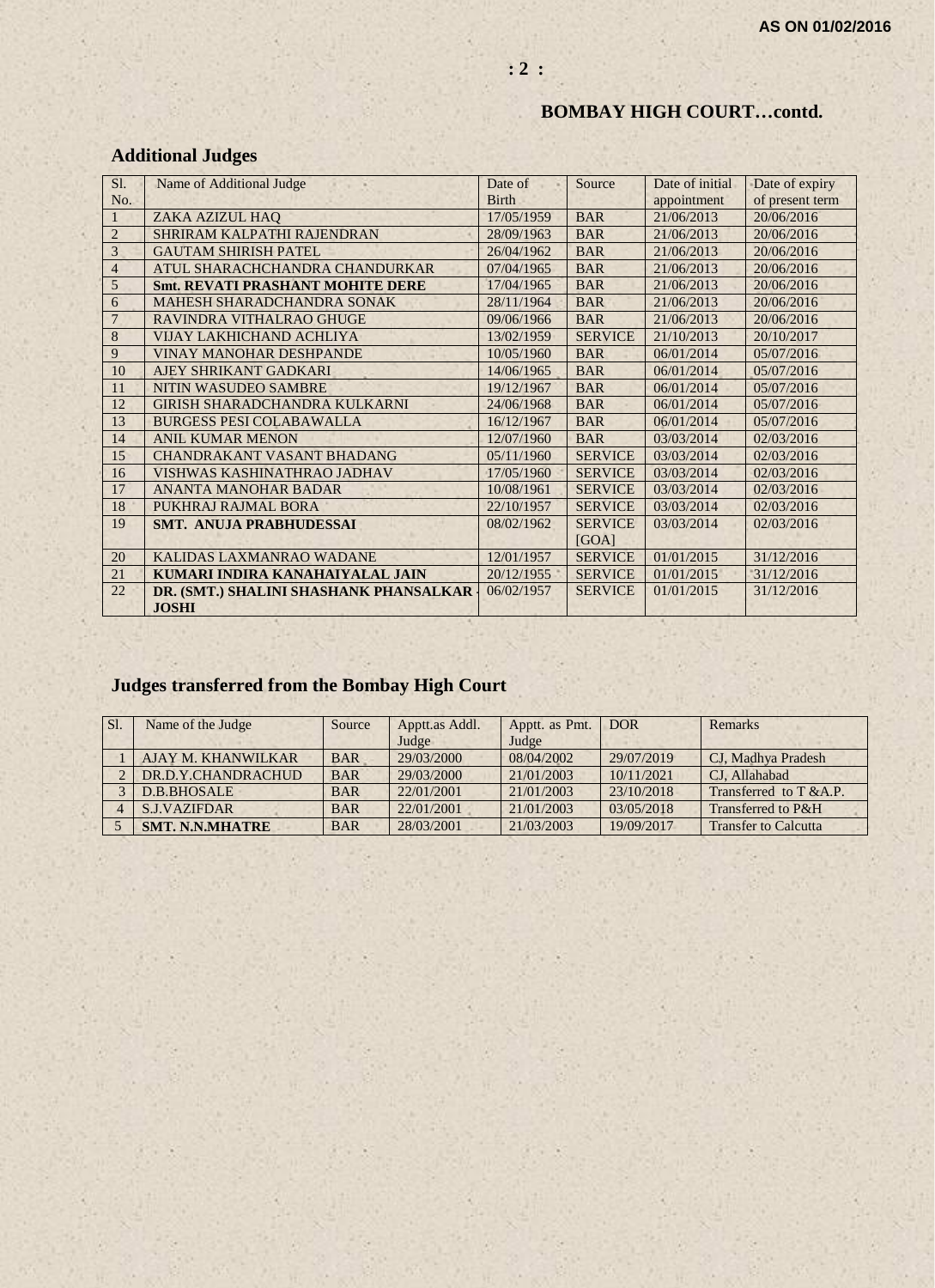#### **CALCUTTA HIGH COURT**

**Approved Judge Strength: 58 [Pmt.: 45 Addl: 13]** *(List of Judges arranged according to date of initial appointment)*

| Sl.            | <b>Name of the Judge</b>      | <b>Source of</b> | Date of            | Date of            | Date of           |                           |
|----------------|-------------------------------|------------------|--------------------|--------------------|-------------------|---------------------------|
| No.            |                               | Recruit-         | <b>Appointment</b> | <b>Appointment</b> | <b>Retirement</b> | <b>Remarks</b>            |
|                |                               | ment             | <b>as</b>          | as Pmt.Judge       |                   |                           |
|                |                               |                  | <b>Addl. Judge</b> |                    |                   |                           |
| 1              | <b>SMT.MANJULA CHELLUR</b>    | <b>SERVICE</b>   | 21/02/2000         | 17/08/2000         | 04/12/2017        | CJ 05/08/2014             |
|                |                               |                  |                    |                    |                   | [PHC: Karnataka]          |
| $\overline{2}$ | <b>G.C.GUPTA</b>              | <b>BAR</b>       |                    | 15/09/2000         | 30/11/2016        |                           |
| 3              | <b>SMT. N.N.MHATRE</b>        | <b>BAR</b>       | 28/03/2001         | 21/03/2003         | 19/09/2017        | <b>Joined 06/01/2012</b>  |
|                |                               |                  |                    |                    |                   | [PHC: Bombay]             |
| $\overline{4}$ | <b>KUMARI INDIRA BANERJEE</b> | <b>BAR</b>       |                    | 05/02/2002         | 23/09/2019        |                           |
| 5              | JYOTIRMAY BHATTACHARYA        | <b>BAR</b>       | $-$                | 03/12/2003         | 24/09/2018        |                           |
| 6              | <b>SOUMITRA PAL</b>           | <b>BAR</b>       | $--$               | 19/01/2004         | 27/08/2016        |                           |
| $\overline{7}$ | <b>ANIRUDDHA BOSE</b>         | <b>BAR</b>       |                    | 19/01/2004         | 10/04/2021        |                           |
| 8              | <b>RAJIV SHARMA</b>           | <b>BAR</b>       | 24/09/2004         | 18/08/2005         | 24/09/2017        | <b>Joined on 27/04/15</b> |
|                |                               |                  |                    |                    |                   | [PHC: Allahabad]          |
| 9              | DEBASISH KA R GUPTA           | <b>BAR</b>       | --                 | 22/06/2006         | 31/12/2018        |                           |
| 10             | <b>SMT. NADIRA PATHERYA</b>   | <b>BAR</b>       | $-1$               | 22/06/2006         | 18/11/2018        |                           |
| 11             | <b>ASHIM KUMAR ROY</b>        | <b>BAR</b>       | $-$                | 22/06/2006         | 29/08/2017        |                           |
| 12             | <b>BISWANATH SOMADDER</b>     | <b>BAR</b>       | $--$               | 22/06/2006         | 14/12/2025        |                           |
| 13             | <b>DIPANKAR DATTA</b>         | <b>BAR</b>       | --                 | 22/06/2006         | 08/02/2027        |                           |
| 14             | <b>SANJIB BANERJEE</b>        | <b>BAR</b>       | $-$                | 22/06/2006         | 01/11/2023        |                           |
| 15             | <b>INDRA PRASANNA MUKERJI</b> | <b>BAR</b>       | $-$                | 18/05/2009         | 05/09/2025        |                           |
| 16             | <b>HARISH TANDON</b>          | <b>BAR</b>       | $-$                | 13/04/2010         | 05/11/2026        |                           |
| 17             | ASHOKE KUMAR DAS ADHIKARI     | <b>BAR</b>       | $-$                | 13/09/2010         | 17/06/2016        |                           |
| 18             | DR. SAMBUDDHA CHAKRABARTI     | <b>BAR</b>       | $-$                | 13/09/2010         | 10/05/2020        |                           |
| 19             | <b>SOUMEN SEN</b>             | <b>BAR</b>       | $-$                | 13/04/2011         | 26/07/2027        |                           |
| 20             | <b>JOYMALYA BAGCHI</b>        | <b>BAR</b>       | 97                 | 27/06/2011         | 02/10/2028        |                           |

## **Additional Judges**

| SI.            | Name of Additional Judge       | Date of Birth | Source         | Date of initial | Date of expiry  |
|----------------|--------------------------------|---------------|----------------|-----------------|-----------------|
| No.            |                                |               |                | appointment     | of present term |
|                | <b>INDRAJIT CHATTERJEE</b>     | 02/02/1955    | <b>SERVICE</b> | 01/10/2013      | 30/06/2016      |
| $\mathfrak{D}$ | <b>SHIB SADHAN SADHU</b>       | 10/04/1954    | <b>SERVICE</b> | 01/10/2013      | 09/04/2016      |
| 3              | <b>SUDIP AHLUWALIA</b>         | 30/12/1959    | <b>SERVICE</b> | 01/10/2013      | 30/06/2016      |
| $\overline{4}$ | <b>TAPASH MOOKHERJEE</b>       | 15/07/1955    | <b>SERVICE</b> | 01/10/2013      | 30/06/2016      |
| 5              | <b>RANJIT KUMAR BAG</b>        | 08/11/1955    | <b>SERVICE</b> | 01/10/2013      | 30/06/2016      |
| 6              | <b>ISHAN CHANDRA DAS</b>       | 01/03/1955    | <b>SERVICE</b> | 01/10/2013      | 30/06/2016      |
|                | <b>SMT. SAMAPTI CHATTERJEE</b> | 13/12/1958    | <b>BAR</b>     | 30/10/2013      | 29/07/2016      |
| 8              | <b>SAHIDULLAH MUNSHI</b>       | 29/09/1958    | <b>BAR</b>     | 30/10/2013      | 29/07/2016      |
| 9              | <b>SUBRATA TALUKDAR</b>        | 04/07/1961    | <b>BAR</b>     | 30/10/2013      | 29/07/2016      |
| 10             | TAPABRATA CHAKRABORTY          | 27/11/1966    | <b>BAR</b>     | 30/10/2013      | 29/07/2016      |
| 11             | <b>ARINDAM SINHA</b>           | 22/09/1965    | <b>BAR</b>     | 30/10/2013      | 29/07/2016      |
| 12             | <b>ARLIIT BANERJEE</b>         | 07/03/1967    | <b>BAR</b>     | 30/10/2013      | 29/07/2016      |
| 13             | <b>DEBANGSU BASAK</b>          | 19/06/1966    | <b>BAR</b>     | 30/10/2013      | 29/07/2016      |
| 14             | ASHIS KUMAR CHAKRABORTY        | 12/12/1965    | <b>BAR</b>     | 22/10/2014      | 21/10/2016      |
| 15             | <b>MALAY MARUT BANERJEE</b>    | 01/04/1955    | <b>SERVICE</b> | 30/03/2015      | 29/03/2017      |
| 16             | <b>MD. MUMTAZ KHAN</b>         | 15/08/1957    | <b>SERVICE</b> | 30/03/2015      | 29/03/2017      |
| 17             | <b>SANKAR ACHARYYA</b>         | 24/08/1955    | <b>SERVICE</b> | 30/03/2015      | 29/03/2017      |
| 18             | <b>MIR DARA SHEKO</b>          | 11/02/1956    | <b>SERVICE</b> | 30/03/2015      | 29/03/2017      |
| 19             | <b>DEBI PROSAD DEY</b>         | 16/02/1956    | <b>SERVICE</b> | 30/03/2015      | 29/03/2017      |
| 20             | <b>MISS ASHA ARORA</b>         | 02/10/1957    | <b>SERVICE</b> | 30/03/2015      | 29/03/2017      |
| 21             | SIDDHARTHA CHATTOPADHYAY       | 08/02/1956    | <b>SERVICE</b> | 30/03/2015      | 29/03/2017      |
| 22             | <b>SHIVAKANT PRASAD</b>        | 06/12/1959    | <b>SERVICE</b> | 30/03/2015      | 29/03/2017      |

#### **Judges transferred from the Calcutta High Court**

| Sl. | Name of the Judge | Source     | Date of     |           | Date of       | Date of    | <b>Remarks</b>                  |
|-----|-------------------|------------|-------------|-----------|---------------|------------|---------------------------------|
| No. |                   |            | Appointment | <b>as</b> | Appointment   | retirement |                                 |
|     |                   |            | Addl. Judge |           | As Pmt. Judge |            |                                 |
|     | S.K.MUKHERJEE     | <b>BAR</b> | $--$        |           | 15/09/2000    | 09/10/2017 | <b>Transferred to Karnataka</b> |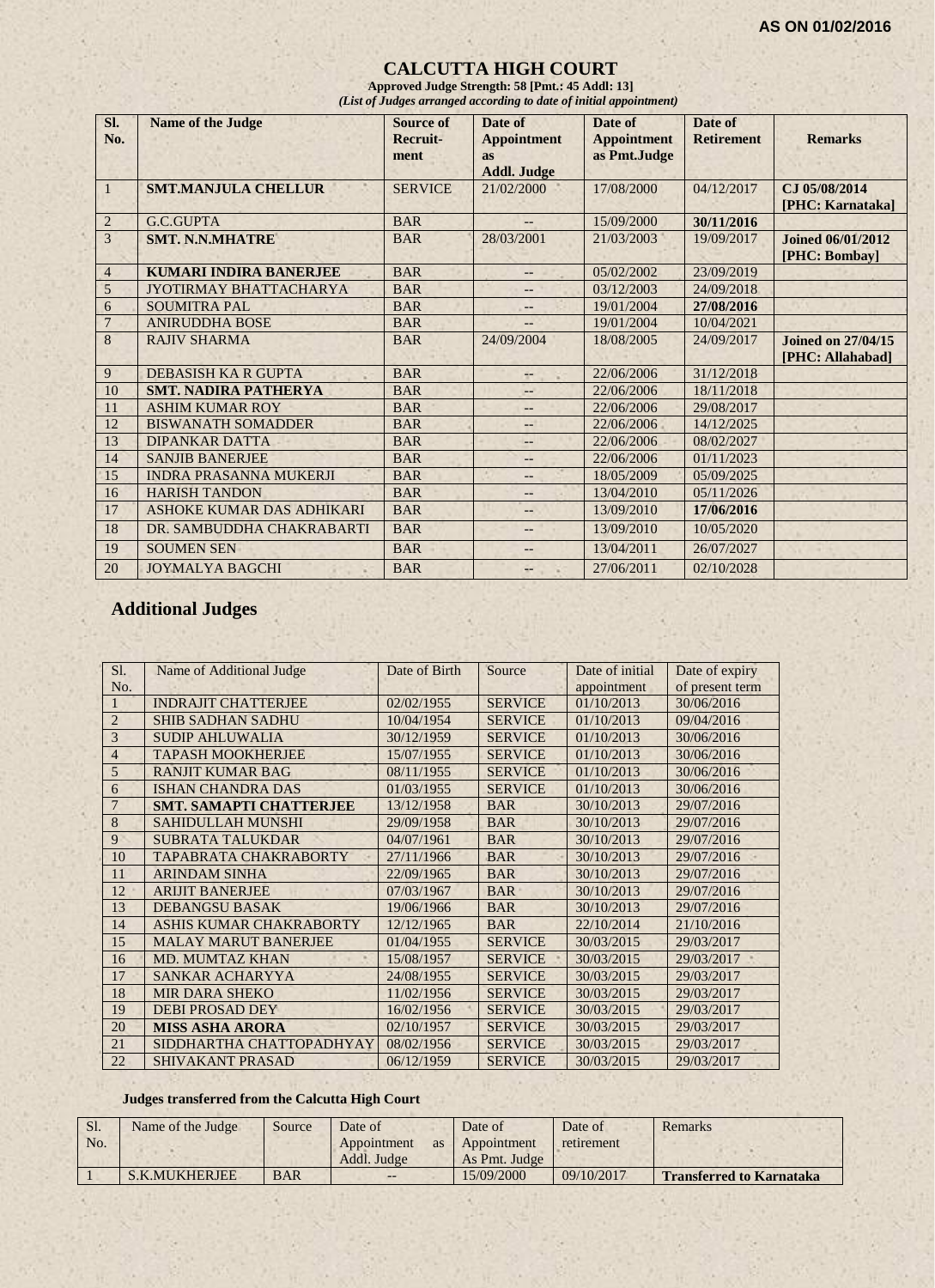#### **CHHATTISGARH HIGH COURT**

**Approved Judge Strength: 22 [Pmt.: 17 Addl.: 05] (List of Judges arranged according to date of initial appointment)**

| SI.<br>No.     | <b>Name of the Judge</b> | <b>Source of</b><br>Recruit-<br>ment | Date of<br>Appointment<br>as Addl.<br>Judge | Date of<br>Appointment<br>as Pmt. Judge | Date of<br><b>Retirement</b> | <b>Remarks</b>                |
|----------------|--------------------------|--------------------------------------|---------------------------------------------|-----------------------------------------|------------------------------|-------------------------------|
|                | <b>NAVIN SINHA</b>       | <b>BAR</b>                           | $--$                                        | 11/02/2004                              | 18/08/2018                   | CJ 09/04/2015<br>[PHC: Patna] |
| $\overline{2}$ | <b>PRITINKER DIWAKER</b> | <b>BAR</b>                           | 31/03/2009                                  | 10/09/2013                              | 21/11/2023                   |                               |
|                | PRASHANT KUMAR MISHRA    | <b>BAR</b>                           | 10/12/2009                                  | 28/11/2014                              | 28/08/2026                   |                               |

## **Additional Judges**

| Sl. | Name of Additional Judge          | Date of Birth | Source of      | Date of initial | Date of expiry  |
|-----|-----------------------------------|---------------|----------------|-----------------|-----------------|
| No. |                                   |               | Recruitment    | appointment     | of present term |
|     | <b>MANINDRA MOHAN SHRIVASTAVA</b> | 06/03/1964    | <b>BAR</b>     | 10/12/2009      | 09/03/2016      |
|     | <b>GOUTAM BHADURI</b>             | 10/11/1962    | <b>BAR</b>     | 16/09/2013      | 15/03/2016      |
|     | SANJAY KUMAR AGRAWAL              | 15/07/1965    | <b>BAR</b>     | 16/09/2013      | 15/03/2016      |
|     | PUTHICHIRA SAM KOSHY              | 30/04/1967    | <b>BAR</b>     | 16/09/2013      | 15/03/2016      |
|     | <b>INDER SINGH UBOWEJA</b>        | 01/06/1954    | <b>SERVICE</b> | 27/01/2014      | 26/04/2016      |
|     | <b>CHANDRA BHUSHAN BAJPAL</b>     | 14/10/1955    | <b>SERVICE</b> | 27/01/2014      | 26/04/2016      |

## **Judges transferred from the Chhattisgarh High Court**

| S <sub>1</sub><br>No. | Name of the Judge      | Source     | Date of<br>Appointment as Addl.<br>Judge | Date of<br>Appointment<br>As Pmt. Judge | Date of<br>retirement | Remarks                      |
|-----------------------|------------------------|------------|------------------------------------------|-----------------------------------------|-----------------------|------------------------------|
|                       | SUNIL KUMAR SINHA      | <b>BAR</b> | $- -$                                    | 01/12/2004                              | 06/07/2016            | CJ. Sikkim                   |
|                       | SATISH KUMAR AGNIHOTRI | <b>BAR</b> | 05/05/2005                               | 03/05/2007                              | 30/07/2018            | <b>Transferred to Madras</b> |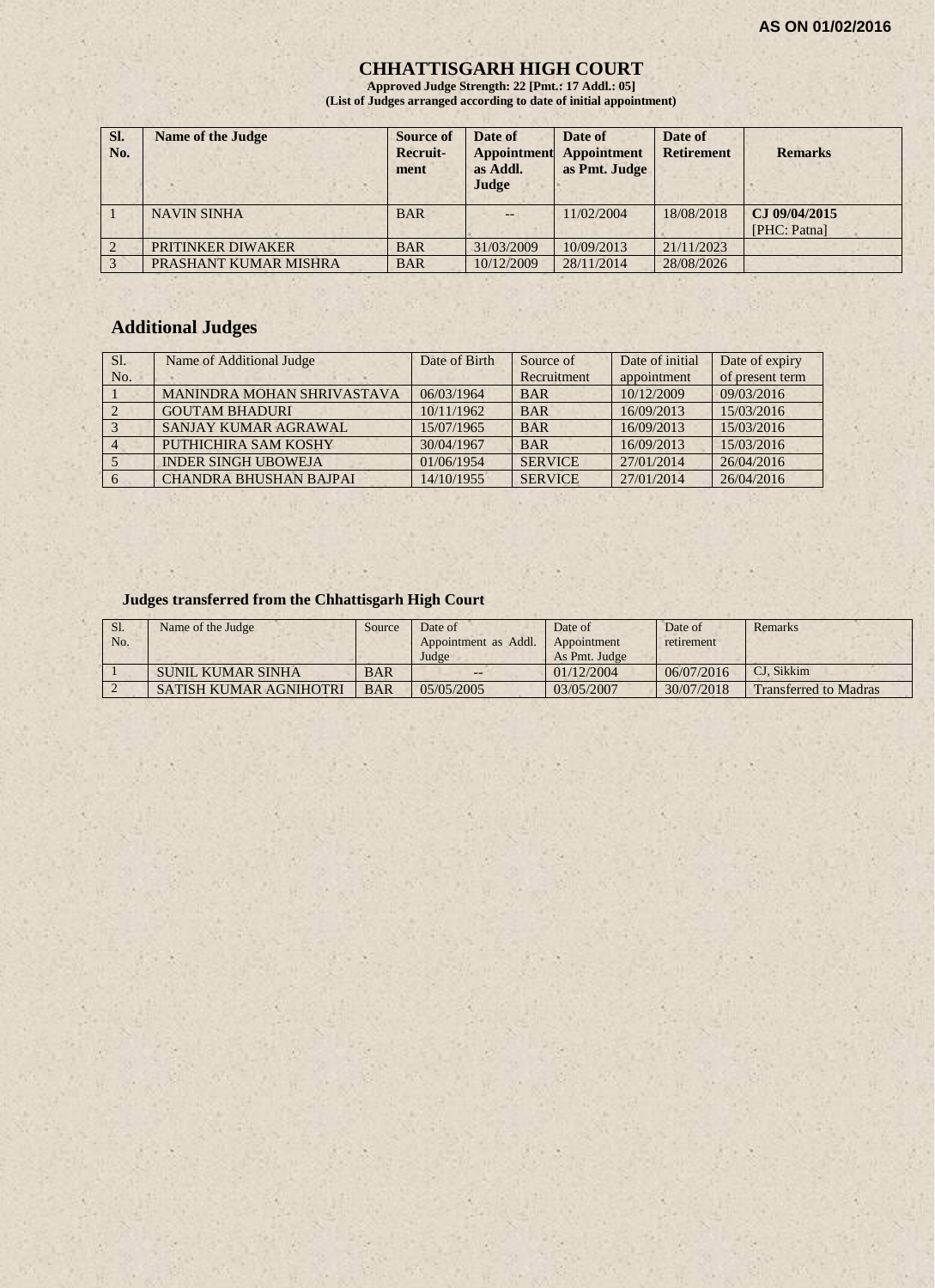#### **DELHI HIGH COURT**

**Approved Judge Strength: 60 [Pmt.: 45 Addl.: 15] (List of Judges arranged according to date of initial appointment)**

| SI.            | <b>Name of the Judge</b>                  | <b>Source of</b> | Date of            | Date of               | Date of           |                                    |
|----------------|-------------------------------------------|------------------|--------------------|-----------------------|-------------------|------------------------------------|
| No.            |                                           | <b>Recruit-</b>  | Appoint-           | <b>Appointment</b> as | <b>Retirement</b> | <b>Remarks</b>                     |
|                |                                           | ment             | ment as            | Pmt. Judge            |                   |                                    |
|                |                                           |                  | <b>Addl. Judge</b> |                       |                   |                                    |
| $\mathbf{1}$   | <b>MS. GORLA ROHINI</b>                   | <b>BAR</b>       | 25/06/2001         | 31/07/2002            | 13/04/2017        | CJ 21/04/2014<br>[PHC: Andhra Pd.] |
| $\overline{2}$ | <b>BADAR DURREZ AHMED</b>                 | <b>BAR</b>       | 20/12/2002         | 21/01/2004            | 15/03/2018        |                                    |
| 3              | <b>PRADEEP NANDRAJOG</b>                  | <b>BAR</b>       | 20/12/2002         | 16/04/2004            | 23/02/2020        |                                    |
| $\overline{4}$ | <b>KUMARI GITA MITTAL</b>                 | <b>BAR</b>       | 16/07/2004         | 20/02/2006            | 08/12/2020        |                                    |
| 5              | SHRIPATHI RAVINDRA BHAT                   | <b>BAR</b>       | 16/07/2004         | 20/02/2006            | 20/10/2020        |                                    |
| 6              | <b>SANJIV KHANNA</b>                      | <b>BAR</b>       | 24/06/2005         | 20/02/2006            | 13/05/2022        |                                    |
| $\overline{7}$ | <b>GURINDER SINGH SISTANI</b>             | <b>BAR</b>       | 29/05/2006         | 29/08/2007            | 10/03/2020        |                                    |
| 8              | <b>S.MURALIDHAR</b>                       | <b>BAR</b>       | 29/05/2006         | 29/08/2007            | 07/08/2023        |                                    |
| 9              | <b>KUMARI HIMA KOHLI</b>                  | <b>BAR</b>       | 29/05/2006         | 29/08/2007            | 01/09/2021        |                                    |
| 10             | <b>VIPIN SANGHI</b>                       | <b>BAR</b>       | 29/05/2006         | 11/02/2008            | 26/10/2023        |                                    |
| 11             | SUDERSHAN KUMAR MISRA                     | <b>BAR</b>       | 04/07/2007         | 07/11/2008            | 06/09/2016        |                                    |
| 12             | SIDDHARTH MRIDUL                          | <b>BAR</b>       | 13/03/2008         | 26/05/2009            | 21/11/2024        |                                    |
| 13             | <b>MANMOHAN</b>                           | <b>BAR</b>       | 13/03/2008         | 17/12/2009            | 16/12/2024        |                                    |
| 14             | <b>VIJAY KUMAR SHALI</b>                  | <b>BAR</b>       | 11/04/2008         | 03/03/2010            | 14/06/2016        |                                    |
| 15             | <b>MANMOHAN SINGH</b>                     | <b>BAR</b>       | 11/04/2008         | 06/07/2011            | 21/09/2016        |                                    |
| 16             | <b>RAJIV SAHAI ENDLAW</b>                 | <b>BAR</b>       | 11/04/2008         | 06/07/2011            | 12/08/2021        |                                    |
| 17             | <b>JAG JIVAN RAM MIDHA</b>                | <b>BAR</b>       | 11/04/2008         | 06/07/2011            | 07/07/2021        |                                    |
| 18             | <b>RAJIV SHAKDHER</b>                     | <b>BAR</b>       | 11/04/2008         | 17/10/2011            | 18/10/2024        |                                    |
| 19             | <b>SUNIL GAUR</b>                         | <b>SERVICE</b>   | 11/04/2008         | 11/04/2012            | 22/08/2019        |                                    |
| 20             | <b>SURESH KUMAR KAIT</b>                  | <b>BAR</b>       | 05/09/2008         | 12/04/2013            | 23/05/2025        |                                    |
| 21             | <b>VALMIKI J. MEHTA</b>                   | <b>BAR</b>       | 15/04/2009         | 12/04/2013            | 05/06/2021        |                                    |
| 22             | <b>SMT.INDERMEET KAUR</b>                 | <b>SERVICE</b>   | 14/05/2009         | 12/04/2013            | 21/03/2018        |                                    |
|                | <b>KOCHHAR</b>                            |                  |                    |                       |                   |                                    |
| 23             | <b>ANIL KUMAR PATHAK</b>                  | <b>SERVICE</b>   | 14/05/2009         | 05/09/2013            | 10/07/2019        |                                    |
| 24             | <b>MS. MUKTA GUPTA</b>                    | <b>BAR</b>       | 23/10/2009         | 29/05/2014            | 27/06/2023        |                                    |
| 25             | <b>SHRIMATI PRATIBHA RANI</b>             | <b>SERVICE</b>   | 17/10/2011         | 16/10/2014            | 24/08/2018        |                                    |
| 26             | <b>SAT PAUL GARG</b>                      | <b>SERVICE</b>   | 17/10/2011         | 16/10/2014            | 14/06/2018        |                                    |
| 27             | <b>JAYANT NATH</b>                        | <b>BAR</b>       | 17/04/2013         | 18/03/2015            | 09/11/2021        |                                    |
| 28             | NAJMUSSAHAR WAZIRI@NAJMI<br><b>WAZIRI</b> | <b>BAR</b>       | 17/04/2013         | 18/03/2015            | 14/07/2023        |                                    |
| 29             | <b>SANJEEV SACHDVA</b>                    | <b>BAR</b>       | 17/04/2013         | 18/03/2015            | 25/12/2026        |                                    |
| 30             | <b>VIBHU BAKHRU</b>                       | <b>BAR</b>       | 17/04/2013         | 18/03/2015            | 01/11/2028        |                                    |
| 31             | VALLURI KAMESWAR RAO                      | <b>BAR</b>       | 17/04/2013         | 18/03/2015            | 06/08/2027        |                                    |
| 32             | <b>SMT. SUNITA GUPTA</b>                  | <b>SERVICE</b>   | 17/04/2013         | 18/03/2015            | 13/12/2016        |                                    |
| 33             | <b>SMT. DEEPA SHARMA</b>                  | <b>SERVICE</b>   | 17/04/2013         | 18/03/2015            | 27/05/2018        |                                    |
| 34             | <b>VED PRAKASH VAISH</b>                  | <b>SERVICE</b>   | 17/04/2013         | 18/03/2015            | 26/06/2021        |                                    |

## **Additional Judges**

| SI.<br>No.     | <b>Name of Additional Judge</b>    | Date of<br><b>Birth</b> | Source of<br><b>Recruitment</b> | Date of initial<br>appointment | Date of expiry<br>of present<br>term |                 |
|----------------|------------------------------------|-------------------------|---------------------------------|--------------------------------|--------------------------------------|-----------------|
|                | <b>ASHUTOSH KUMAR</b>              | 01/10/1966              | <b>BAR</b>                      | 15/05/2014                     | 14/05/2016                           | Joined 7.1.2015 |
|                |                                    |                         |                                 |                                |                                      | PHC: Patna      |
| $\overline{2}$ | PARKASH SINGH TEJI                 | 14/08/1956              | <b>SERVICE</b>                  | 15/12/2014                     | 14/12/2016                           |                 |
|                | <b>INDER SINGH MEHTA</b>           | 06/04/1958              | <b>SERVICE</b>                  | 15/12/2014                     | 14/12/2016                           |                 |
|                | <b>RAVINDRA KUMAR GAUBA</b>        | 04/12/1957              | <b>SERVICE</b>                  | 15/12/2014                     | 14/12/2016                           |                 |
|                | <b>SMT. SANGITA DHINGRA SEHGAL</b> | 20/06/1958              | <b>SERVICE</b>                  | 15/12/2014                     | 14/12/2016                           |                 |

## **JUDGES TRANSFERRED FROM THE DELHI HIGH COURT**

| Sl. | Name of the Judge      | Source     | Date of                    | Date of       | Date of    | Remarks             |
|-----|------------------------|------------|----------------------------|---------------|------------|---------------------|
| No. |                        |            | Appointment<br>Appointment |               | Retirement |                     |
|     |                        |            | as Addl. Judge             | As Pmt. Judge |            |                     |
|     | SANJAY KISHAN KAUL     | <b>BAR</b> | 03/05/2001                 | 02/05/2003    | 25/12/2020 | CJ. Madras HC       |
|     | <b>MOOL CHAND GARG</b> | Service    | 1/04/2008                  | 00/06/2013    | 09/06/2016 | Transferred to M.P. |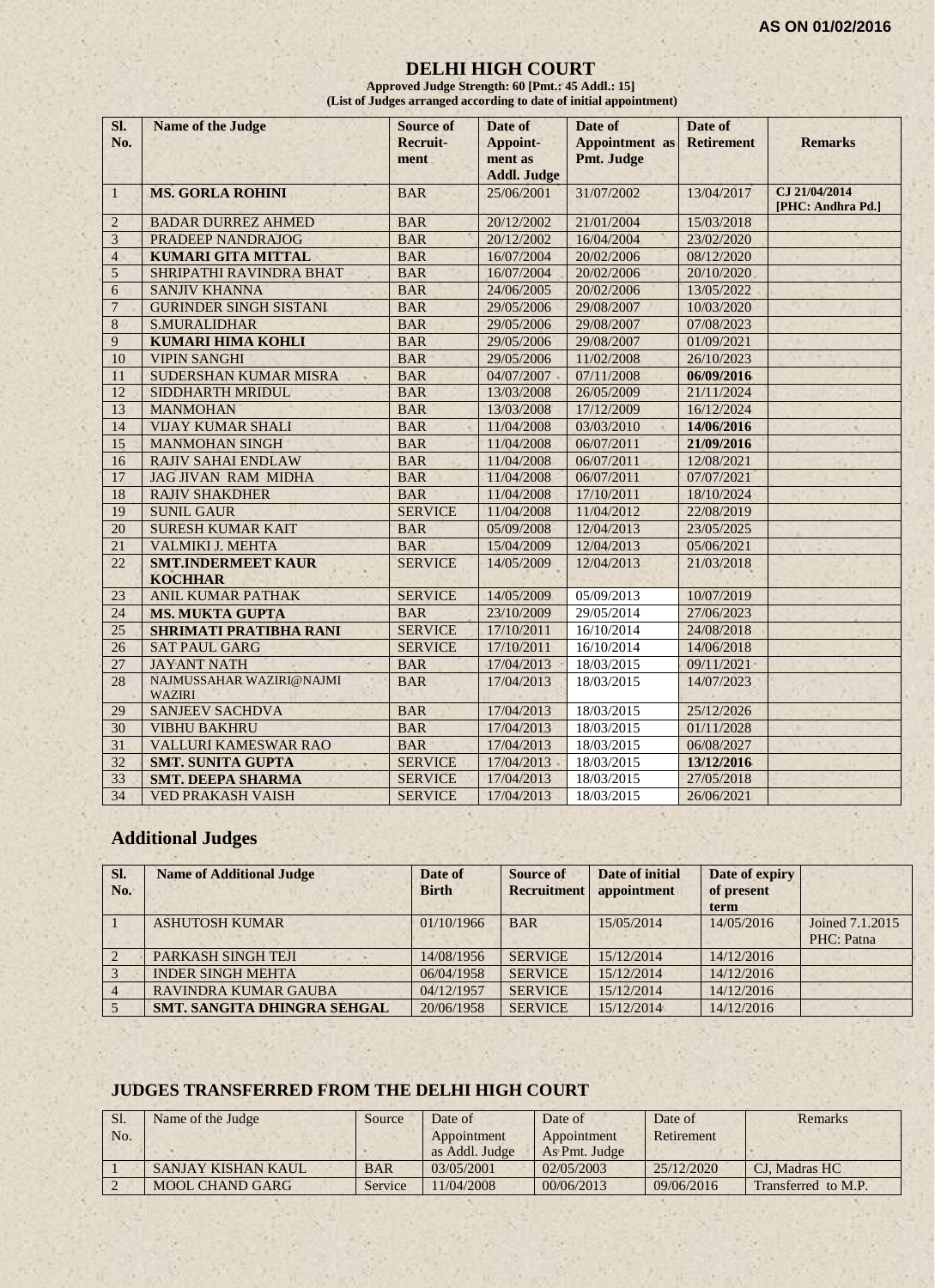## **GAUHATI HIGH COURT**

**Approved Judge Strength: 24 [Pmt.: 18 Addl.: 6 ] (List of Judges arranged according to date of initial appointment)**

| SI.<br>No. | <b>Name of the Judge</b>    | <b>Source of</b><br><b>Recruitment</b> | Date of<br><b>Appointment</b><br>as Addl. Judge | Date of<br>Appointment<br>as Pmt. Judge | Date of<br><b>Retirement</b> | <b>Remarks</b> |
|------------|-----------------------------|----------------------------------------|-------------------------------------------------|-----------------------------------------|------------------------------|----------------|
|            | <b>TINLIANTHANG VAIPHEI</b> | <b>BAR</b>                             | 17/07/2003                                      | 28/02/2005                              | 28/02/2018                   | ACJ 21/10/2015 |
|            | <b>HRISHIKESH ROY</b>       | <b>BAR</b>                             | 12/10/2006                                      | 15/07/2008                              | 31/05/2022                   |                |
|            | <b>CHITTA RANJAN SARMA</b>  | <b>SERVICE</b>                         | 28/12/2008                                      | 28/11/2011                              | 29/02/2016                   |                |
|            | <b>ARUP KUMAR GOSWAMI</b>   | <b>BAR</b>                             | 24/01/2011                                      | 07/11/2012                              | 10/03/2023                   |                |
|            | <b>UJJAL BHUYAN</b>         | <b>BAR</b>                             | 17/10/2011                                      | 16/10/2013                              | 01/08/2026                   |                |
| -6         | Dr.(Mrs.) INDIRA SHAH       | <b>SERVICE</b>                         | 02/03/2012                                      | 28/02/2014                              | 16/08/2016                   |                |

## **Additional Judges**

| Sl.<br>No.     | <b>Name of Additional Judge</b> | Date of<br><b>Birth</b> | Source of<br><b>Recruitment</b> | Date of initial<br>appointment | Date of expiry<br>of present<br>term |
|----------------|---------------------------------|-------------------------|---------------------------------|--------------------------------|--------------------------------------|
|                | NISHITENDU CHAUDHURY            | 01/02/1961              | <b>BAR</b>                      | 22/05/2013                     | 21/02/2016                           |
| 2.             | <b>LANUSUNGKUM JAMIR</b>        | 01/03/1964              | <b>BAR</b>                      | 22/05/2013                     | 21/02/2016                           |
| 3              | <b>MANASH RANJAN PATHAK</b>     | 28/08/1965              | <b>BAR</b>                      | 22/05/2013                     | 21/02/2016                           |
| $\overline{4}$ | <b>MANOJIT BHUYAN</b>           | 05/02/1959              | <b>BAR</b>                      | 07/01/2015                     | 06/01/2017                           |
| $\overline{5}$ | MICHAEL ZOTHANKHUMA             | 23/10/1965              | <b>BAR</b>                      | 07/01/2015                     | 06/01/2017                           |
| 6              | <b>SUMAN SHYAM</b>              | 12/06/1969              | <b>BAR</b>                      | 07/01/2015                     | 06/01/2017                           |
|                | PARAN KUMAR PHUKAN              | 29/10/1955              | <b>SERVICE</b>                  | 07/01/2015                     | 06/01/2017                           |
| 8              | <b>SMT. RUMI KUMARI PHUKAN</b>  | 01/07/1960              | <b>SERVICE</b>                  | 07/01/2015                     | 06/01/2017                           |

## **JUDGES TRANSFERRED FROM THE GAUHATI HIGH COURT**

| Sl. | Name of the Judge         | Source         | Date of     | Date of       | Date of    | Remarks                     |
|-----|---------------------------|----------------|-------------|---------------|------------|-----------------------------|
| No. |                           | Of             | Appointment | Appointment   | retirement |                             |
|     |                           | Recruit        | as Addl.    | As Pmt. Judge |            |                             |
|     |                           | ment           | Judge       |               |            |                             |
|     | <b>IOBAL AHMED ANSARI</b> | <b>SERVICE</b> | 04/03/2002  | 04/11/2003    | 28/10/2016 | <b>Transferred to Patna</b> |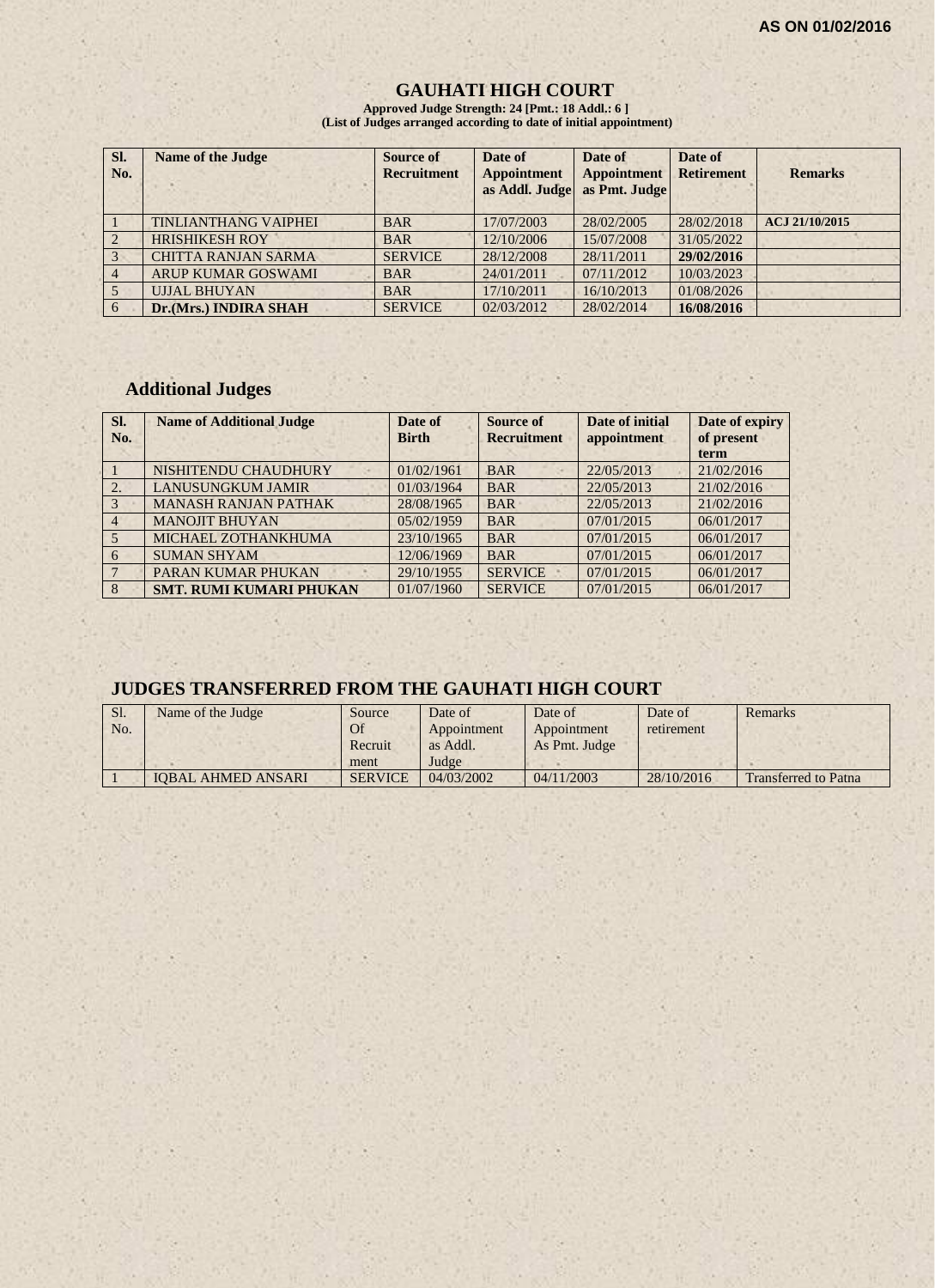#### **GUJARAT HIGH COURT**

**Approved Judge Strength: 52 [Pmt.: 39 Addl.: 13] (List of Judges arranged according to date of initial appointment)**

| SI.<br>No.              | <b>Name of the Judge</b>          | <b>Source of</b><br><b>Recruit-</b><br>ment | Date of<br><b>Appointment</b> as<br><b>Addl. Judge</b> | Date of<br><b>Appointment</b><br><b>as</b><br>Pmt. Judge | Date of<br><b>Retirement</b> | <b>Remarks</b>                           |
|-------------------------|-----------------------------------|---------------------------------------------|--------------------------------------------------------|----------------------------------------------------------|------------------------------|------------------------------------------|
| $\mathbf{1}$            | <b>JAYANT MANGANLAL PATEL</b>     | <b>BAR</b>                                  | 03/12/2001                                             | 09/08/2004                                               | 03/08/2018                   | ACJ 13/08/2015                           |
| $\overline{2}$          | M. R. SHAH                        | <b>BAR</b>                                  | 07/03/2004                                             | 22/06/2005                                               | 15/05/2020                   |                                          |
| $\overline{\mathbf{3}}$ | K. S. JHAVERI                     | <b>BAR</b>                                  | 07/03/2004                                             | 22/06/2005                                               | 04/01/2020                   |                                          |
| $\overline{4}$          | AKIL ABDULHAMID KURESHI           | <b>BAR</b>                                  | 07/03/2004                                             | 12/08/2005                                               | 06/03/2022                   |                                          |
| $\sqrt{5}$              | A.S. DAVE                         | <b>BAR</b>                                  | 08/10/2004                                             | 25/09/2006                                               | 04/12/2019                   |                                          |
| 6                       | <b>S.R.BRAHMBHATT</b>             | <b>BAR</b>                                  | 08/10/2004                                             | 09/08/2007                                               | 20/02/2020                   |                                          |
| $\overline{7}$          | <b>SMT.H.N.DEVANI</b>             | <b>BAR</b>                                  | 08/10/2004                                             | 09/08/2007                                               | 26/03/2020                   |                                          |
| 8                       | <b>SMT.ABHILASHA KUMARI</b>       | <b>BAR</b>                                  | 02/12/2005                                             | 25/09/2006                                               | 22/02/2018                   | <b>Joined 09/01/2006</b><br>[PHC: H.P.]  |
| 9                       | <b>MOHINDER PAL [P]</b>           | <b>SERVICE</b>                              | 08/10/2007                                             | 14/05/2008                                               | 29/12/2018                   | <b>Joined 30/12/2011</b><br>[PHC: P & H] |
| 10                      | K. M. THAKER                      | <b>BAR</b>                                  | 21/11/2007                                             | 21/05/2009                                               | 16/09/2019                   |                                          |
| 11                      | Z. K. SAIYED                      | <b>SERVICE</b>                              | 21/11/2007                                             | 21/05/2009                                               | 12/04/2018                   |                                          |
| 12                      | RAJESH HARIVADAN SHUKLA           | <b>SERVICE</b>                              | 21/11/2007                                             | 21/05/2009                                               | 26/12/2018                   |                                          |
| 13                      | RASHMIN MANHARBHAI CHHAYA         | <b>BAR</b>                                  | 17/02/2011                                             | 28/01/2013                                               | 11/01/2023                   |                                          |
| 14                      | <b>JAMSHED BURJOR PARDIWALA</b>   | <b>BAR</b>                                  | 17/02/2011                                             | 28/01/2013                                               | 11/08/2027                   |                                          |
| 15                      | <b>GAUTAM BABUBHAI SHAH</b>       | <b>SERVICE</b>                              | 17/02/2011                                             | 28/01/2013                                               | 13/10/2016                   |                                          |
| 16                      | <b>MISS SONIA GIRIDHAR GOKANI</b> | <b>SERVICE</b>                              | 17/02/2011                                             | 28/01/2013                                               | 25/02/2023                   |                                          |
| 17                      | <b>CHANDRAKANT LALJIBHAI SONI</b> | <b>BAR</b>                                  | 21/11/2011                                             | 06/09/2013                                               | 16/03/2019                   |                                          |
| 18                      | <b>ASHISH JITENDRA DESAI</b>      | <b>BAR</b>                                  | 21/11/2011                                             | 06/09/2013                                               | 04/07/2024                   |                                          |
| 19                      | NILAY VIPINCHANDRA ANJARIA        | <b>BAR</b>                                  | 21/11/2011                                             | 06/09/2013                                               | 22/03/2027                   |                                          |
| 20                      | PARESH RAVISHANKER UPADHYAY       | <b>BAR</b>                                  | 21/11/2011                                             | 06/09/2013                                               | 13/12/2022                   |                                          |
| 21                      | SUBODHKUMAR GUNVANTLAL SHAH       | <b>SERVICE</b>                              | 12/11/2012                                             | 10/07/2014                                               | 01/02/2019                   |                                          |
| 22                      | <b>SATISH HEMCHANDRA VORA</b>     | <b>SERVICE</b>                              | 12/11/2012                                             | 10/07/2014                                               | 29/05/2023                   |                                          |
| 23                      | <b>GHANSHYAM RAGHUMAL UDHWANI</b> | <b>SERVICE</b>                              | 12/11/2012                                             | 10/07/2014                                               | 24/11/2023                   |                                          |
| 24                      | RAJENDRA DHIRAJLAL KOTHARI        | <b>SERVICE</b>                              | 12/11/2012                                             | 01/04/2015                                               | 14/06/2016                   |                                          |
| 25                      | ABDULLAH GULAMAHMED URAIZEE       | <b>SERVICE</b>                              | 04/05/2013                                             | 01/04/2015                                               | 22/04/2022                   |                                          |

#### **ADDITIONAL JUDGES**

| SI.<br>No. | <b>Name of Additional Judge</b> | Date of Birth | Source of<br><b>Recruitment</b> | Date of initial<br>appointment | Date of expiry<br>of present term |
|------------|---------------------------------|---------------|---------------------------------|--------------------------------|-----------------------------------|
|            | KAUSHAL JAYENDRA THAKER         | 04/09/1961    | <b>SERVICE</b>                  | 04/05/2013                     | 03/05/2016                        |
|            | RATILAL PARSHOTTAMBHAI DHOLARIA | 01/06/1959    | <b>SERVICE</b>                  | 04/05/2013                     | 03/05/2016                        |
|            | VIPUL MANUBHAI PANCHOLI         | 28/05/1968    | <b>BAR</b>                      | 01/10/2014                     | 30/09/2016                        |

#### **JUDGES TRANSFERRED FROM THE GUJARAT HIGH COURT**

| Sl.            | Name of the Judge           | Source     | Date of     | Date of       | Date of         | <b>Remarks</b>               |
|----------------|-----------------------------|------------|-------------|---------------|-----------------|------------------------------|
| No.            |                             | <b>Of</b>  | Appointment | Appointment   | Retirement/     |                              |
|                |                             | Recruit    | as Addl.    | As Pmt. Judge | Expire of their |                              |
|                |                             | ment       | Judge       |               | term            |                              |
|                | D.H.WAGHELA                 | <b>BAR</b> | 17/09/1999  | 18/06/2001    | 10/08/2016      | CJ. Orissa                   |
| $\overline{2}$ | <b>DHIRUBHAI N. PATEL</b>   | Bar        | 07/03/2004  | 25/01/2006    | 12/03/2022      | Transfer to Jharkhand        |
| $\mathcal{E}$  | MISS BELA MANDHURYA TRIVEDI | Service    | 17/02/2011  | 06/02/2013    | 09/06/2022      | <b>Transfer to Rajasthan</b> |
|                | P. P. BHAT                  | Service    | 17/02/2011  | 31/01/2013    | 05/09/2018      | <b>Transfer to Jharkhand</b> |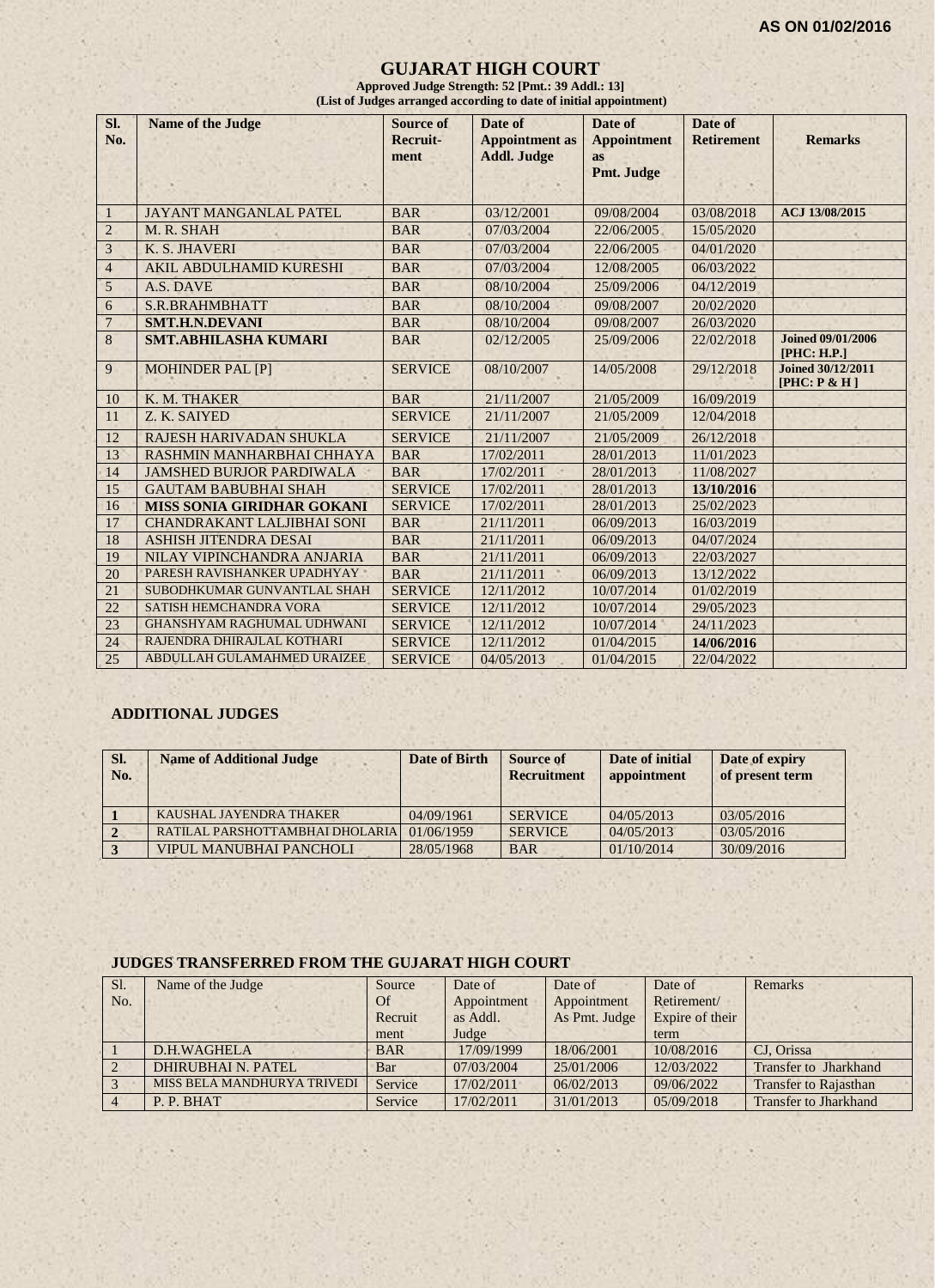## **HIMACHAL PRADESH HIGH COURT**

**Approved Judge Strength: 13 [Pmt.:10 Addl.: 03 ] (List of Judges arranged according to date of initial appointment)**

| Sl.<br>No.     | <b>Name of the Judge</b>    | Source of<br><b>Recruit-ment</b> | Date of<br><b>Appointment</b><br>as Addl. Judge | Date of<br>Appointment as<br>Pmt. Judge | Date of<br><b>Retirement</b> | <b>Remarks</b> |
|----------------|-----------------------------|----------------------------------|-------------------------------------------------|-----------------------------------------|------------------------------|----------------|
|                | <b>MANSOOR AHMAD MIR</b>    | <b>SERVICE</b>                   | 31/01/2005                                      | 06/07/2007                              | 24/04/2017                   | CJ 18/06/2014  |
|                |                             |                                  |                                                 |                                         |                              | [ $PHC: J&K$ ] |
| $\sqrt{2}$     | <b>SANJAY KAROL</b>         | <b>BAR</b>                       | $- -$                                           | 08/03/2007                              | 22/08/2023                   |                |
|                | <b>RAJEEV SHARMA</b>        | <b>BAR</b>                       | 03/04/2007                                      | 31/03/2013                              | 07/10/2020                   |                |
| $\overline{4}$ | DHARAM CHAND CHAUDHARY      | <b>SERVICE</b>                   | 21/01/2012                                      | 17/01/2014                              | 11/03/2020                   |                |
|                | <b>TARLOK SINGH CHAUHAN</b> | <b>BAR</b>                       | 23/02/2014                                      | 30/11/2014                              | 08/01/2026                   |                |
| 6              | <b>PIAR SINGH RANA</b>      | <b>SERVICE</b>                   | 05/05/2014                                      | 30/11/2014                              | 12/08/2017                   |                |
|                | <b>SURESHWAR THAKUR</b>     | <b>SERVICE</b>                   | 05/05/2014                                      | 30/11/2014                              | 17/05/2025                   |                |

#### **ADDITIONAL JUDGES**

| SI.<br>No. | <b>Name of Additional Judge</b> | <b>Date of Birth</b> | Source of<br><b>Recruitment</b> | Date of initial<br>appointment | Date of expiry<br>of present term |
|------------|---------------------------------|----------------------|---------------------------------|--------------------------------|-----------------------------------|
|            |                                 | -NIL-                |                                 |                                |                                   |

### **JUDGES TRANSFERRED FROM THE HIMACHAL PRADESH HIGH COURT**

| Sl.<br>No. | Name of the Judge   | Source     | Date of<br>Appointment as<br>Addl.<br>Judge | Date of<br>Appointment<br>As Pmt. Judge | Date of<br>retirement | <b>Remarks</b> |
|------------|---------------------|------------|---------------------------------------------|-----------------------------------------|-----------------------|----------------|
|            |                     |            |                                             |                                         |                       |                |
|            | <b>DEEPAK GUPTA</b> | <b>BAR</b> |                                             | 04/10/2004                              | 06/05/2017            | CJ. Tripura    |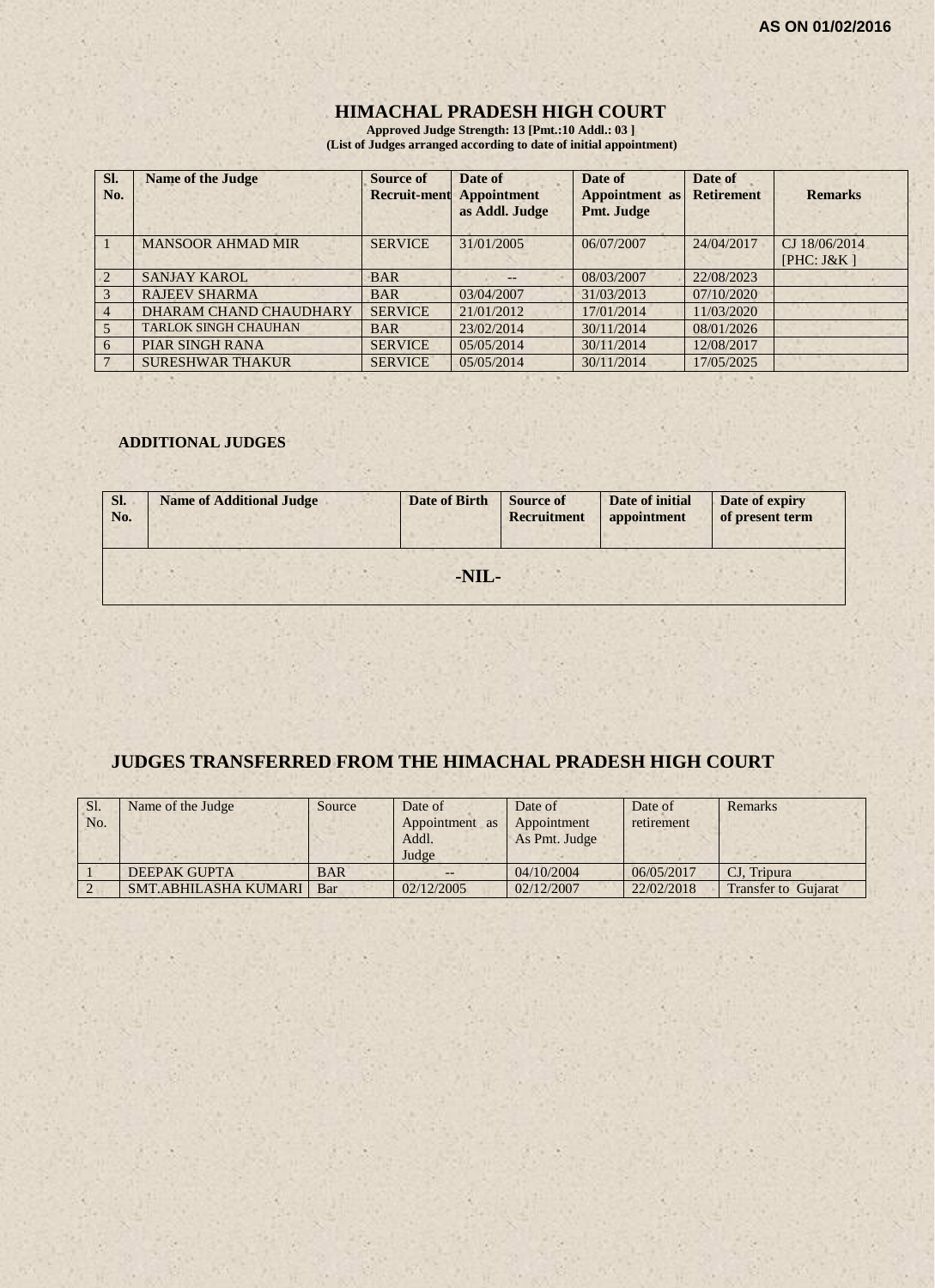#### **JAMMU & KASHMIR HIGH COURT**

**Approved Judge Strength: 17 [Pmt.:13 Addl: 04] (List of Judges arranged according to date of initial appointment)**

| Sl.<br>No.     | <b>Name of the Judge</b>       | <b>Source</b><br>of<br>Recruit-<br>ment | Date of<br><b>Appointment</b><br>as Addl. Judge | Date of<br><b>Appointment</b><br>as Pmt. Judge | Date of<br><b>Retirement</b> | <b>Remarks</b>                                     |
|----------------|--------------------------------|-----------------------------------------|-------------------------------------------------|------------------------------------------------|------------------------------|----------------------------------------------------|
| $\blacksquare$ | N.N.PAUL VASANTHAKUMAR         | <b>BAR</b>                              | 10/12/2005                                      | 20/04/2007                                     | 14/03/2017                   | 02/02/2015<br>$C_{\rm{J}}$<br><b>[PHC: MADRAS]</b> |
| $\overline{2}$ | MOHAMMAD YAQOOB MIR            | <b>SERVICE</b>                          | 23/11/2007                                      | 01/10/2009                                     | 27/05/2019                   |                                                    |
| 3              | <b>MUZAFFRAR HUSSAIN ATTAR</b> | <b>BAR</b>                              | 05/11/2008                                      | 05/03/2010                                     | 29/01/2017                   |                                                    |
| $\overline{4}$ | <b>ALI MOHD MAGREY</b>         | <b>BAR</b>                              |                                                 | 08/03/2013                                     | 07/12/2022                   |                                                    |
| 5              | <b>DHIRAJ SINGH THAKUR</b>     | <b>BAR</b>                              | $-$                                             | 08/03/2013                                     | 24/04/2026                   |                                                    |
| 6              | <b>TASHI RABSTAN</b>           | <b>BAR</b>                              | 08/03/2013                                      | 16/05/2014                                     | 09/04/2025                   |                                                    |
| 7              | <b>BANSI LAL BHAT</b>          | <b>SERVICE</b>                          | 08/03/2013                                      | 26/09/2014                                     | 18/04/2016                   |                                                    |
| 8              | <b>JANAK RAJ KOTWAL</b>        | <b>SERVICE</b>                          | 08/03/2013                                      | 04/03/2015                                     | 28/08/2018                   |                                                    |

#### **ADDITIONAL JUDGES**

| SI.<br>No. | <b>Name of Additional Judge</b> | Date of Birth Source of | Recruitment | Date of initial<br>appointment | Date of<br>expiry of<br>present term | <b>Remarks</b>                     |
|------------|---------------------------------|-------------------------|-------------|--------------------------------|--------------------------------------|------------------------------------|
|            | <b>BAWA SINGH WALIA [P]</b>     | 28/08/1961              | <b>BAR</b>  | 25/09/2014                     | 24/09/2016                           | Joined on 12/02/2015<br>[PHC: P&H] |

#### **JUDGES TRANSFERRED FROM THE JAMMU & KASHMIR HIGH COURT**

| Sl.<br>No. | Name of the Judge        | Source         | Date of<br>Appointment as<br>Addl.<br>Judge | Date of<br>Appointment<br>As Pmt. Judge | Date of<br>retirement | Remarks     |
|------------|--------------------------|----------------|---------------------------------------------|-----------------------------------------|-----------------------|-------------|
|            | <b>MANSOOR AHMAD MIR</b> | <b>SERVICE</b> | 31/01/2005                                  | 06/07/2007                              | 24/04/2017            | CJ, H.P. HC |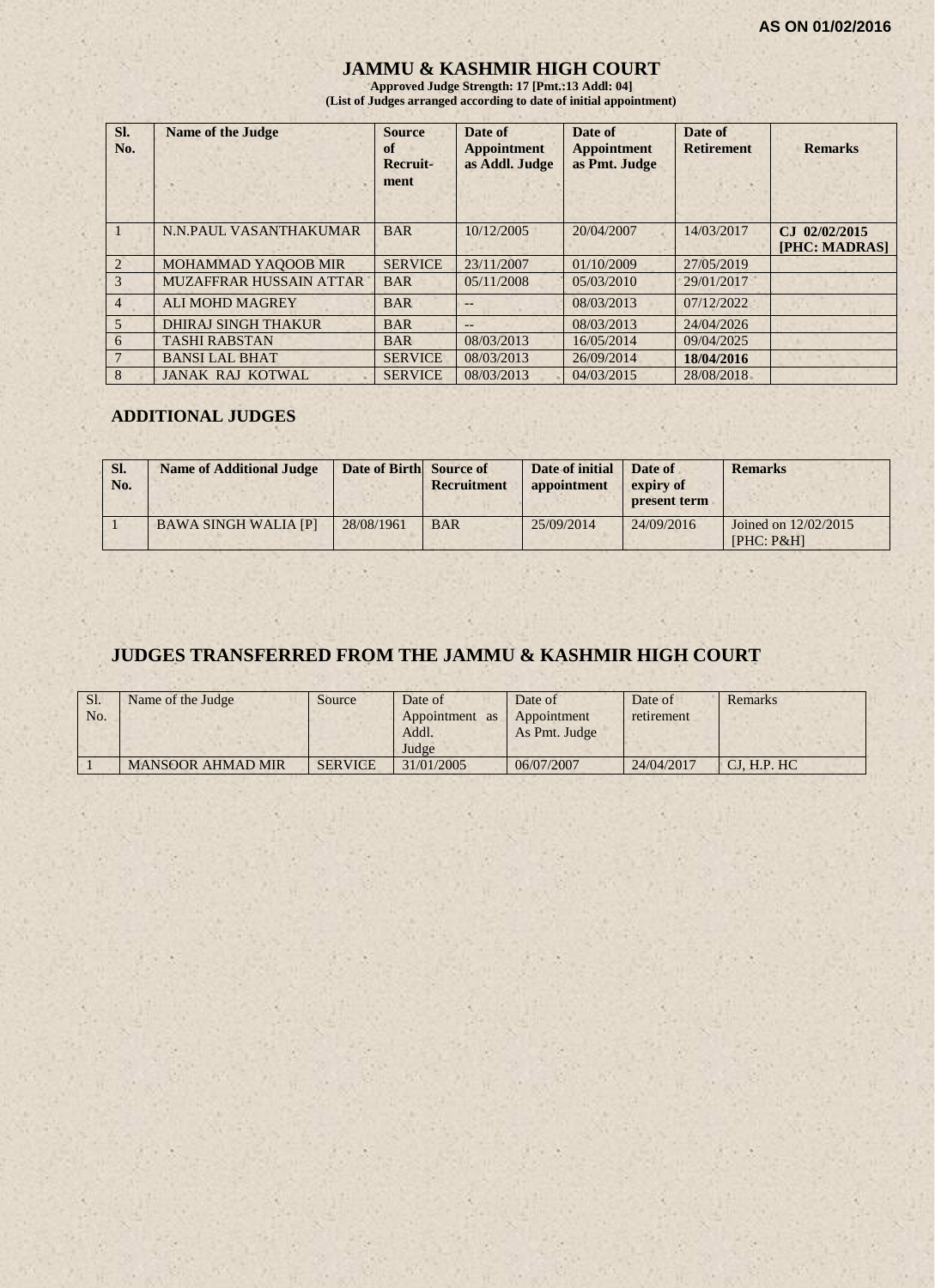## **JHARKHAND HIGH COURT**

**Approved Judge Strength: 25 [Pmt.: 19 Addl.: 06] (List of Judges arranged according to date of initial appointment)**

| SI.<br>No.                  | <b>Name of the Judge</b>                | Source of<br><b>Recruitment</b> | Date of<br><b>Appointment</b><br>as Addl. Judge | Date of<br><b>Appointment</b> as<br>Pmt. Judge | Date of<br><b>Retirement</b> | <b>Remarks</b>                             |
|-----------------------------|-----------------------------------------|---------------------------------|-------------------------------------------------|------------------------------------------------|------------------------------|--------------------------------------------|
| -1                          | <b>VIRENDER SINGH [H]</b>               | <b>BAR</b>                      |                                                 | 02/07/2002                                     | 06/10/2016                   | CJ 01/11/2014<br>$[PHC: P\&H]$             |
| $\mathcal{D}_{\mathcal{L}}$ | DHIRUBHAI N. PATEL                      | <b>BAR</b>                      | 07/03/2004                                      | 25/01/2006                                     | 12/03/2022                   | <b>Joined 03/02/2009</b><br>[PHC: Gujarat] |
| $\mathcal{E}$               | <b>RAKESH RANJAN PRASAD</b>             | <b>SERVICE</b>                  |                                                 | 27/02/2006                                     | 30/06/2017                   |                                            |
| $\overline{4}$              | PRASHANT KUMAR                          | <b>SERVICE</b>                  | 21/01/2009                                      | 17/01/2013                                     | 30/06/2020                   |                                            |
| 5 <sub>5</sub>              | <b>PRADIPKUMAR</b><br>PREMSHANKER BHATT | <b>SERVICE</b>                  | 17/02/2011                                      | 31/01/2013                                     | 05/09/2018                   | Joined 27/06/2011<br>[PHC: Gujarat]        |
| 6                           | <b>HARISH CHANDRA MISHRA</b>            | <b>SERVICE</b>                  | 27/04/2011                                      | 31/01/2013                                     | 26/03/2021                   |                                            |
|                             | DHRUV NARAYAN UPADHYAY                  | <b>SERVICE</b>                  | 27/04/2011                                      | 31/01/2013                                     | 09/08/2016                   |                                            |
| 8                           | <b>APARESH KUMAR SINGH</b>              | <b>BAR</b>                      | 24/01/2012                                      | 16/01/2014                                     | 06/07/2027                   |                                            |
| 9                           | <b>SHREE CHANDRASHEKHAR</b>             | <b>BAR</b>                      | 17/01/2013                                      | 27/06/2014                                     | 24/05/2027                   |                                            |

## **ADDITIONAL JUDGES**

| SI.<br>No.     | <b>Name of Additional Judge</b> | <b>Date of Birth</b> | Source of<br><b>Recruitment</b> | Date of initial<br>appointment | Date of<br>expiry of<br>present term | <b>Remarks</b>                   |
|----------------|---------------------------------|----------------------|---------------------------------|--------------------------------|--------------------------------------|----------------------------------|
|                | <b>AMITAV KUMAR GUPTA</b>       | 31/05/1959           | <b>SERVICE</b>                  | 18/09/2013                     | 17/03/2016                           |                                  |
| $\overline{2}$ | PRAMATH PATNAIK                 | 14/06/1959           | <b>BAR</b>                      | 24/09/2014                     | 23/09/2016                           | Joined 22.12.2014<br>PHC: Orissa |
|                | RONGON MUKHOPADHYAY             | 29/12/1967           | <b>BAR</b>                      | 26/09/2014                     | 25/09/2016                           |                                  |
|                | <b>RAVI NATH VERMA</b>          | 10/12/1956           | <b>SERVICE</b>                  | 26/09/2014                     | 25/09/2016                           |                                  |
|                | <b>RATNAKER BHENGRA</b>         | 05/10/1962           | <b>BAR</b>                      | 17/04/2015                     | 16/04/2017                           |                                  |

## **JUDGES TRANSFERRED FROM THE JHARKHAND HIGH COURT**

| Sl. | Name of the Judge           | Source      | Date of     | Date of     | Date of    | Remarks                |
|-----|-----------------------------|-------------|-------------|-------------|------------|------------------------|
| No. |                             | Of          | Appointment | Appointment | Retirement |                        |
|     |                             | Recruitment | as          | As Pmt.     |            |                        |
|     |                             |             | Addl.       | Judge       |            |                        |
|     |                             |             | Judge       |             |            |                        |
|     | <b>SUJIT NARAYAN PRASAD</b> | <b>BAR</b>  | 26/09/2014  |             |            | Addl.Judge transferred |
|     |                             |             |             |             |            | to Orissa HC           |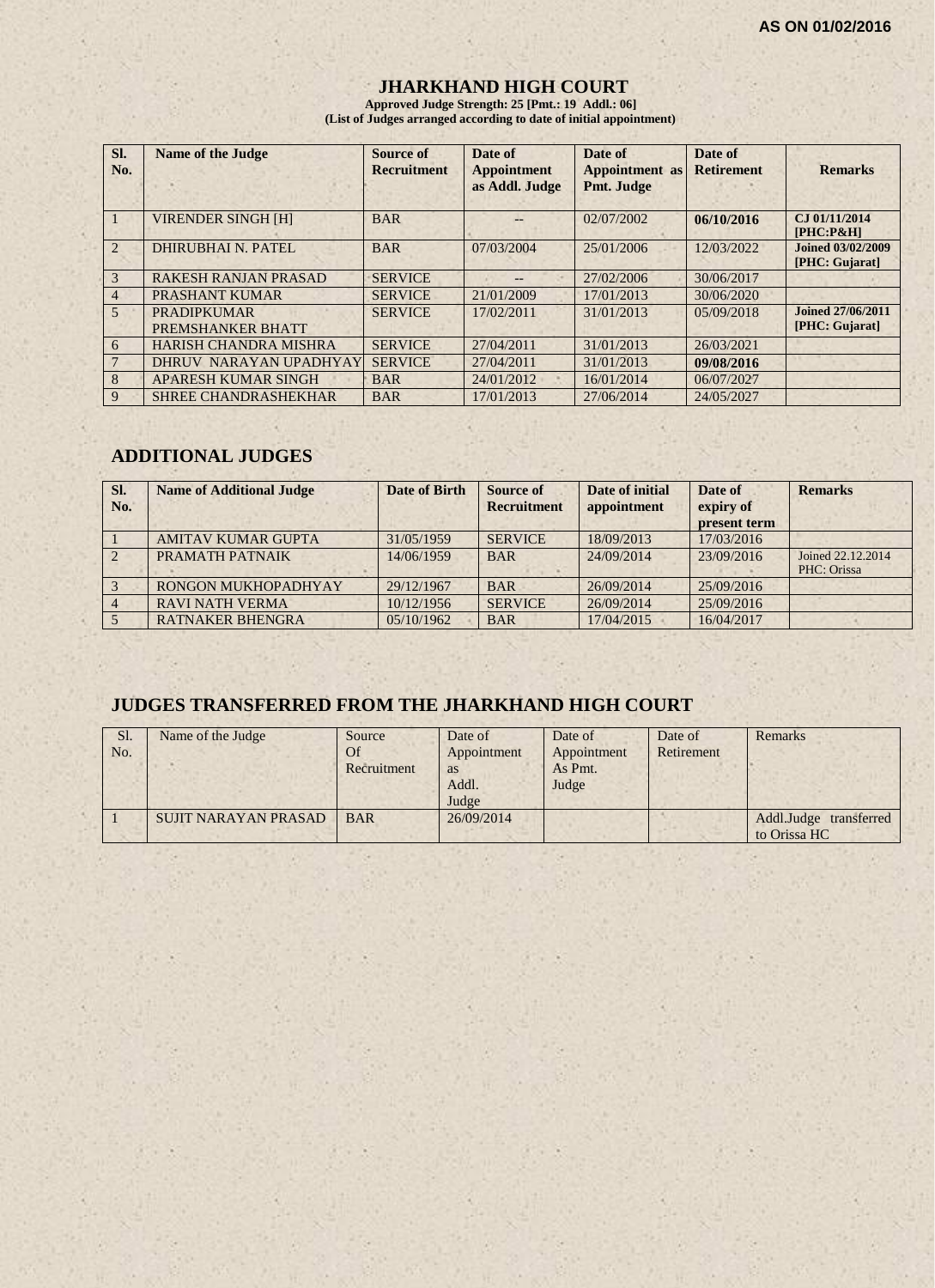## **KARNATAKA HIGH COURT**

**Approved Judge Strength: 62 [Pmt.: 47 Addl.: 15 ] (List of Judges arranged according to date of initial appointment)**

| SI.<br>N <sub>0</sub> | <b>Name of the Judge</b>                | <b>Source of</b><br><b>Recruitment</b> | Date of<br><b>Appointment</b><br><b>as</b><br><b>Addl. Judge</b> | Date of<br><b>Appointment</b><br><b>as</b><br>Pmt. Judge | Date of<br><b>Retirement</b> | <b>Remarks</b>                                                   |
|-----------------------|-----------------------------------------|----------------------------------------|------------------------------------------------------------------|----------------------------------------------------------|------------------------------|------------------------------------------------------------------|
| $\mathbf{1}$          | <b>S.K.MUKHERJEE</b>                    | <b>BAR</b>                             |                                                                  | 15/09/2000                                               | 09/10/2017                   | ACJ 01/06/2015<br><b>Joined on 15/04/2015</b><br>[PHC: Calcutta] |
| $\overline{2}$        | <b>NAGARAJA RAO KUMAR</b>               | <b>BAR</b>                             | 11/12/2000                                                       | 29/10/2001                                               | 27/06/2016                   |                                                                  |
| $\overline{3}$        | PATIL N. KANTEPPA                       | <b>BAR</b>                             | 11/12/2000                                                       | 18/04/2002                                               | 01/05/2016                   |                                                                  |
| $\overline{4}$        | <b>VINEET SARAN</b>                     | <b>BAR</b>                             | --                                                               | 14/02/2002                                               | 10/05/2019                   | <b>Joined on 16/02/2015</b><br>[PHC: Allahabad]                  |
| 5                     | S.M.MALLIKARJUNAGOUDA                   | <b>BAR</b>                             | 12/05/2003                                                       | 24/09/2004                                               | 04/05/2020                   |                                                                  |
| 6                     | H.G. RAMESH                             | <b>BAR</b>                             | 12/05/2003                                                       | 24/09/2004                                               | 15/01/2019                   |                                                                  |
| $7\phantom{.0}$       | <b>S.ABDUL NAZEER</b>                   | <b>BAR</b>                             | 12/05/2003                                                       | 24/09/2004                                               | 04/01/2020                   |                                                                  |
| $\,8$                 | <b>RAM MOHAN REDDY</b>                  | <b>BAR</b>                             | 08/09/2003                                                       | 24/09/2004                                               | 05/06/2016                   |                                                                  |
| 9                     | <b>HANUMAPPA BILLAPPA</b>               | <b>BAR</b>                             | 08/09/2003                                                       | 24/09/2004                                               | 07/10/2016                   |                                                                  |
| 10                    | P.B.SANGANAGOUDA                        | <b>BAR</b>                             |                                                                  | 21/10/2004                                               | 31/05/2018                   |                                                                  |
| 11                    | <b>ANAND BYRAREDDY</b>                  | <b>BAR</b>                             |                                                                  | 07/03/2005                                               | 30/04/2017                   |                                                                  |
| 12                    | <b>ASHOK B.HINCHIGERI</b>               | <b>BAR</b>                             | 07/03/2005                                                       | 01/03/2007                                               | 23/08/2017                   |                                                                  |
| 13                    | RAGHVENDRA SINGH CHAUHAN                | <b>BAR</b>                             | 13/06/2005                                                       | 24/01/2008                                               | 23/12/2021                   | <b>Joined on 10/03/2015</b><br>[PHC: Rajasthan]                  |
| 14                    | A.S. BOPPANNA                           | <b>BAR</b>                             | 06/01/2006                                                       | 01/03/2007                                               | 19/05/2021                   |                                                                  |
| 15                    | A. N. VENUGOPALA GOWDA                  | <b>BAR</b>                             | 04/07/2007                                                       | 17/04/2009                                               | 15/06/2017                   |                                                                  |
| 16                    | LINGAPPA NARAYANA SWAMY                 | <b>BAR</b>                             | 04/07/2007                                                       | 17/04/2009                                               | 30/06/2021                   |                                                                  |
| 17                    | <b>RAVI VIJAYKUMAR MALIMATH</b>         | <b>BAR</b>                             | 18/02/2008                                                       | 17/02/2010                                               | 24/05/2024                   |                                                                  |
| 18                    | <b>SMT. B. VENKATARAMIAH NAGARATHNA</b> | <b>BAR</b>                             | 18/02/2008                                                       | 17/02/2010                                               | 29/10/2024                   |                                                                  |
| 19                    | <b>BOREGOWDA SREENIVASE GOWDA</b>       | <b>BAR</b>                             | 02/06/2008                                                       | 05/09/2011                                               | 15/06/2018                   |                                                                  |
| 20                    | S. N. SATYANARAYANA                     | <b>BAR</b>                             | 09/06/2008                                                       | 08/06/2012                                               | 14/01/2021                   |                                                                  |
| 21                    | <b>ARAVIND KUMAR</b>                    | <b>BAR</b>                             | 26/06/2009                                                       | 07/12/2012                                               | 13/07/2024                   |                                                                  |
| 22                    | <b>BIJOOR MANOHAR</b>                   | <b>BAR</b>                             | 12/03/2010                                                       | 18/11/2013                                               | 19/07/2017                   |                                                                  |

#### **ADDITIONAL JUDGES**

| SI.<br>No.     | <b>Name of Additional Judge</b>                     | <b>Date of Birth</b> | Source of<br><b>Recruitment</b> | Date of<br>initial<br>appointment | Date of<br>expiry of<br>present<br>term | <b>Remarks</b> |
|----------------|-----------------------------------------------------|----------------------|---------------------------------|-----------------------------------|-----------------------------------------|----------------|
|                | ARAKALAGUDU VENKATARAMAIAH<br><b>CHANDRASHEKARA</b> | 30/05/1954           | <b>SERVICE</b>                  | 24/10/2013                        | 29/05/2016                              |                |
| $\overline{2}$ | <b>SMT. RATHNAKALA</b>                              | 27/01/1956           | <b>SERVICE</b>                  | 24/10/2013                        | 23/07/2016                              |                |
| 3              | <b>BUDHIHAL RUDRAPPA BHIMAPPA</b>                   | 01/10/1956           | <b>SERVICE</b>                  | 24/10/2013                        | 23/07/2016                              |                |
| $\overline{4}$ | PRADEEP DATTATRAYA WAINGANKAR                       | 10/04/1954           | <b>SERVICE</b>                  | 24/10/2013                        | 09/04/2016                              |                |
| $\overline{5}$ | KORATAGERE NARASIMHA MURTHY<br><b>PHANEENDRA</b>    | 20/05/1958           | <b>SERVICE</b>                  | 24/10/2013                        | 23/07/2016                              |                |
| 6              | <b>SMT. SHIVANNA SUJATHA</b>                        | 20/05/1960           | <b>BAR</b>                      | 02/01/2015                        | 01/01/2017                              |                |
| 7              | <b>BYRAREDDY VEERAPPA</b>                           | 01/06/1961           | <b>BAR</b>                      | 02/01/2015                        | 01/01/2017                              |                |
| 8              | <b>GUHANATHAN NARENDAR</b>                          | 10/01/1964           | <b>BAR</b>                      | 02/01/2015                        | 01/01/2017                              |                |
| 9              | PRATINIDHI SRINIVASACHARYA<br><b>DINESH KUMAR</b>   | 25/02/1962           | <b>BAR</b>                      | 02/01/2015                        | 01/01/2017                              |                |

#### **JUDGES TRANSFERRED FROM THE KARNATAKA HIGH COURT**

| Sl.<br>No. | Name of the Judge          | Source         | Date of<br>Appointment<br>as | Date of<br>Appointment | Date of<br>retirement | Remarks                         |
|------------|----------------------------|----------------|------------------------------|------------------------|-----------------------|---------------------------------|
|            |                            |                | Addl. Judge                  | As Pmt. Judge          |                       |                                 |
|            | <b>SMT.MANJULA CHELLUR</b> | <b>SERVICE</b> | 21/02/2000                   | 17/08/2000             | 04/12/2017            | CJ. Calcutta                    |
|            | <b>HULUVADI G.RAMESH</b>   | <b>SERVICE</b> | 08/09/2003                   | 24/09/2004             | 19/05/2019            | <b>Transferred to Allahabad</b> |
|            | PAVANKUMAR BHIMAPPA        | <b>BAR</b>     | 02/01/2015                   | 01/01/2017             |                       | AJ. Transferred to P&H          |
|            | <b>BAJANTHRI</b>           |                |                              |                        |                       |                                 |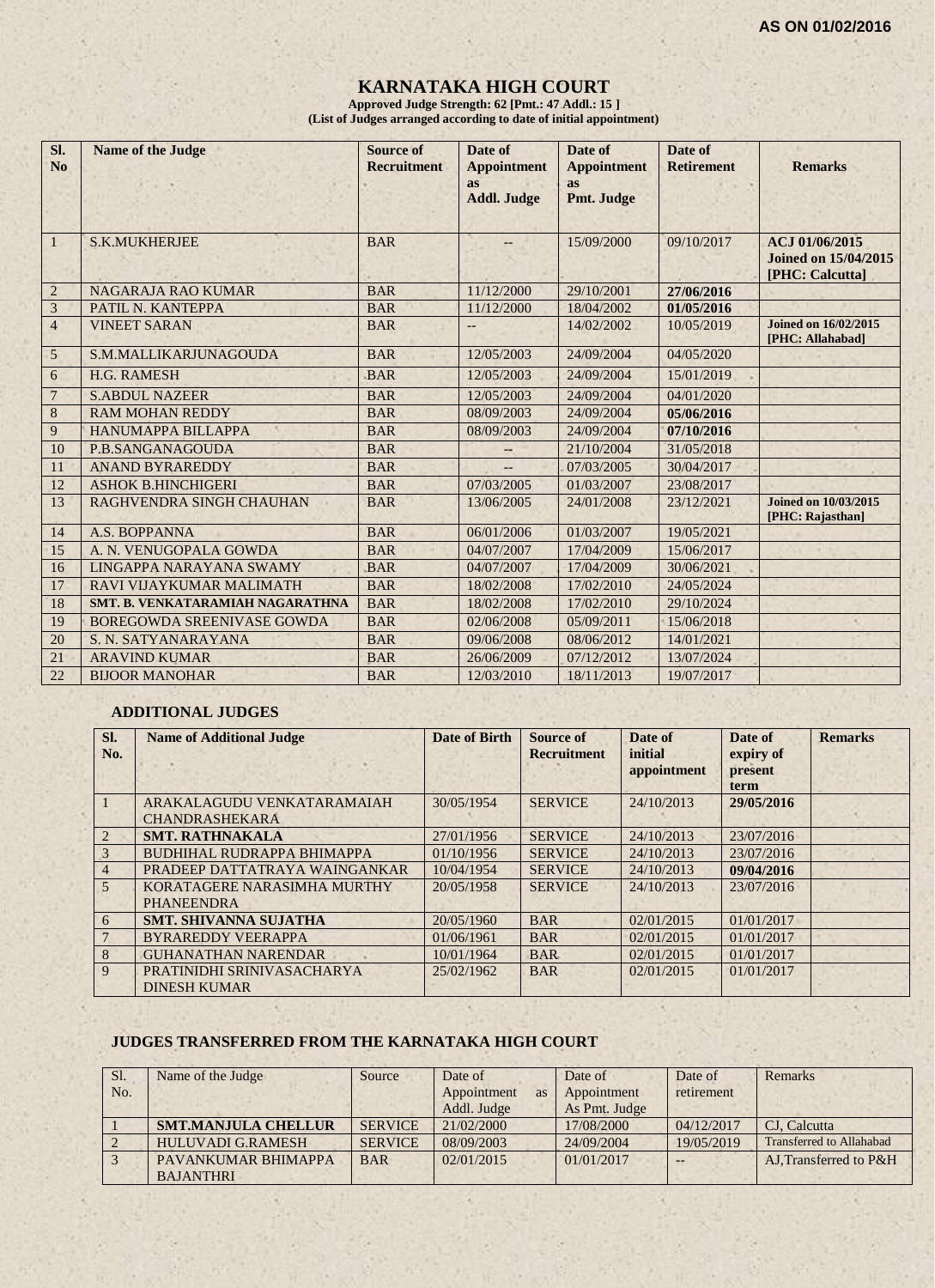#### **KERALA HIGH COURT**

**Approved Judge Strength: 38 [Pmt.: 27 Addl.: 11 ] (List of Judges arranged according to date of initial appointment)**

| <b>SI</b><br>N <sub>o</sub> | <b>Name of the Judge</b>           | <b>Source</b><br><b>Of</b><br><b>Recruit</b><br>ment | Date of<br><b>Appoint</b><br>ment<br>as Addl.<br>Judge | Date of<br><b>Appoint</b><br>ment<br>As Pmt.<br>Judge | Date of<br>retirement | <b>Remarks</b>                    |
|-----------------------------|------------------------------------|------------------------------------------------------|--------------------------------------------------------|-------------------------------------------------------|-----------------------|-----------------------------------|
| 1                           | <b>ASHOK BHUSHAN</b>               | <b>BAR</b>                                           |                                                        | 24/04/2001                                            | 04/07/2018            | CJ 26/03/2015<br>[PHC: Allahabad] |
| $\overline{2}$              | T.B.RADHAKRISHNAN                  | <b>BAR</b>                                           |                                                        | 14/10/2004                                            | 28/04/2021            |                                   |
| 3                           | SANKARAN KALLANMAR THODIYIL        | <b>BAR</b>                                           | 02/02/2005                                             | 22/11/2006                                            | 24/12/2016            |                                   |
| 4                           | <b>ANTONIC DOMINIC</b>             | <b>BAR</b>                                           | 30/01/2007                                             | 02/12/2009                                            | 29/05/2018            |                                   |
| 5                           | P. N. RAVINDRAN                    | <b>BAR</b>                                           | 13/12/2007                                             | 09/12/2009                                            | 28/05/2018            |                                   |
| 6                           | SURENDRA MOHAN KURIAKOSE           | <b>BAR</b>                                           | 05/01/2009                                             | 15/12/2010                                            | 28/02/2019            |                                   |
| $\overline{7}$              | P. R. RAMACHANDRA MENON            | <b>BAR</b>                                           | 05/01/2009                                             | 15/12/2010                                            | 31/05/2021            |                                   |
| 8                           | C. V. K. ABDUL REHIM               | <b>BAR</b>                                           | 05/01/2009                                             | 15/12/2010                                            | 01/05/2020            |                                   |
| 9                           | <b>CHUDALAYIL THEVAN RAVIKUMAR</b> | <b>BAR</b>                                           | 05/01/2009                                             | 15/12/2010                                            | 05/01/2022            |                                   |
| 10                          | PARAMESWARAN BHAVADASAN            | <b>SERVICE</b>                                       | 06/02/2009                                             | 15/12/2010                                            | 02/04/2016            |                                   |
| 11                          | <b>VAIDYANATHAN CHITAMBARESH</b>   | <b>BAR</b>                                           | 08/11/2011                                             | 07/12/2012                                            | 06/11/2019            |                                   |
| 12                          | ABDUL MOHAMMED SHAFFIOUE           | <b>BAR</b>                                           | 08/11/2011                                             | 07/12/2012                                            | 12/02/2021            |                                   |
| 13                          | KUNJUPILLAI HARILAL                | <b>BAR</b>                                           | 08/11/2011                                             | 24/06/2013                                            | 27/05/2020            |                                   |
| 14                          | KRISHNAN VINOD CHANDRAN            | <b>BAR</b>                                           | 08/11/2011                                             | 24/06/2013                                            | 24/04/2025            |                                   |
| 15                          | <b>BABU MATHEW P. JOSEPH</b>       | <b>SERVICE</b>                                       | 18/01/2012                                             | 16/01/2014                                            | 28/07/2016            |                                   |
| 16                          | PANNIPUZHAYIL DIVAKARAN RAJAN      | <b>SERVICE</b>                                       | 28/01/2013                                             | 16/01/2014                                            | 07/05/2019            |                                   |
| 17                          | <b>KRISHNAIYER RAMAKRISHNAN</b>    | <b>SERVICE</b>                                       | 28/01/2013                                             | 30/06/2014                                            | 08/10/2017            |                                   |
| 18                          | <b>BATHISHA KEMAL PASHA</b>        | <b>SERVICE</b>                                       | 28/01/2013                                             | 30/06/2014                                            | 24/05/2018            |                                   |
| 19                          | ATHRASSERY HARIPRASAD              | <b>SERVICE</b>                                       | 28/01/2013                                             | 30/06/2014                                            | 18/05/2021            |                                   |

#### **ADDITIONAL JUDGES**

| SI.            | Name of Additional Judge           | Date of      | Source         | Date of initial | Date of expiry |           |
|----------------|------------------------------------|--------------|----------------|-----------------|----------------|-----------|
| No.            |                                    | <b>Birth</b> |                | appointment     | of present     |           |
|                |                                    |              |                |                 | term           |           |
| 1.             | <b>DAMA SESHADRI NAIDU</b>         | 19/06/1962   | <b>BAR</b>     | 21/09/2013      | 20/03/2016     | PHC: A.P. |
| 2.             | <b>PUTTEKADAN UBAID</b>            | 19/09/1957   | <b>SERVICE</b> | 01/01/2014      | 30/06/2016     |           |
| 3.             | KANDATHIL ABRAHAM MATHEW           | 18/01/1957   | <b>SERVICE</b> | 01/01/2014      | 30/06/2016     |           |
| $\overline{4}$ | <b>ALEXANDER THOMAS</b>            | 04/09/1961   | <b>BAR</b>     | 23/01/2014      | 22/07/2016     |           |
| 5              | MUHAMED MUSTAQUE AYUMANTAKATH      | 01/06/1967   | <b>BAR</b>     | 23/01/2014      | 22/07/2016     |           |
| 6              | ALA KUNNIL JAYASANKARAN NAMBIAR    | 27/01/1966   | <b>BAR</b>     | 23/01/2014      | 22/07/2016     |           |
|                | ANIL KALAVAMPARA NARENDRAN         | 05/05/1967   | <b>BAR</b>     | 23/01/2014      | 22/07/2016     |           |
| 8              | <b>SMT. POKKATH VIJAYAN ASHA</b>   | 31/05/1959   | <b>BAR</b>     | 21/05/2014      | 20/05/2016     |           |
| 9              | PADMARAJ BALAKRISHNAN NAIR         | 30/06/1963   | <b>BAR</b>     | 21/05/2014      | 20/05/2016     |           |
|                | <b>SURESH KUMAR</b>                |              |                |                 |                |           |
| 10             | <b>SUNIL THOMAS</b>                | 10/05/1960   | <b>SERVICE</b> | 10/04/2015      | 10/04/2017     |           |
| 11             | <b>SHAJI PAUL CHALY</b>            | 29/05/1961   | <b>BAR</b>     | 10/04/2015      | 10/04/2017     |           |
| 12             | <b>SMT. ANU SIVARAMAN</b>          | 25/05/1966   | <b>BAR</b>     | 10/04/2015      | 10/04/2017     |           |
| 13             | RAJA VIJAYARAGHAVAN VALSALA        | 28/05/1967   | <b>BAR</b>     | 10/04/2015      | 10/04/2017     |           |
| 14             | <b>BHASKARAN PILLAI SUDHEENDRA</b> | 31/05/1959   | <b>SERVICE</b> | 10/04/2015      | 10/04/2017     |           |
|                | <b>KUMAR</b>                       |              |                |                 |                |           |
| 15             | KELOTH PUTHENPURA JYOTHINDRANATH   | 01/11/1956   | <b>SERVICE</b> | 10/04/2015      | 10/04/2017     |           |
| 16             | <b>SMT. MARY JOSEPH</b>            | 02/06/1962   | <b>SERVICE</b> | 10/04/2015      | 10/04/2017     |           |

## **JUDGES TRANSFERRED FROM THE KERALA HIGH COURT**

| Sl. | Name of the Judge      | Source     | Date of                    | Date of       | Date of    | Remarks         |
|-----|------------------------|------------|----------------------------|---------------|------------|-----------------|
| No. |                        | Of Recruit | Appointment as Appointment |               | retirement |                 |
|     |                        | ment       | Addl. Judge                | As Pmt. Judge |            |                 |
|     | KUTTIYIL MATHEW JOSEPH | <b>BAR</b> | $- -$                      | 14/10/2004    | 16/06/2020 | CJ. Uttarakhand |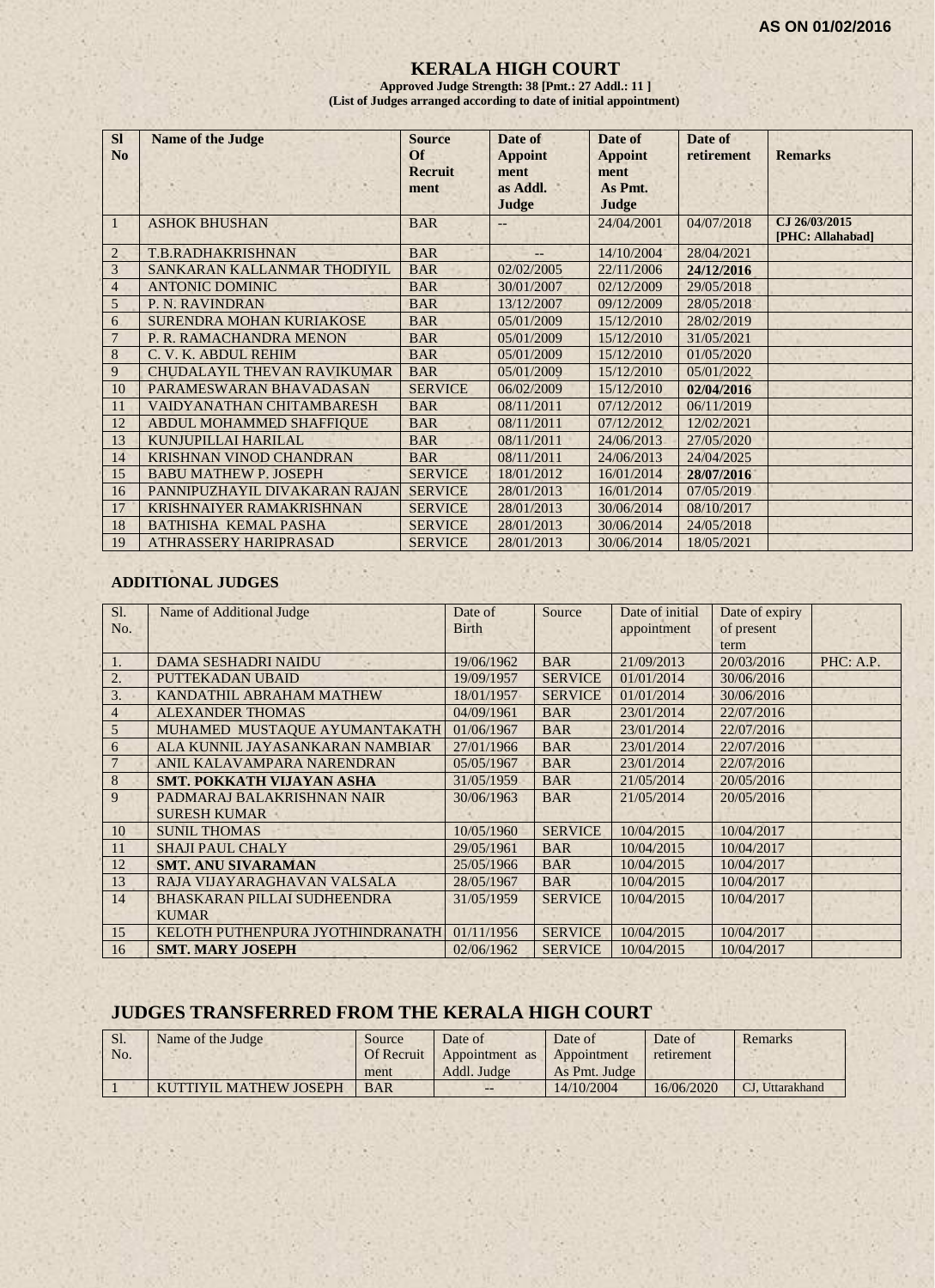#### **Madhya Pradesh High Court**

Approved Judge Strength: 53 [Pmt.: 40 Addl.: 13 ] **(List of Judges arranged according to date of initial appointment)**

| Sl.            | <b>Name of the Judge</b>         | <b>Source</b>  | Date of            | Date of            | Date of    | <b>Remarks</b>    |
|----------------|----------------------------------|----------------|--------------------|--------------------|------------|-------------------|
| No.            |                                  |                | <b>Appointment</b> | <b>Appointment</b> | retirement |                   |
|                |                                  |                | as Addl. Judge     | as Pmt. Judge      |            |                   |
| T              | <b>AJAY M. KHANWILKAR</b>        | <b>BAR</b>     | 29/03/2000         | 08/04/2002         | 29/07/2019 | CJ 24/11/2013     |
|                |                                  |                |                    |                    |            | [PHC: Bombay]     |
| $\overline{2}$ | <b>RAJENDRA MENON</b>            | <b>BAR</b>     | 01/04/2002         | 21/03/2003         | 06/06/2019 |                   |
| 3              | <b>SHANTANU S. KEMKAR</b>        | <b>BAR</b>     | 21/03/2003         | 19/01/2004         | 22/10/2018 |                   |
| 4              | <b>SANJAY KUMAR SETH</b>         | <b>BAR</b>     | 21/03/2003         | 19/01/2004         | 09/06/2019 |                   |
| $\overline{5}$ | <b>U.K.G.MAHESHWARI</b>          | <b>BAR</b>     |                    | 11/10/2004         | 01/11/2017 |                   |
| 6              | <b>SURENDRA KUMAR GANGELE</b>    | <b>BAR</b>     |                    | 11/10/2004         | 25/07/2018 |                   |
| $\overline{7}$ | PANKAJ KUMAR JAISWAL             | <b>BAR</b>     | $- -$              | 11/10/2004         | 23/09/2020 |                   |
| 8              | <b>SMT.S.R. WAGHMARE</b>         | <b>BAR</b>     | $-$                | 11/10/2004         | 04/11/2016 |                   |
| 9              | <b>RAVI SHANKER JHA</b>          | <b>BAR</b>     | 18/10/2005         | 02/02/2007         | 13/10/2023 |                   |
| 10             | <b>JITENDRA KUMAR MAHESHWARI</b> | <b>BAR</b>     | 25/11/2005         | 25/11/2008         | 28/06/2023 |                   |
| 11             | <b>SANJAY YADAV</b>              | <b>BAR</b>     | 02/03/2007         | 15/01/2010         | 05/06/2021 |                   |
| 12             | SATISH CHANDRA SHARMA            | <b>BAR</b>     | 18/01/2008         | 15/01/2010         | 29/11/2023 |                   |
| 13             | PRAKASH SHRIVASTAVA              | <b>BAR</b>     | 18/01/2008         | 15/01/2010         | 30/03/2023 |                   |
| 14             | <b>MOOL CHAND GARG</b>           | <b>SERVICE</b> | 11/04/2008         | 17/06/2013         | 09/06/2016 | Joined 18/04/2011 |
|                |                                  |                |                    |                    |            | [PHC: Delhi]      |
| 15             | <b>ALOK ARADHE</b>               | <b>BAR</b>     | 29/12/2009         | 15/02/2011         | 12/04/2026 |                   |
| 16             | <b>NARESH KUMAR GUPTA</b>        | <b>SERVICE</b> | 03/05/2010         | 24/09/2011         | 30/06/2017 |                   |
| 17             | <b>SHEEL NAGU</b>                | <b>BAR</b>     | 27/05/2011         | 23/05/2013         | 31/12/2026 |                   |
| 18             | <b>SUJOY PAUL</b>                | <b>BAR</b>     | 27/05/2011         | 14/04/2014         | 20/06/2026 |                   |
| 19             | <b>SUBHASH RAOSAHEB KAKADE</b>   | <b>SERVICE</b> | 01/04/2013         | 06/09/2014         | 22/01/2017 |                   |
| 20             | <b>MAHENDRA KUMAR MUDGAL</b>     | <b>SERVICE</b> | 01/04/2013         | 06/09/2014         | 27/08/2016 |                   |
| 21             | DHARMDHWAJ KUMAR PALIWAL         | <b>SERVICE</b> | 01/04/2013         | 06/09/2014         | 15/03/2017 |                   |
| 22             | <b>ROHIT ARYA</b>                | <b>BAR</b>     | 12/09/2013         | 26/03/2015         | 27/04/2024 |                   |

## **Additional Judges**

| Sl.<br>No.     | <b>Name of Additional Judge</b> | Date of Birth | <b>Source of</b><br><b>Recruitment</b> | Date of initial<br>appointment | Date of expiry<br>of present term |
|----------------|---------------------------------|---------------|----------------------------------------|--------------------------------|-----------------------------------|
|                | <b>SUSHIL KUMAR GUPTA</b>       | 12/05/1954    | <b>SERVICE</b>                         | 28/02/2014                     | 27/02/2016                        |
| $\mathcal{D}$  | <b>JARAT KUMAR JAIN</b>         | 23/01/1955    | <b>SERVICE</b>                         | 28/02/2014                     | 27/02/2016                        |
| $\mathcal{R}$  | SUSHIL KUMAR PALO               | 02/11/1956    | <b>SERVICE</b>                         | 15/04/2014                     | 14/04/2016                        |
| $\overline{4}$ | <b>ALOK VERMA</b>               | 28/11/1955    | <b>SERVICE</b>                         | 30/06/2014                     | 29/06/2016                        |
|                | <b>MISS VANDANA KASREKAR</b>    | 10/07/1960    | <b>BAR</b>                             | 25/10/2014                     | 24/10/2016                        |
| 6              | <b>RAJENDRA MAHAJAN</b>         | 07/03/1956    | <b>SERVICE</b>                         | 25/10/2014                     | 24/10/2016                        |
| $\overline{7}$ | <b>CHANDRAHAS SIRPURKAR</b>     | 04/03/1957    | <b>SERVICE</b>                         | 25/10/2014                     | 24/10/2016                        |

#### **JUDGES TRANSFERRED FROM THE MADHYA PRADESH HIGH COURT**

| Sl.<br>No. | Name of the Judge | Source of<br>Recruitmen | Date of<br>Appointment<br>Addl.<br>as<br>Judge | Date of<br>Appointment<br>As Pmt. Judge | Date of<br>retirement | Remarks                         |
|------------|-------------------|-------------------------|------------------------------------------------|-----------------------------------------|-----------------------|---------------------------------|
|            | <b>AJIT SINGH</b> | <b>BAR</b>              | 01/04/2002                                     | 21/03/2003                              | 05/09/2018            | <b>Transferred to Rajasthan</b> |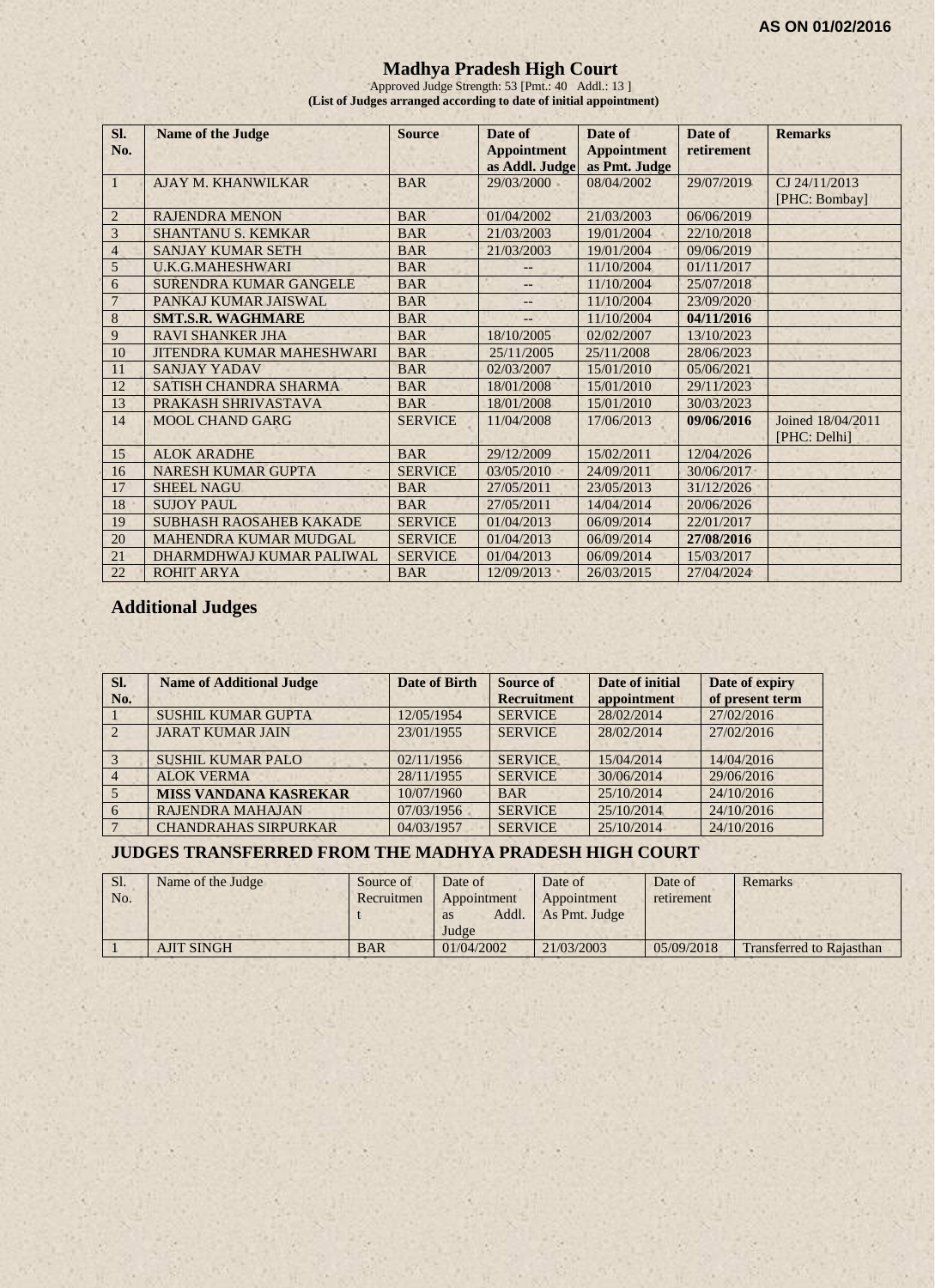#### **MADRAS HIGH COURT**

**Approved Judge Strength: 75 [Pmt.: 56 Addl.: 19 ] (List of Judges arranged according to date of initial appointment)**

| SI.             | <b>Name of the Judge</b>      | <b>Source</b>  | Date of                              | Date of                             | Date of    | <b>Remarks</b>                           |
|-----------------|-------------------------------|----------------|--------------------------------------|-------------------------------------|------------|------------------------------------------|
| No.             |                               |                | <b>Appointment</b><br>as Addl. Judge | <b>Appointment</b><br>As Pmt. Judge | retirement |                                          |
| $\mathbf{1}$    | <b>SANJAY KISHAN KAUL</b>     | <b>BAR</b>     | 03/05/2001                           | 02/05/2003                          | 25/12/2020 | CJ 26/07/2014<br>[PHC: Delhi]            |
| $\overline{2}$  | <b>SATISH KUMAR AGNIHOTRI</b> | <b>BAR</b>     | 05/05/2005                           | 03/05/2007                          | 30/06/2018 | Joined 26/09/2013<br>[PHC: Chhattisgarh] |
| 3               | <b>M.JAICHANDRAN</b>          | <b>BAR</b>     | 10/12/2005                           | 20/04/2007                          | 23/02/2017 |                                          |
| $\overline{4}$  | <b>RAMALINGAM SUDHAKAR</b>    | <b>BAR</b>     | 10/12/2005                           | 20/04/2007                          | 13/02/2021 |                                          |
| 5               | SABAPATHI TAMILVANAN          | <b>SERVICE</b> | 10/12/2005                           | 07/12/2007                          | 04/02/2016 |                                          |
| 6               | V. RAMASUBRAMANIAN            | <b>BAR</b>     | 31/07/2006                           | 09/11/2009                          | 29/06/2020 |                                          |
| $\overline{7}$  | <b>S. MANI KUMAR</b>          | <b>BAR</b>     | 31/07/2006                           | 09/11/2009                          | 23/04/2023 |                                          |
| 8               | A. SELVAM                     | <b>SERVICE</b> | 31/07/2006                           | 09/11/2009                          | 04/04/2018 |                                          |
| 9               | P. R. SHIVAKUMAR              | <b>SERVICE</b> | 18/09/2006                           | 09/11/2009                          | 11/05/2016 |                                          |
| 10              | SAMINATHAN NAGAMATHU          | <b>BAR</b>     | 22/03/2007                           | 09/11/2009                          | 30/05/2017 |                                          |
| 11              | SHUNMUGAVEL PALANIVELU        | <b>SERVICE</b> | 22/03/2007                           | 09/11/2009                          | 10/05/2017 |                                          |
| 12              | K. K. SASIDHARAN              | <b>BAR</b>     | 12/11/2007                           | 09/11/2009                          | 27/10/2019 |                                          |
| 13              | M. VENUGOPAL                  | <b>SERVICE</b> | 12/11/2007                           | 09/11/2009                          | 06/05/2019 |                                          |
| 14              | <b>R. SUBBIAH</b>             | <b>BAR</b>     | 24/03/2008                           | 09/11/2009                          | 20/06/2021 |                                          |
| 15              | M. SATHYANARAYANAN            | <b>BAR</b>     | 23/04/2008                           | 09/11/2009                          | 09/06/2021 |                                          |
| 16              | <b>BALASUNDARAM RAJENDRAN</b> | <b>BAR</b>     | 31/03/2009                           | 29/03/2011                          | 31/03/2017 |                                          |
| 17              | DURAISAMY HARIPARANTHAMAN     | <b>BAR</b>     | 31/03/2009                           | 29/03/2011                          | 16/03/2016 |                                          |
| 18              | <b>CYRIL THAMARAI SELVAM</b>  | <b>BAR</b>     | 31/03/2009                           | 29/03/2011                          | 08/02/2019 |                                          |
| 19              | C. S. KARNAN                  | <b>BAR</b>     | 31/03/2009                           | 29/03/2011                          | 11/06/2017 |                                          |
| 20              | NADESA GOUNDER KIRUBAKARAN    | <b>BAR</b>     | 31/03/2009                           | 29/03/2011                          | 20/08/2021 |                                          |
| 21              | M.M. SUNDRESH                 | <b>BAR</b>     | 31/03/2009                           | 29/03/2011                          | 20/07/2024 |                                          |
| 22              | <b>T.S. SIVAGNANAM</b>        | <b>BAR</b>     | 31/03/2009                           | 29/03/2011                          | 15/09/2025 |                                          |
| 23              | M. DURAISWAMY                 | <b>BAR</b>     | 31/03/2009                           | 29/03/2011                          | 21/09/2022 |                                          |
| 24              | T. RAJA                       | <b>BAR</b>     | 31/03/2009                           | 03/01/2012                          | 24/05/2023 |                                          |
| 25              | <b>KUMARI R. MALA</b>         | <b>SERVICE</b> | 31/03/2009                           | 07/12/2012                          | 14/03/2017 | $\alpha$                                 |
| 26              | T. MATHIVANAN                 | <b>SERVICE</b> | 17/02/2010                           | 26/09/2013                          | 27/05/2017 |                                          |
| 27              | KANDASAMI RAVICHANDRA BAABU   | <b>BAR</b>     | 20/12/2011                           | 26/09/2013                          | 13/10/2020 |                                          |
| 28              | <b>P.DEVADASS</b>             | <b>SERVICE</b> | 20/12/2011                           | 26/09/2013                          | 14/05/2017 |                                          |
| 29              | <b>SMT. S. VIMALA</b>         | <b>SERVICE</b> | 20/12/2011                           | 21/10/2013                          | 10/01/2019 |                                          |
| $\overline{30}$ | PAZHAYANUR NARAYANAN PRAKASH  | <b>BAR</b>     | 25/10/2013                           | 14/04/2015                          | 11/01/2023 |                                          |
| 31              | SMT. PUSHPA SATHYANARAYANA    | <b>BAR</b>     | 25/10/2013                           | 14/04/2015                          | 27/02/2022 |                                          |
| 32              | KANDASAMY KALYANASUNDARAM     | <b>BAR</b>     | 25/10/2013                           | 14/04/2015                          | 26/05/2022 |                                          |
| 33              | S. VAIDYANATHAN               | <b>BAR</b>     | 25/10/2013                           | 14/04/2015                          | 16/08/2024 |                                          |
| 34              | R. MAHADEVAN                  | <b>BAR</b>     | 25/10/2013                           | 14/04/2015                          | 09/06/2025 |                                          |
| 35              | <b>V.S. RAVI</b>              | <b>SERVICE</b> | 25/10/2013                           | 14/04/2015                          | 19/05/2016 |                                          |
| 36              | GOPALAKRISHNAN CHOCKALINGAM   | <b>SERVICE</b> | 25/10/2013                           | 14/04/2015                          | 31/03/2017 |                                          |
| 37              | <b>MISS V.M. VELUMANI</b>     | <b>BAR</b>     | 20/12/2013                           | 14/04/2015                          | 05/04/2024 |                                          |

## **Additional Judges**

| SI.<br>No. | <b>Name of Additional Judge</b> | Date of Birth | <b>Source of</b><br><b>Recruitment</b> | Date of initial<br>appointment | Date of expiry<br>of present term |
|------------|---------------------------------|---------------|----------------------------------------|--------------------------------|-----------------------------------|
|            |                                 |               |                                        |                                |                                   |
|            |                                 | $-NIL-$       |                                        |                                |                                   |

#### **JUDGES TRANSFERRED FROM THE MADRAS HIGH COURT**

| S <sub>1</sub> | Name of the Judge       | Source     | Appointment    | Appointment   | Date of    | Remarks                      |
|----------------|-------------------------|------------|----------------|---------------|------------|------------------------------|
| -N<br>0.       |                         |            | as Addl. Judge | As Pmt. Judge | retirement |                              |
|                | N.N.PAUL VASANTHAKUMAR  | <b>BAR</b> | 10/12/2005     | 20/04/2007    | 13/04/2017 | $CJ.$ J&K                    |
|                | <b>MUTTACI JEYAPAUL</b> | Service    | 10/12/2005     | 07/12/2007    | 20/07/2017 | <b>TRANSFER TO P &amp; H</b> |
|                | <b>K. KANNAN</b>        | Bar        | 31/07/2008     | 30/07/2010    | 05/06/2016 | Transferred to P&H           |
|                | RAJA ELANGO             | Bar        | 31/03/2009     | 30/03/2011    | 22/09/2017 | Transferred to A.P.          |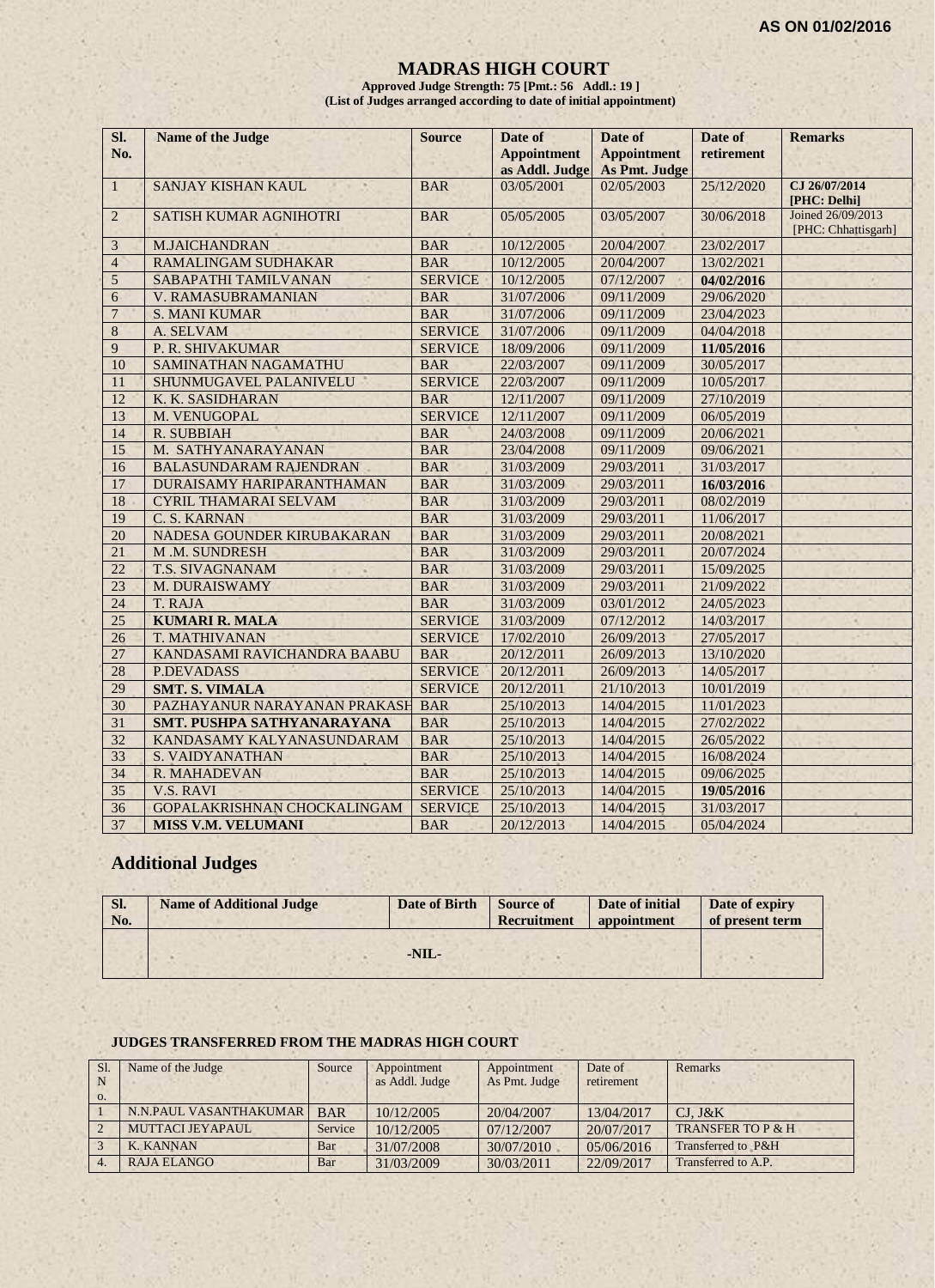## **MANIPUR HIGH COURT**

**Approved Judge Strength: 05 [ Pmt.: 04 Addl.: 01 ] (List of Judges arranged according to date of initial appointment)**

| SI. | <b>Name of the Judge</b>              | Source of          | Date of                             | Date of                             | Date of    | <b>Remarks</b>                 |
|-----|---------------------------------------|--------------------|-------------------------------------|-------------------------------------|------------|--------------------------------|
| No. |                                       | <b>Recruitment</b> | <b>Appointment</b><br>as Addl.Judge | <b>Appointment</b><br>As Pmt. Judge | retirement |                                |
|     | LAXMI KANTA MOHAPATRA                 | <b>BAR</b>         | 16/09/1999                          | 16/05/2002                          | 09/06/2016 | CJ 10/07/2014<br>[PHC: Orissa] |
|     | NONGMEIKAPAM KOTISWAR<br><b>SINGH</b> | <b>BAR</b>         | 17/10/2011                          | 07/11/2012                          | 28/02/2025 |                                |
|     | KHWAIRAKPAM NOBIN SINGH               | <b>BAR</b>         | $- -$                               | 26/11/2014                          | 31/12/2021 |                                |

## **Additional Judges**

| SI.<br>No. | <b>Name of Additional Judge</b> | Date of Birth | <b>Source of</b><br><b>Recruitment</b> | Date of initial<br>appointment | Date of expiry<br>of present term |
|------------|---------------------------------|---------------|----------------------------------------|--------------------------------|-----------------------------------|
|            |                                 |               |                                        |                                |                                   |
|            |                                 | $-NIL-$       |                                        |                                |                                   |
|            |                                 |               |                                        |                                |                                   |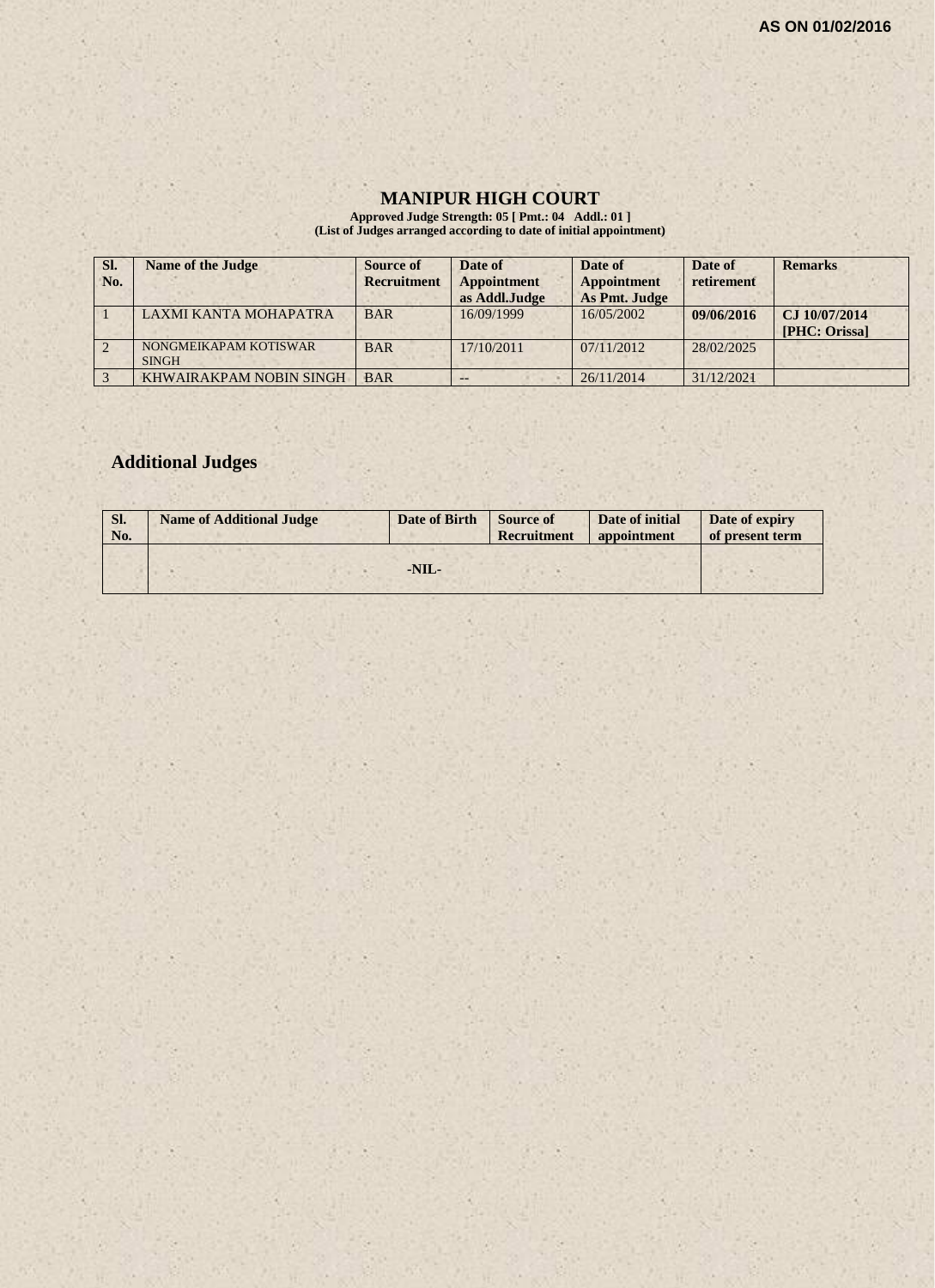### **MEGHALAYA HIGH COURT**

**Approved Judge Strength: 04 [ Pmt.: 03 Addl.: 01 ] (List of Judges arranged according to date of initial appointment)**

| SI. | No. | <b>Name of the Judge</b> | Source of<br>Recruitment | Date of<br>Appointment<br>as Addl.Judge | Date of<br>Appointment<br>As Pmt. Judge | Date of<br>retirement | <b>Remarks</b>      |
|-----|-----|--------------------------|--------------------------|-----------------------------------------|-----------------------------------------|-----------------------|---------------------|
|     |     | SUDIP RANJAN SEN         | <b>SERVICE</b>           | 06/02/2012                              | 07/01/2014                              | 08/03/2019            | ACJ w.e.f. 1.2.2016 |

## **Additional Judges**

| Sl.<br>No. | <b>Name of Additional Judge</b> | Date of Birth | <b>Source of</b><br>Recruitment | Date of initial<br>appointment | Date of expiry<br>of present term |
|------------|---------------------------------|---------------|---------------------------------|--------------------------------|-----------------------------------|
|            |                                 | $-NIL-$       |                                 |                                |                                   |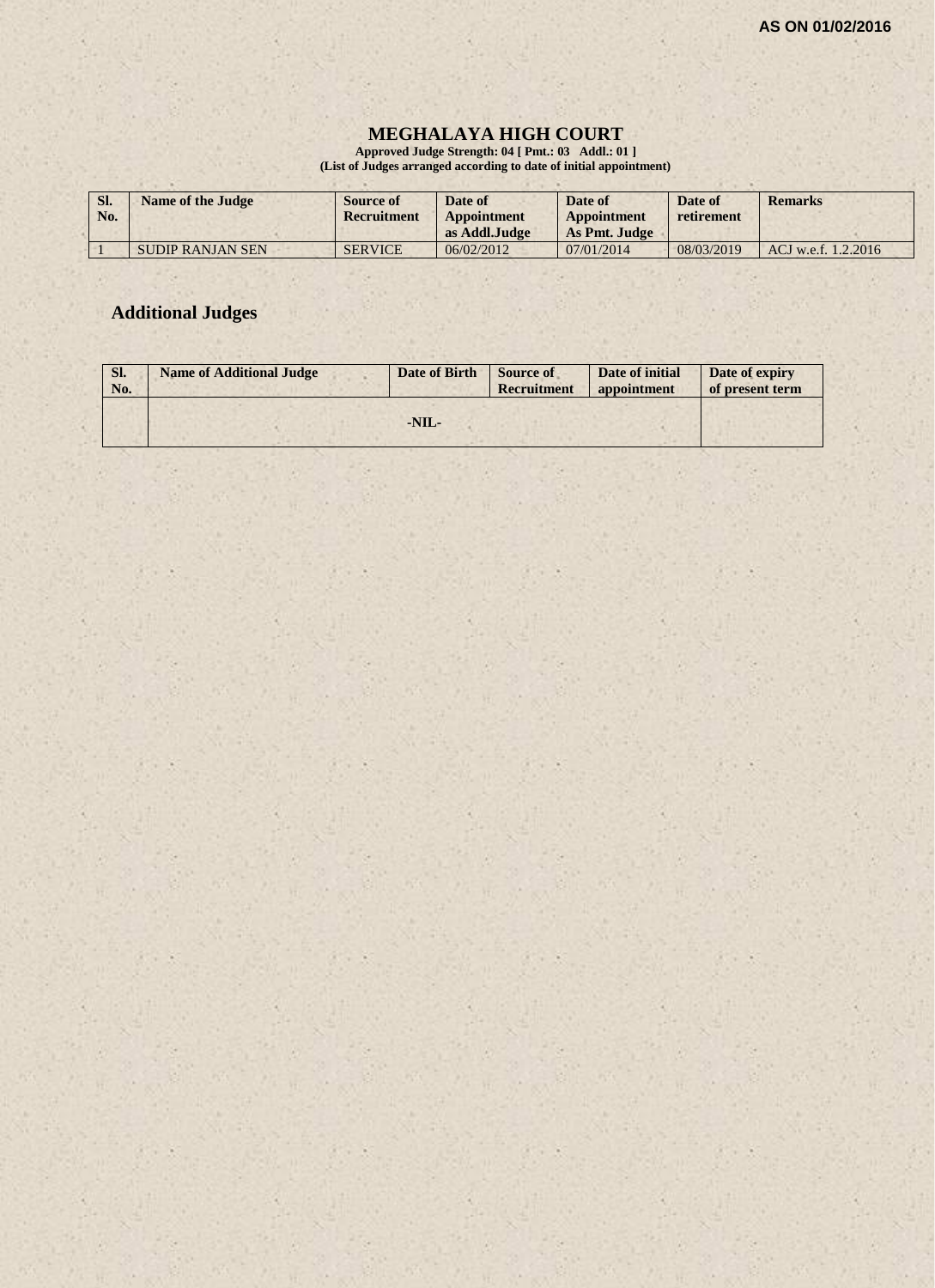#### **ORISSA HIGH COURT**

**Approved Judge Strength: 27 [ Pmt.: 20 Addl.: 07 ] (List of Judges arranged according to date of initial appointment)**

| <b>SI</b>      | <b>Name of the Judge</b>      | <b>Source of</b>   | Date of            | Date of            | Date of    | <b>Remarks</b>                                  |
|----------------|-------------------------------|--------------------|--------------------|--------------------|------------|-------------------------------------------------|
| N <sub>0</sub> |                               | <b>Recruitment</b> | <b>Appointment</b> | <b>Appointment</b> | retirement |                                                 |
|                |                               |                    | as Addl.Judge      | As Pmt. Judge      |            |                                                 |
|                | <b>D.H.WAGHELA</b>            | <b>BAR</b>         | 17/09/1999         | 18/06/2001         | 10/08/2016 | CJ 04/06/2015<br>[PHC: Gujarat]                 |
| $\overline{2}$ | PRADIP KUMAR MOHANTY          | <b>BAR</b>         | 07/03/2002         | 06/03/2004         | 09/06/2017 |                                                 |
| 3              | <b>VINOD PRASAD</b>           | <b>BAR</b>         | 05/10/2005         | 10/08/2007         | 27/11/2016 | <b>Joined on 02/07/2014</b><br>[PHC: Allahabad] |
| $\overline{4}$ | <b>INDRAJIT MAHANTY</b>       | <b>BAR</b>         | 31/03/2006         | 23/03/2007         | 10/11/2022 |                                                 |
| 5              | <b>KUMARI SANJU PANDA</b>     | <b>BAR</b>         | 01/03/2007         | 11/02/2009         | 09/07/2021 |                                                 |
| 6              | <b>BHABANI PRASAD RAY</b>     | Bar                | 07/11/2007         | 11/02/2009         | 01/03/2017 |                                                 |
| 7              | <b>SUBHASH CHANDRA PARIJA</b> | <b>BAR</b>         | 07/11/2007         | 11/02/2009         | 30/06/2018 |                                                 |
| 8              | <b>BIJAYA KUMAR NAYAK</b>     | <b>SERVICE</b>     | 07/10/2009         | 22/06/2011         | 01/02/2018 |                                                 |
| 9              | SANJAYA KUMAR MISHRA          | <b>SERVICE</b>     | 07/10/2009         | 22/06/2011         | 28/12/2023 |                                                 |
| 10             | <b>CHITTA RANJAN DASH</b>     | <b>SERVICE</b>     | 07/10/2009         | 22/06/2011         | 20/05/2024 |                                                 |
| 11             | <b>RAGHUBIR DASH</b>          | <b>SERVICE</b>     | --                 | 04/01/2013         | 13/02/2016 |                                                 |
| 12             | Dr. AKSHAYA KUMAR RATH        | <b>BAR</b>         | --                 | 20/06/2013         | 12/11/2019 |                                                 |
| 13             | <b>BISWAJIT MOHANTY</b>       | <b>BAR</b>         | $--$               | 20/06/2013         | 21/10/2022 |                                                 |
| 14             | DR. BIDYUT RANJAN SARANGI     | <b>BAR</b>         | A.                 | 20/06/2013         | 19/07/2024 |                                                 |
| 15             | <b>DEBABRATA DASH</b>         | <b>SERVICE</b>     | шĎ                 | 29/11/2013         | 11/10/2024 |                                                 |
| 16             | SATURGHANA PUJAHARI           | <b>SERVICE</b>     | 29/11/2013         | 16/10/2014         | 23/09/2022 |                                                 |

## **Additional Judge**

| <b>SI</b>      | <b>Name of Additional Judge</b> | Date of<br><b>Birth</b> | <b>Source</b><br>of | Date of initial<br>appointment | Date of expiry<br>of present | <b>Remarks</b>       |
|----------------|---------------------------------|-------------------------|---------------------|--------------------------------|------------------------------|----------------------|
| N              |                                 |                         | <b>Recruitm</b>     |                                | term                         |                      |
| $\mathbf{0}$   |                                 |                         | ent                 |                                |                              |                      |
|                | <b>BISWANATH RATH</b>           | 07/09/1961              | <b>BAR</b>          | 02/07/2014                     | 01/07/2016                   |                      |
| 2              | <b>SANGAM KUMAR SAHOO</b>       | 05/06/1964              | <b>BAR</b>          | 02/07/2014                     | 01/07/2016                   |                      |
| 3              | <b>SUJIT NARAYAN PRASAD</b>     | 20/06/1967              | <b>BAR</b>          | 26/09/2014                     | 25/09/2016                   | Joined on 12/03/2015 |
|                |                                 |                         |                     |                                |                              | [PHC: Jharkhand]     |
| $\overline{4}$ | KRUSHNA RAM MOHAPATRA           | 18/04/1965              | <b>BAR</b>          | 17/04/2015                     | 16/04/2017                   |                      |
|                | <b>JATINDRA PRASAD DAS</b>      | 19/05/1957              | <b>SERVICE</b>      | 17/04/2015                     | 16/04/2017                   |                      |
| 6              | DR. DURGA PRASANNA CHOUDHURY    | 03/07/1956              | <b>SERVICE</b>      | 17/04/2015                     | 16/04/2017                   |                      |

## **JUDGES TRANSFERRED FROM THE ORISSA HIGH COURT**

| <sub>S1</sub>  | Name of the Judge | Source      | Date of        | Date of       | Date of    | Remarks               |
|----------------|-------------------|-------------|----------------|---------------|------------|-----------------------|
| N <sub>o</sub> |                   | Of          | Appointment as | Appointment   | retirement |                       |
|                |                   | Recruitment | Addl.          | As Pmt. Judge |            |                       |
|                |                   |             | Judge          |               |            |                       |
|                | L.K.MOHAPATRA     | <b>BAR</b>  | 16/09/1999     | 16/05/2002    | 09/06/2016 | CJ. Manipur           |
|                | PRAMATH PATNAIK   | <b>BAR</b>  | 24/09/2014     | --            |            | AJ.<br>transfer<br>to |
|                |                   |             |                |               |            | Jharkhand             |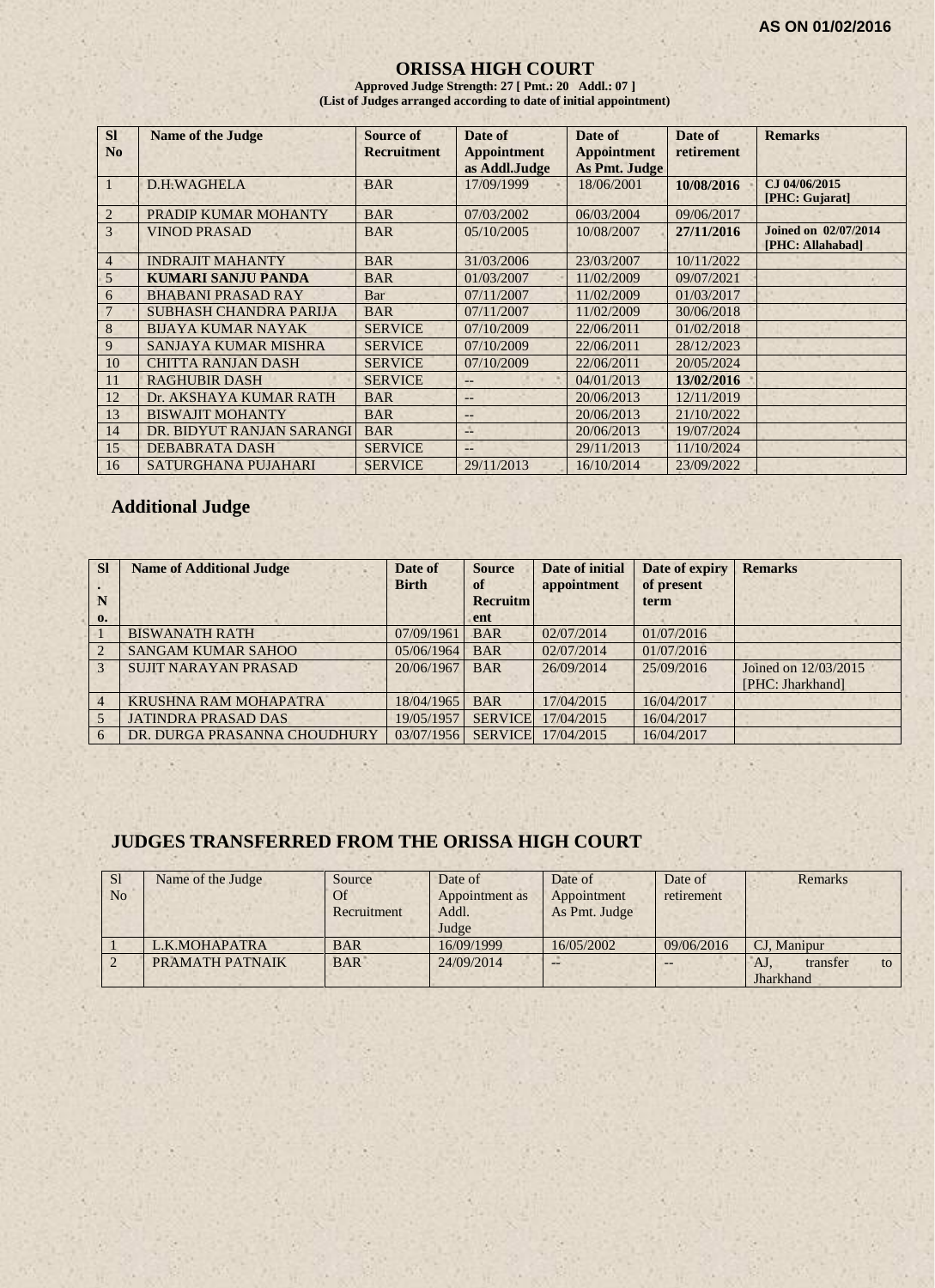#### **PATNA HIGH COURT**

**Approved Judge Strength: 53 [Pmt.: 40 Addl.: 13 ] (List of Judges arranged according to date of initial appointment)**

| <b>SI</b>       | <b>Name of the Judge</b>     | <b>Source of</b>   | Date of               | Date of            | Date of    | <b>Remarks</b>                                                  |
|-----------------|------------------------------|--------------------|-----------------------|--------------------|------------|-----------------------------------------------------------------|
| N <sub>o</sub>  |                              | <b>Recruitment</b> | <b>Appointment</b> as | <b>Appointment</b> | retirement |                                                                 |
|                 |                              |                    | <b>Addl. Judge</b>    | As Pmt. Judge      |            |                                                                 |
| $\mathbf{1}$    | <b>IQBAL AHMED ANSARI</b>    | <b>SERVICE</b>     | 04/03/2002            | 04/11/2003         | 28/10/2016 | ACJ 01/08/2015<br><b>Joined on 11/11/2013</b><br>[PHC: Gauhati] |
| $\overline{2}$  | <b>NAVANITI PRASAD SINGH</b> | <b>BAR</b>         | --                    | 06/03/2006         | 05/11/2017 |                                                                 |
| 3               | <b>RAMESH KUMAR DATTA</b>    | <b>BAR</b>         | $-$                   | 06/03/2006         | 31/12/2016 |                                                                 |
| $\overline{4}$  | SAMARENDRA PRATAP SINGH      | <b>BAR</b>         | ż.                    | 09/10/2006         | 31/07/2017 |                                                                 |
| 5               | <b>AJAY KUMAR TRIPATHI</b>   | <b>BAR</b>         | 09/10/2006            | 21/11/2007         | 11/11/2019 |                                                                 |
| 6               | KISHORE KUMAR MANDAL         | <b>BAR</b>         | 10/07/2007            | 07/07/2009         | 21/01/2018 |                                                                 |
| $7\phantom{.0}$ | DR. RAVI RANJAN              | <b>BAR</b>         | 14/07/2008            | 16/01/2010         | 19/12/2022 |                                                                 |
| 8               | <b>SMT.ANJANA PRAKASH</b>    | <b>BAR</b>         | 13/06/2009            | 06/12/2010         | 16/07/2016 |                                                                 |
| 9               | <b>JYOTI SARAN</b>           | <b>BAR</b>         | 13/06/2009            | 06/12/2010         | 18/08/2019 |                                                                 |
| 10              | <b>RAKESH KUMAR</b>          | <b>BAR</b>         | 25/12/2009            | 24/10/2011         | 31/12/2020 |                                                                 |
| 11              | <b>BIRENDRA PRASAD VERMA</b> | <b>BAR</b>         | 18/02/2010            | 24/10/2011         | 16/01/2017 |                                                                 |
| 12              | <b>DINESH KUMAR SINGH</b>    | <b>BAR</b>         | 18/02/2010            | 24/10/2011         | 02/10/2020 |                                                                 |
| 13              | <b>GOPAL PRASAD</b>          | <b>SERVICE</b>     | 15/03/2010            | 10/08/2012         | 05/07/2016 |                                                                 |
| 14              | <b>MUNGESHWAR SAHOO</b>      | <b>SERVICE</b>     | 15/03/2010            | 24/10/2011         | 31/10/2017 |                                                                 |
| 15              | HEMANT KR. SRIVASTAVA        | <b>SERVICE</b>     | 12/08/2010            | 10/08/2012         | 01/02/2021 |                                                                 |
| 16              | <b>VIJAYENDRA NATH</b>       | <b>BAR</b>         | 20/06/2011            | 19/06/2013         | 12/08/2017 |                                                                 |
| 17              | <b>SHIVAJI PANDEY</b>        | <b>BAR</b>         | 20/06/2011            | 19/06/2013         | 07/05/2021 |                                                                 |
| 18              | <b>ASHWANI KUMAR SINGH</b>   | <b>BAR</b>         | 20/06/2011            | 19/06/2013         | 31/10/2022 |                                                                 |
| 19              | <b>VIKASH JAIN</b>           | <b>BAR</b>         | 20/06/2011            | 15/05/2014         | 17/02/2022 |                                                                 |
| 20              | <b>AHSANUDDIN AMANULLAH</b>  | <b>BAR</b>         | 20/06/2011            | 15/05/2014         | 10/05/2025 |                                                                 |
| 21              | <b>ADITYA KUMAR TRIVEDI</b>  | <b>SERVICE</b>     | 20/06/2011            | 15/05/2014         | 10/08/2020 |                                                                 |
| 22              | RAJENDRA KUMAR MISHRA        | <b>SERVICE</b>     | 20/06/2011            | 07/07/2014         | 01/10/2021 |                                                                 |

## **Additional Judges**

| SI. | <b>Name of Additional Judge</b> | Date of      | Source of          | Date of initial | Date of expiry  |
|-----|---------------------------------|--------------|--------------------|-----------------|-----------------|
| No. |                                 | <b>Birth</b> | <b>Recruitment</b> | appointment     | of present term |
|     | <b>CHAKRADHARI SHARAN SINGH</b> | 20/01/1963   | <b>BAR</b>         | 05/04/2012      | 04/04/2016      |
|     | PRABHAT KUMAR JHA               | 16/07/1959   | <b>SERVICE</b>     | 21/04/2014      | 20/04/2016      |
|     | <b>JITENDRA MOHAN SHARMA</b>    | 02/07/1956   | <b>SERVICE</b>     | 21/04/2014      | 20/04/2016      |
|     | <b>SMT. ANJANA MISHRA</b>       | 01/03/1958   | <b>BAR</b>         | 15/05/2014      | 14/05/2016      |
|     | <b>SMT. NILU AGRAWAL</b>        | 22/06/1957   | <b>BAR</b>         | 15/04/2015      | 14/04/2017      |
|     | <b>SUDHIR SINGH</b>             | 11/12/1965   | <b>BAR</b>         | 15/04/2015      | 14/04/2017      |

## **Judges transferred from the Patna High Court**

| Sl. | Name of the Judge     | Source      | Date of     | Date of       | Date of    | Remarks                             |
|-----|-----------------------|-------------|-------------|---------------|------------|-------------------------------------|
| No. |                       | <b>Of</b>   | Appointment | Appointment   | retirement |                                     |
|     |                       | Recruitment | as Addl.    | As Pmt. Judge |            |                                     |
|     |                       |             | Judge       |               |            |                                     |
|     | <b>NAVIN SINHA</b>    | <b>BAR</b>  |             | 11/02/2004    | 18/08/2018 | CJ, Chhattisgarh                    |
|     | <b>ASHUTOSH KUMAR</b> | <b>BAR</b>  | 15/05/2014  | 14/05/2016    |            | transferred<br>AJ.<br>$\mathsf{to}$ |
|     |                       |             |             |               |            | Delhi                               |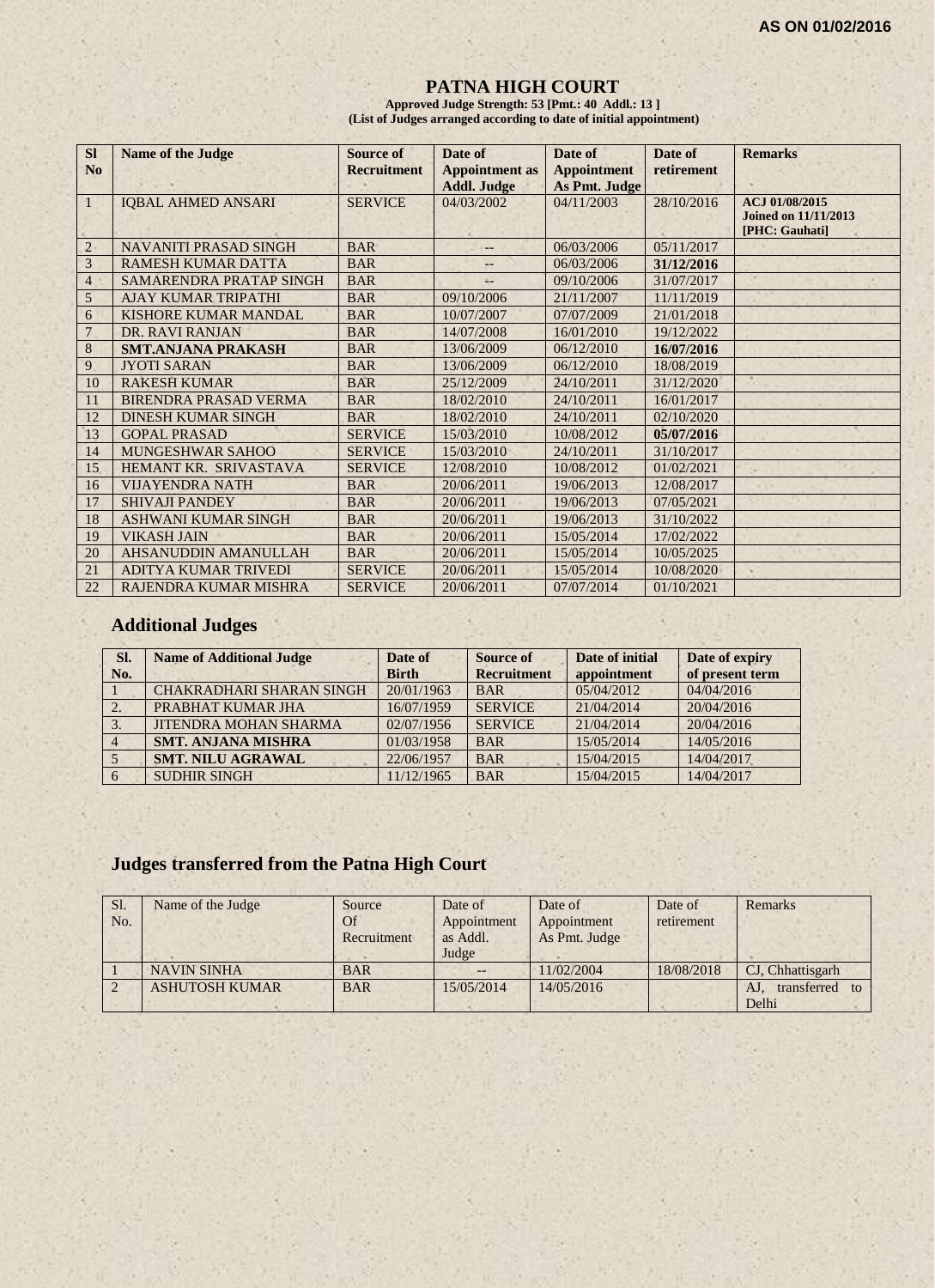#### **PUNJAB & HARYANA HIGH COURT**

**Approved Judge Strength: 85 [ Pmt.: 64 Addl.: 21 ] (List of Judges arranged according to date of initial appointment)**

| <b>SI</b>       | Name of the Judge                    | <b>Source of</b>   | Date of                  | Date of              | Date of    | <b>Remarks</b>                            |
|-----------------|--------------------------------------|--------------------|--------------------------|----------------------|------------|-------------------------------------------|
| N <sub>o</sub>  |                                      | <b>Recruitment</b> | <b>Appointment</b> as    | <b>Appointment</b>   | retirement |                                           |
|                 |                                      |                    | Addl.Judge               | <b>As Pmt. Judge</b> |            |                                           |
| $\mathbf{1}$    | <b>S.J.VAZIFDAR</b>                  | <b>BAR</b>         | 22/01/2001               | 21/01/2003           | 03/05/2018 | ACJ 15/12/2014                            |
|                 |                                      |                    |                          |                      |            | [PHC: Bombay]                             |
| $\overline{2}$  | <b>SATISH KUMAR MITTAL [H]</b>       | <b>BAR</b>         | $-$                      | 02/07/2002           | 14/04/2016 |                                           |
| $\mathfrak{Z}$  | <b>HEMANT GUPTA [H]</b>              | <b>BAR</b>         | $\overline{\phantom{a}}$ | 02/07/2002           | 16/10/2019 |                                           |
| $\overline{4}$  | <b>SURINDER SINGH SARON [P]</b>      | <b>BAR</b>         | --                       | 02/07/2002           | 03/09/2017 |                                           |
| 5               | <b>RAJIV BHALLA [P]</b>              | <b>BAR</b>         | $\overline{a}$           | 09/01/2004           | 03/03/2016 |                                           |
| $6\,$           | <b>AJAY KUMAR MITTAL [H]</b>         | <b>BAR</b>         | -                        | 09/01/2004           | 29/09/2020 |                                           |
| $7\overline{ }$ | <b>SURYA KANT [H]</b>                | <b>BAR</b>         |                          | 09/01/2004           | 09/02/2024 |                                           |
| 8               | <b>MUTTACI JEYAPAUL</b>              | <b>SERVICE</b>     | 10/12/2005               | 07/12/2007           | 21/07/2017 | <b>Joined 28/10/2010</b><br>[PHC: Madras] |
| 9               | TEJ PRATAP SINGH MANN [P]            | <b>BAR</b>         |                          | 22/03/2006           | 31/12/2018 |                                           |
| 10              | <b>MAHESH GROVER [H]</b>             | <b>BAR</b>         | $--$                     | 22/03/2006           | 03/06/2019 |                                           |
| 11              | <b>RAJESH BINDAL [H]</b>             | <b>BAR</b>         |                          | 22/03/2006           | 15/04/2023 |                                           |
| 12              | M.M.S. BEDI [P]                      | <b>SERVICE</b>     | 01/04/2006               | 05/11/2007           | 08/10/2018 |                                           |
| 13              | <b>RAKESH KUMAR JAIN [H]</b>         | <b>BAR</b>         | 05/12/2007               | 26/11/2008           | 30/09/2020 |                                           |
| 14              | <b>JASWANT SINGH [H]</b>             | <b>BAR</b>         | 05/12/2007               | 28/11/2009           | 22/02/2023 |                                           |
| 15              | <b>SMT. DAYA CHAUDHARY [H]</b>       | <b>BAR</b>         | 05/12/2007               | 28/11/2009           | 09/01/2021 |                                           |
| 16              | SMT. SABINA [P]                      | <b>SERVICE</b>     | 12/03/2008               | 23/02/2010           | 19/04/2023 |                                           |
| 17              | <b>RAJAN GUPTA [P]</b>               | <b>BAR</b>         | 10/07/2008               | 14/01/2011           | 13/09/2022 |                                           |
| 18              | AJAY TEWARI [P]                      | <b>BAR</b>         | 10/07/2008               | 14/01/2011           | 05/04/2022 |                                           |
| 19              | <b>JITENDRA KUMAR CHAUHAN [H]</b>    | <b>BAR</b>         | 10/07/2008               | 14/01/2011           | 05/06/2021 |                                           |
| 20              | <b>AUGUSTINE GEORGE MASIH [P]</b>    | <b>BAR</b>         | 10/07/2008               | 14/01/2011           | 11/03/2025 |                                           |
| 21              | K. KANNAN                            | <b>BAR</b>         | 31/07/2008               | 30/07/2010           | 05/06/2016 | <b>Joined 05/11/2008</b><br>[PHC: Madras] |
| 22              | <b>KUMARI RITU BAHRI [H]</b>         | <b>BAR</b>         | 16/08/2010               | 23/02/2012           | 10/10/2024 |                                           |
| 23              | <b>PARAMJEET SINGH [P]</b>           | <b>BAR</b>         | 30/09/2011               | 13/06/2013           | 24/07/2016 |                                           |
| 24              | <b>NARESH KUMAR SANGHI [H]</b>       | <b>BAR</b>         | 30/09/2011               | 13/06/2013           | 04/06/2017 |                                           |
| 25              | <b>RAMESHWAR SINGH MALIK [H]</b>     | <b>BAR</b>         | 30/09/2011               | 13/06/2013           | 17/10/2017 |                                           |
| 26              | <b>RAJIV NARAIN RAINA [P]</b>        | <b>BAR</b>         | 30/09/2011               | 24/01/2014           | 04/07/2020 |                                           |
| 27              | <b>TAJINDER SINGH DHINDSA [P]</b>    | <b>BAR</b>         | 30/09/2011               | 24/01/2014           | 05/03/2023 |                                           |
| 28              | <b>GURMEET SINGH SANDHAWALIA [P]</b> | <b>BAR</b>         | 30/09/2011               | 24/01/2014           | 31/10/2027 |                                           |
| 29              | <b>MRS. REKHA MITTAL [P]</b>         | <b>SERVICE</b>     | 15/06/2012               | 19/12/2014           | 16/01/2021 |                                           |
| 30              | <b>INDERJIT SINGH [P]</b>            | <b>SERVICE</b>     | 15/06/2012               | 19/12/2014           | 23/10/2019 |                                           |
| 31              | <b>AMOL RATTAN SINGH [P]</b>         | <b>BAR</b>         | 21/12/2012               | 19/12/2014           | 18/08/2022 |                                           |
| 32              | <b>SHRIMATI ANITA CHAUDHRY [H]</b>   | <b>SERVICE</b>     | 20/06/2013               | 19/12/2014           | 30/12/2018 |                                           |
| 33              | <b>FATEH DEEP SINGH [P]</b>          | <b>SERVICE</b>     | 20/06/2013               | 19/12/2014           | 07/07/2022 |                                           |
| 34              | <b>JASPAL SINGH [P]</b>              | <b>SERVICE</b>     | 20/06/2013               | 19/12/2014           | 09/10/2018 |                                           |
| 35              | <b>SURINDER GUPTA [P]</b>            | <b>SERVICE</b>     | 20/06/2013               | 19/12/2014           | 29/03/2020 |                                           |
| 36              | <b>HARINDER SINGH SIDHU [P]</b>      | <b>BAR</b>         | 28/12/2013               | 19/12/2014           | 16/05/2023 |                                           |
| 37              | <b>ARUN PALLI [P]</b>                | <b>BAR</b>         | 28/12/2013               | 19/12/2014           | 17/09/2026 |                                           |
| 38              | <b>KULDIP SINGH [P]</b>              | <b>SERVICE</b>     | 10/01/2014               | 19/12/2014           | 15/08/2019 |                                           |
|                 |                                      |                    |                          |                      |            |                                           |
| 39              | <b>SMT. LISA GILL [P]</b>            | <b>BAR</b>         | 31/03/2014               | 19/12/2014           | 16/11/2028 |                                           |

## **Additional Judges**

| SI.            | <b>Name of Additional Judge</b> | <b>Date of Birth</b> | <b>Source</b>  | Date of initial | Date of expiry  | <b>Remarks</b>       |
|----------------|---------------------------------|----------------------|----------------|-----------------|-----------------|----------------------|
| No.            |                                 |                      |                | appointment     | of present term |                      |
|                | <b>RAJ MOHAN SINGH [H]</b>      | 18/08/1962           | <b>BAR</b>     | 25/09/2014      | 24/09/2016      |                      |
| 2              | <b>AMIT RAWAL [P]</b>           | 21/09/1963           | <b>BAR</b>     | 25/09/2014      | 24/09/2016      |                      |
| 3.             | <b>DEEPAK SIBAL [P]</b>         | 03/09/1967           | <b>BAR</b>     | 25/09/2014      | 24/09/2016      |                      |
| 4.             | <b>HARI PAL VERMA [P]</b>       | 06/04/1959           | <b>BAR</b>     | 25/09/2014      | 24/09/2016      |                      |
| 5 <sub>1</sub> | <b>SMT. RAJ RAHUL GARG[H]</b>   | 05/07/1954           | <b>SERVICE</b> | 25/09/2014      | 04/07/2016      |                      |
| 6              | <b>GURMIT RAM [P]</b>           | 07/02/1955           | <b>SERVICE</b> | 25/09/2014      | 24/09/2016      |                      |
|                | <b>SMT. SNEH PRASHAR [H]</b>    | 21/07/1955           | <b>SERVICE</b> | 25/09/2014      | 24/09/2016      |                      |
| 8              | <b>DARSHAN SINGH [H]</b>        | 07/07/1955           | <b>SERVICE</b> | 25/09/2014      | 24/09/2016      |                      |
| 9              | DR. SHEKHER KUMAR DHAWAN [H]    | 05/12/1957           | <b>SERVICE</b> | 25/09/2014      | 24/09/2016      |                      |
| 10             | PAVANKUMAR BHIMAPPA BAJANTHRI   | 23/10/1963           | <b>BAR</b>     | 02/01/2015      | 01/01/2017      | Joined on 16/03/2015 |
|                |                                 |                      |                |                 |                 | [PHC: Karnataka]     |
| 11             | <b>RAMENDRA JAIN [H]</b>        | 26/08/1958           | <b>SERVICE</b> | 20/04/2015      | 19/04/2017      |                      |

**…2/-**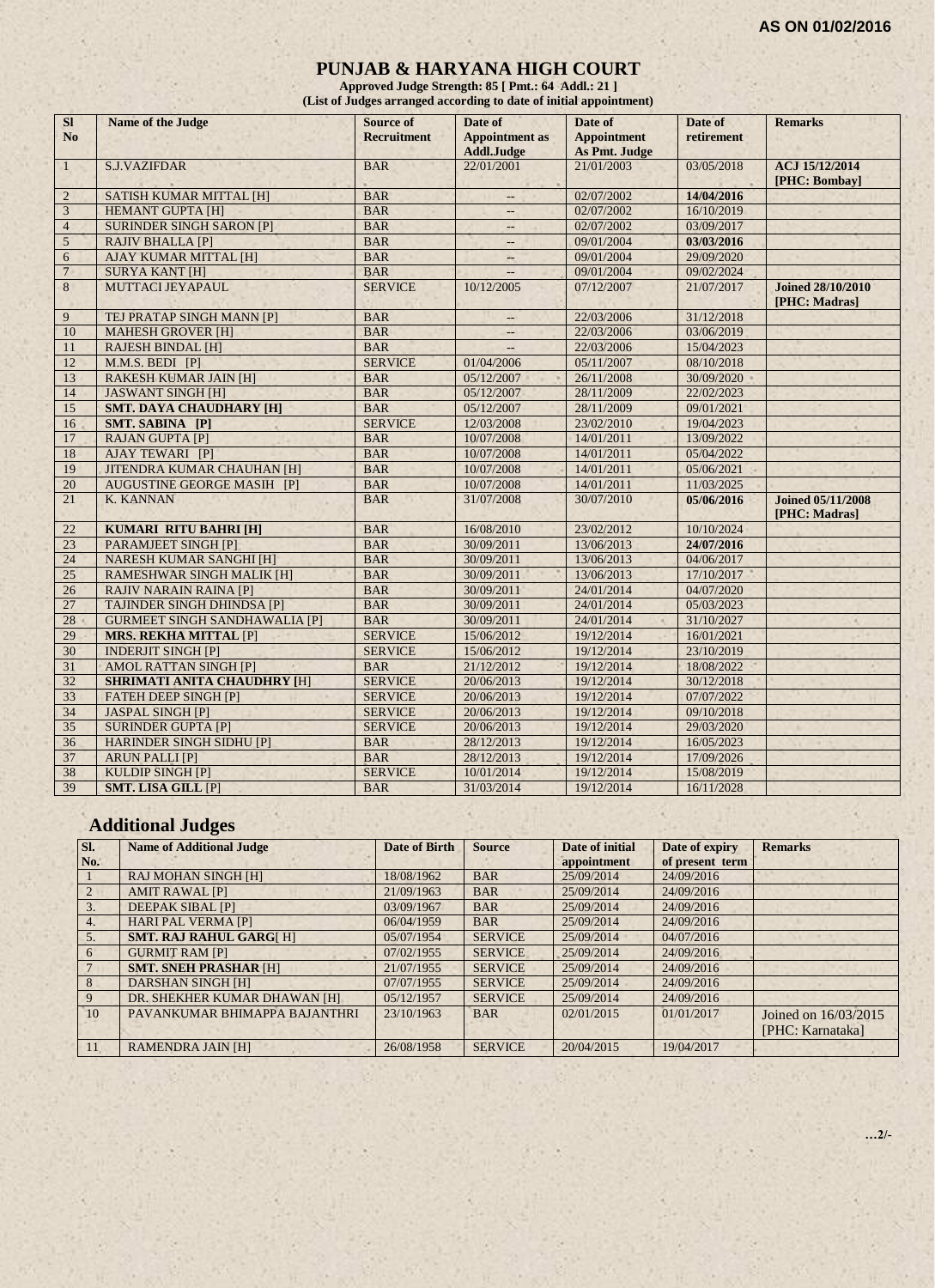#### **JUDGES TRANSFERRED FROM THE PUNJAB & HARYANA HIGH COURT**

| Sl.            | Name of the Judge                 | Source Of      | Date of     | Date of           | Date of    | Remarks                      |
|----------------|-----------------------------------|----------------|-------------|-------------------|------------|------------------------------|
| No.            |                                   | Recruit-       | Appointment | Appointment       | Retirement |                              |
|                |                                   | ment           | as Addl.    | As Pmt. Judge     |            |                              |
|                |                                   |                | Judge       |                   |            |                              |
|                | <b>VIRENDER SINGH [H]</b>         | Bar            | $--$        | 02/07/2002        | 06/10/2016 | CJ, Jharkhand                |
|                | <b>AJAI LAMBA [H]</b>             | <b>BAR</b>     | $--$        | 22/03/2006        | 20/09/2020 | <b>Transfer to Allahabad</b> |
| 3              | <b>MOHINDER PAL [P]</b>           | <b>SERVICE</b> | 08/10/2007  | 14/05/2008        | 29/12/2018 | <b>Transfer to Gujarat</b>   |
| $\overline{4}$ | KANWALJIT SINGH AHLUWALIA<br>IP   | <b>BAR</b>     | 05/12/2007  | 01/07/2009        | 30/05/2019 | <b>Transfer to Rajasthan</b> |
| $\sqrt{5}$     | <b>NIRMALJIT KAUR [P]</b>         | <b>BAR</b>     | 10/07/2008  | 29/06/2012        | 27/01/2021 | <b>Transfer to Rajasthan</b> |
| 6              | <b>BAWA SINGH WALIA [P]</b>       | <b>BAR</b>     | 25/09/2014  | $\qquad \qquad -$ |            | AJ, transfer to J&K          |
|                | <b>MISS JAISHREE THAKUR [P]</b>   | <b>BAR</b>     | 25/09/2014  | ÷                 |            | AJ, transfer to Rajasthan    |
|                | <b>ANUPINDER SINGH GREWAL [P]</b> | <b>BAR</b>     | 25/09/2014  | $--$              |            | AJ, transfer to Rajasthan    |

**[P] : Punjab [ H] : Haryana**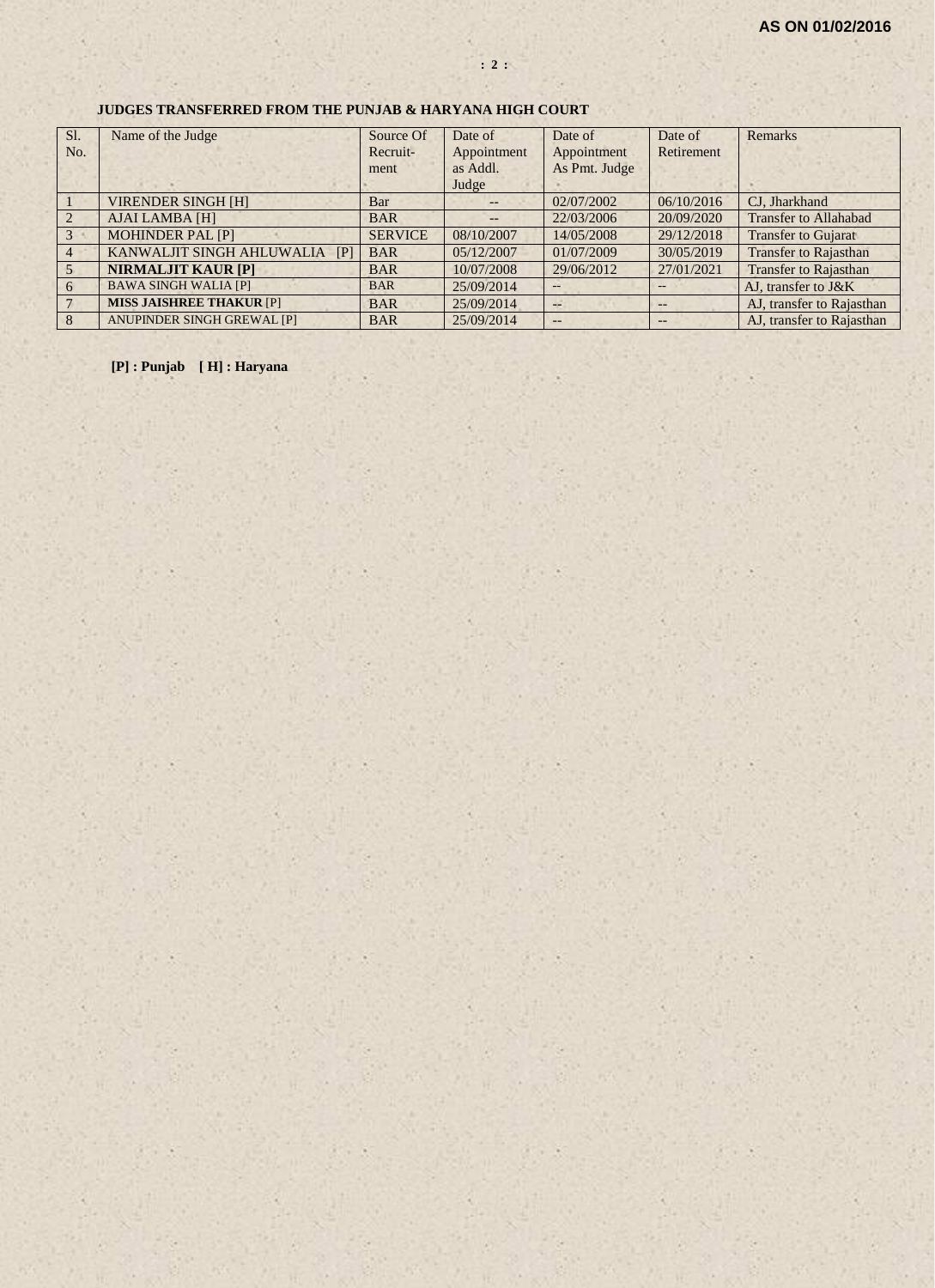## **RAJASTHAN HIGH COURT**

**Approved Judge Strength: 50 [ Pmt.: 38 Addl.: 12 ] (List of Judges arranged according to date of initial appointment)**

| Sl.<br>No.      | <b>Name of the Judge</b>                     | <b>Source</b>  | Date of<br><b>Appointment</b><br>as Addl.Judge | Date of<br><b>Appointment</b><br>as Pmt. Judge | Date of<br>retirement | <b>Remarks</b>                                            |
|-----------------|----------------------------------------------|----------------|------------------------------------------------|------------------------------------------------|-----------------------|-----------------------------------------------------------|
| 1               | <b>AJIT SINGH</b>                            | <b>BAR</b>     | 01/04/2002                                     | 21/03/2003                                     | 05/09/2018            | ACJ 23/08/2015<br><b>Joined 19/03/2015</b><br>[PHC: M.P.] |
| $\overline{2}$  | <b>AJAY RASTOGI</b>                          | <b>BAR</b>     | 02/09/2004                                     | 29/05/2006                                     | 17/06/2020            |                                                           |
| 3               | <b>GOVIND MATHUR</b>                         | <b>BAR</b>     | 02/09/2004                                     | 29/05/2006                                     | 13/04/2021            |                                                           |
| $\overline{4}$  | <b>GOPAL KRISHAN VYAS</b>                    | <b>BAR</b>     | 13/06/2005                                     | 24/01/2008                                     | 08/07/2018            |                                                           |
| $\mathfrak{S}$  | <b>VINEET KOTHARI</b>                        | <b>BAR</b>     | 13/06/2005                                     | 24/01/2008                                     | 01/09/2021            |                                                           |
| 6               | <b>MOHAMMAD RAFIQ</b>                        | <b>BAR</b>     | 15/05/2006                                     | 14/05/2008                                     | 24/05/2022            |                                                           |
| $\overline{7}$  | <b>MAHESH CHANDRA SHARMA</b>                 | <b>BAR</b>     | 05/07/2007                                     | 04/11/2008                                     | 31/05/2017            |                                                           |
| $8\phantom{1}$  | <b>SANGEET RAJ LODHA</b>                     | <b>BAR</b>     | 05/07/2007                                     | 04/11/2008                                     | 12/10/2021            |                                                           |
| 9               | MUNISHWAR NATH BHANDARI                      | <b>BAR</b>     | 05/07/2007                                     | 04/11/2008                                     | 11/09/2022            |                                                           |
| 10              | KANWALJIT SINGH AHLUWALIA [P                 | <b>BAR</b>     | 05/12/2007                                     | 01/07/2009                                     | 30/05/2019            | <b>Joined 18/04/2013</b><br><b>[PHC: P&amp;H]</b>         |
| 11              | <b>NIRMALJIT KAUR [P]</b>                    | <b>BAR</b>     | 10/07/2008                                     | 29/06/2012                                     | 27/01/2021            | <b>Joined 09/07/2012</b><br>[PHC: P & H]                  |
| 12              | <b>MISS BELA MANDHURYA</b><br><b>TRIVEDI</b> | <b>SERVICE</b> | 17/02/2011                                     | 06/02/2013                                     | 09/06/2022            | <b>Joined 27/06/2011</b><br>[PHC: Gujarat]                |
| 13              | PRASHANT KUMAR AGARWAL                       | <b>SERVICE</b> | 28/04/2011                                     | 06/02/2013                                     | 17/05/2017            |                                                           |
| 14              | <b>ALOK SHARMA</b>                           | <b>BAR</b>     | 30/05/2011                                     | 06/02/2013                                     | 23/10/2019            |                                                           |
| 15              | <b>SANDEEP MEHTA</b>                         | <b>BAR</b>     | 30/05/2011                                     | 06/02/2013                                     | 10/01/2025            |                                                           |
| 16              | <b>JAINENDRA KUMAR RANKA</b>                 | <b>BAR</b>     | 08/01/2013                                     | 07/01/2015                                     | 02/08/2017            |                                                           |
| 17              | PRATAP KRISHNA LOHRA                         | <b>BAR</b>     | 08/01/2013                                     | 07/01/2015                                     | 03/09/2019            |                                                           |
| 18              | <b>VEERENDRA SINGH SIRADHANA</b>             | <b>BAR</b>     | 08/01/2013                                     | 07/01/2015                                     | 22/07/2019            |                                                           |
| 19              | <b>VIJAY BISHNOI</b>                         | <b>BAR</b>     | 08/01/2013                                     | 07/01/2015                                     | 25/03/2026            |                                                           |
| 20              | <b>ARUN BHANSALI</b>                         | <b>BAR</b>     | 08/01/2013                                     | 07/01/2015                                     | 14/10/2029            |                                                           |
| $\overline{21}$ | MAHENDRA KUMAR MAHESHWAR                     | <b>SERVICE</b> | 21/01/2013                                     | 07/01/2015                                     | 30/03/2020            |                                                           |
| 22              | <b>BANWARI LAL SHARMA</b>                    | <b>SERVICE</b> | 21/01/2013                                     | 07/01/2015                                     | 08/05/2019            |                                                           |

## **ADDITIONAL JUDGES**

| Sl.<br>No. | <b>Name of Additional Judge</b> | Date of Birth Source of | <b>Recruitment</b> | Date of initial<br>appointment | Date of expiry<br>of present term | <b>Remarks</b>                    |
|------------|---------------------------------|-------------------------|--------------------|--------------------------------|-----------------------------------|-----------------------------------|
|            | <b>MISS JAISHREE THAKUR [P]</b> | 24/07/1961              | <b>BAR</b>         | 25/09/2014                     | 24/09/2016                        | <b>JOINED 5.1.2015</b><br>PHC:P&H |
|            | ANUPINDER SINGH GREWAL [P]      | 10/03/1964              | <b>BAR</b>         | 25/09/2014                     | 24/09/2016                        | PHC: P&H                          |
|            | PRAKASH GUPTA                   | 11/11/1960              | <b>SERVICE</b>     | 15/10/2014                     | 14/10/2016                        |                                   |

#### **JUDGES TRANSFERRED FROM RAJASTHAN HIGH COURT**

| Sl.<br>No. | Name of the Judge        | Source Of<br>Recruit-<br>ment | Date of<br>Appointment<br>as Addl.<br>Judge | Date of<br>Appointment<br>As Pmt. Judge | Date of<br>retirement | Remarks                  |
|------------|--------------------------|-------------------------------|---------------------------------------------|-----------------------------------------|-----------------------|--------------------------|
|            | DINESH MAHESHWARI        | <b>BAR</b>                    | 02/09/2004                                  | 29/05/2006                              | 14/05/2020            | Transferred to Allbd.    |
|            | RAGHVENDRA SINGH CHAUHAN | <b>BAR</b>                    | 13/06/2005                                  | 24/01/2008                              | 23/12/2021            | Transferred to Karnataka |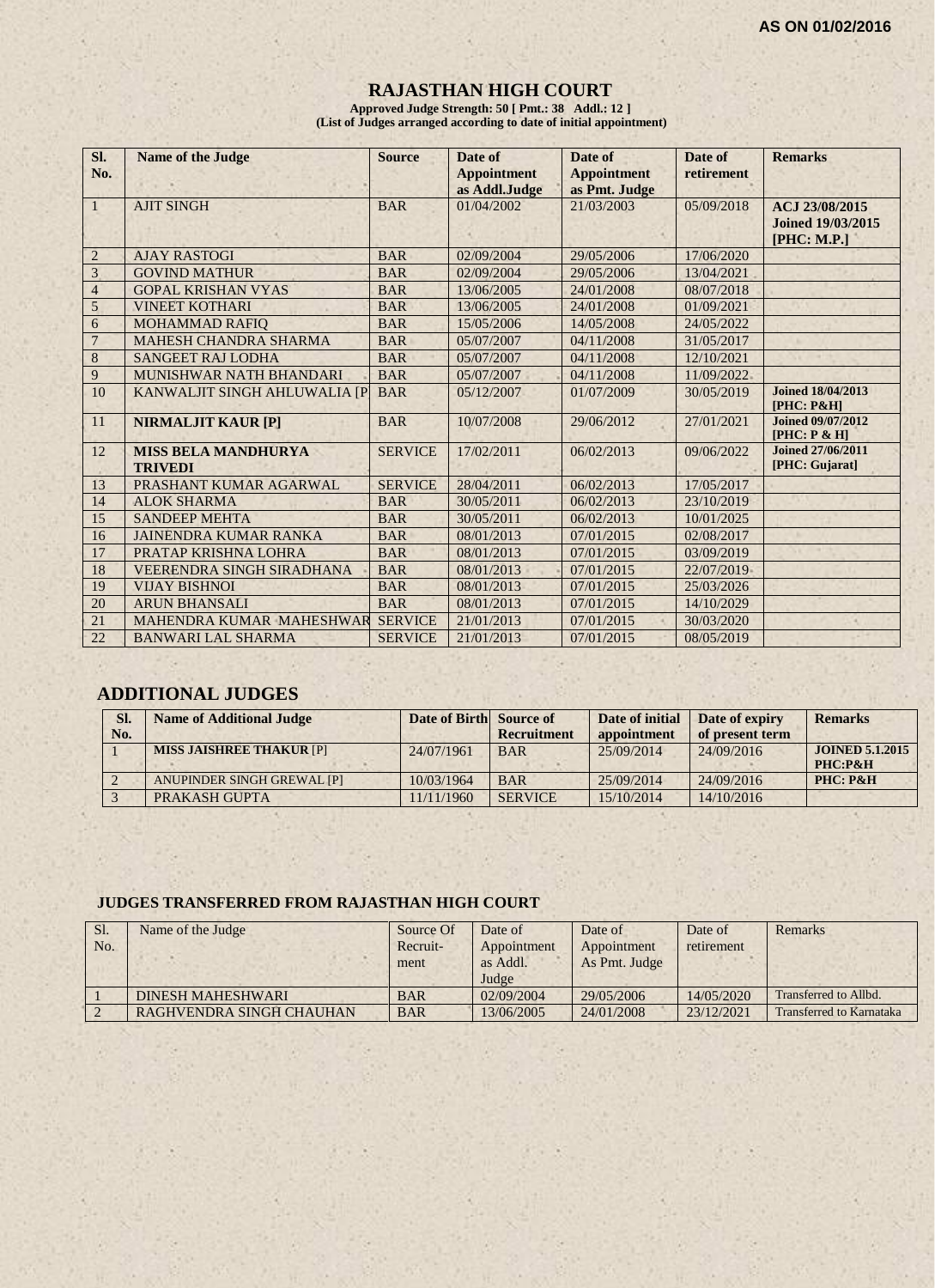## **SIKKIM HIGH COURT**

**Approved Judge Strength: 3 [ Pmt.: 3 Addl.: 0 ] (List of Judges arranged according to date of initial appointment)**

| SI.<br>No. | Name of the Judge                       | <b>Source of</b><br>Recruitmen | Date of<br>Appointment<br>as Addl.Judge | Date of<br>Appointment<br>As Pmt. Judge | Date of<br>retirement | <b>Remarks</b>                       |
|------------|-----------------------------------------|--------------------------------|-----------------------------------------|-----------------------------------------|-----------------------|--------------------------------------|
|            | SUNIL KUMAR SINHA                       | <b>BAR</b>                     |                                         | 01/12/2004                              | 06/07/2016            | CJ 30/03/2015<br>[PHC: Chhattisgarh] |
|            | <b>Smt. MEENAKSHI MADAN RAI SERVICE</b> |                                | --                                      | 15/04/2015                              | 11/07/2026            |                                      |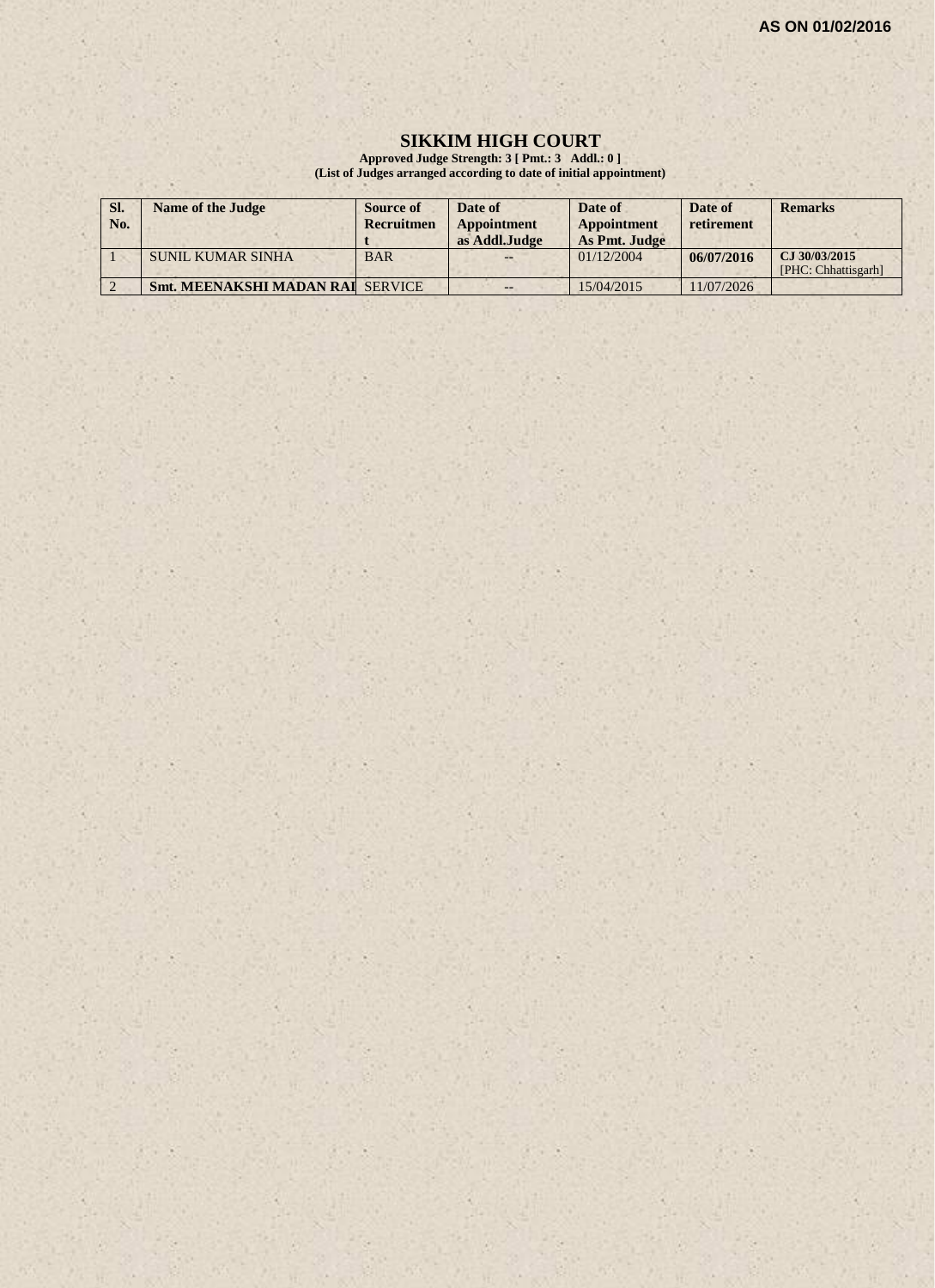#### **TRIPURA HIGH COURT**

**Approved Judge Strength: 4 [ Pmt.: 4 Addl.: 0 ] (List of Judges arranged according to date of initial appointment)**

| SI.<br>No. | <b>Name of the Judge</b>  | <b>Source of</b><br><b>Recruitment</b> | Date of<br><b>Appointment</b><br>as Addl. Judge | Date of<br>Appointment<br>As Pmt. Judge | Date of<br>retirement | <b>Remarks</b>               |
|------------|---------------------------|----------------------------------------|-------------------------------------------------|-----------------------------------------|-----------------------|------------------------------|
|            | DEEPAK GUPTA              | <b>BAR</b>                             |                                                 | 04/10/2004                              | 06/05/2017            | CJ 23/03/2013<br>[PHC: H.P.] |
|            | UTPALENDU BIKAS SAHA      | <b>BAR</b>                             | 12/10/2006                                      | 15/07/2008                              | 24/08/2016            |                              |
|            | <b>SWAPAN CHANDRA DAS</b> | <b>SERVICE</b>                         | 17/10/2011                                      | 13/09/2013                              | 15/03/2017            |                              |
|            | <b>SUBHASIS TALAPATRA</b> | <b>BAR</b>                             | 15/11/2011                                      | 13/09/2013                              | 03/10/2023            |                              |